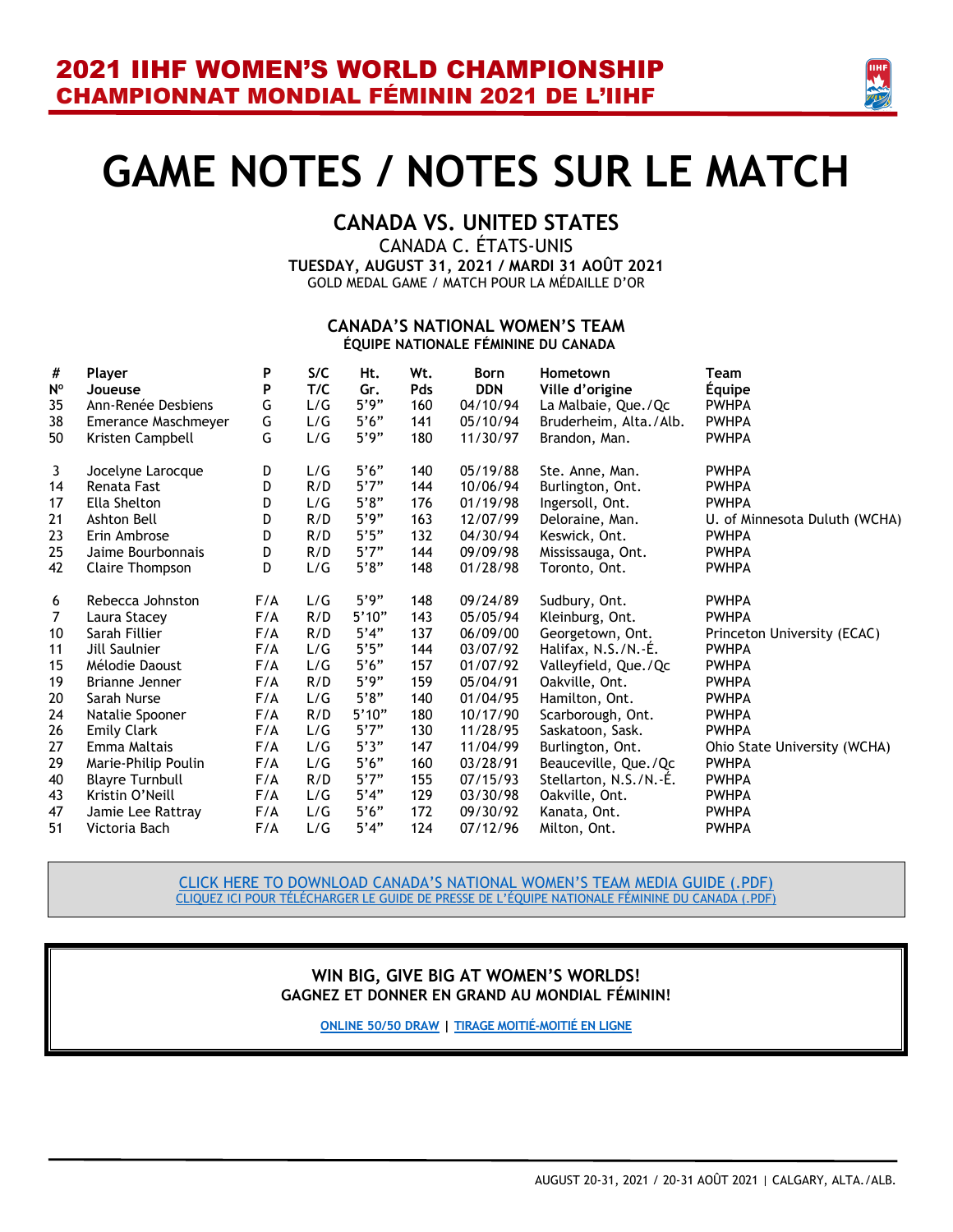

### **TOURNAMENT AT A GLANCE** VUE D'ENSEMBLE DU TOURNOI

GAME-BY-GAME RESULTS / RÉSULTATS PAR MATCH

#### **FRIDAY, AUGUST 20 / VENDREDI 20 AOÛT**

**CANADA VS. FINLAND (5-3 WIN) / CANADA C. FINLANDE (VICTOIRE DE 5-3)** Goals/Buts: Rattray, Poulin, Ambrose, Fillier, Jenner Assists/Aides: Spooner (2), Thompson (2), Ambrose, Jenner, Daoust, Nurse Goaltender/Gardienne de but: Desbiens (W, 8/11)

#### **SUNDAY, AUGUST 22 / DIMANCHE 22 AOÛT**

**CANADA VS. ROC (5-1 WIN) / CANADA C. COR (VICTOIRE DE 5-1)** Goals/Buts: Fillier, Shelton, Ambrose, Daoust, Johnston Assists/Aides: Jenner, Bell, Thompson, Poulin, Spooner, Nurse, Clark, Fast Goaltender/Gardienne de but: Desbiens (W, 6/7)

#### **TUESDAY, AUGUST 24 / MARDI 24 AOÛT**

**CANADA VS. SWITZERLAND (5-0 WIN) / CANADA C. SUISSE (VICTOIRE DE 5-0)** Goals/Buts: Clark, Bourbonnais, Spooner (2), Daoust Assists/Aides: Jenner, Turnbull, Rattray, Poulin, Fast, Daoust (2), Ambrose, Fillier, Shelton Goaltender/Gardienne de but: Maschmeyer (W, 12/12)

#### **THURSDAY, AUGUST 26 / JEUDI 26 AOÛT**

**CANADA VS. UNITED STATES (5-1 WIN) / CANADA C. ÉTATS-UNIS (VICTOIRE DE 5-1)** Goals/Buts: Daoust, Fast, Rattray (2), Nurse Assists/Aides: Spooner, Larocque, Clark, Daoust, Jenner (3) Goaltender/Gardienne de but: Desbiens (22/23)

#### **SATURDAY, AUGUST 28 / SAMEDI 28 AOÛT (QUARTERFINAL / QUART DE FINALE)**

**CANADA VS. GERMANY (7-0 WIN) / CANADA C. ALLEMAGNE (VICTOIRE DE 7-0)** Goals/Buts: Bell, Spooner (2), Jenner, Poulin, Daoust, Fillier Assists/Aides: Daoust (2), Fillier, Shelton, Bell, Bach, Poulin, Spooner Goaltender/Gardienne de but: Maschmeyer (3/3)

#### **TUESDAY, AUGUST 30 / MARDI 30 AOÛT (SEMIFINAL / DEMI-FINALE)**

**CANADA VS. SWITZERLAND (4-0 WIN) / CANADA C. SUISSE (VICTOIRE DE 4-0)** Goals/Buts: Fast, Daoust (2), Johnston Assists/Aides: Jenner, Poulin (2), Fast, Larocque, Ambrose, Bach, Thompson Goaltender/Gardienne de but: Desbiens (10/10)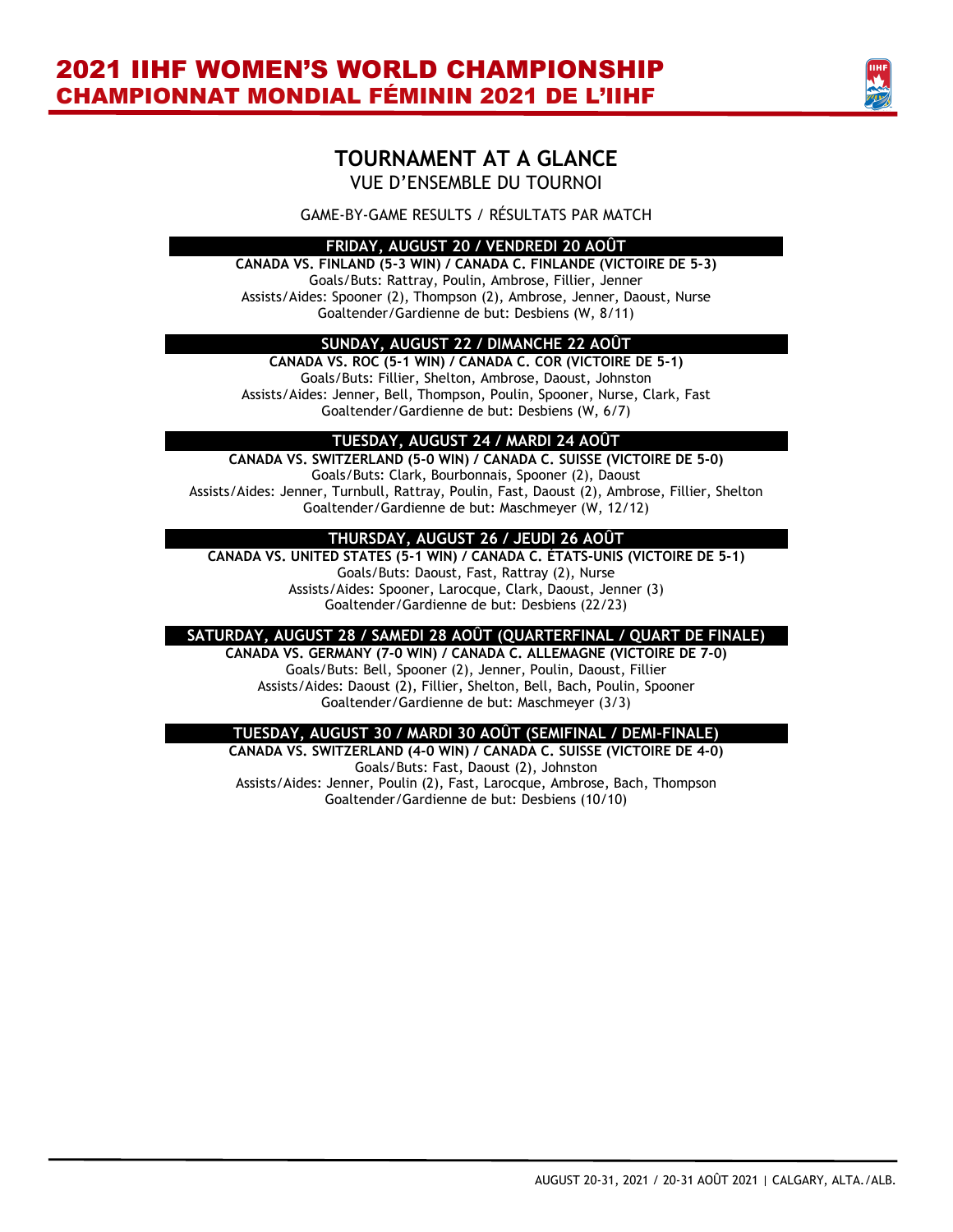

### **TOURNAMENT AT A GLANCE** VUE D'ENSEMBLE DU TOURNOI

#### GAME-BY-GAME SCORING / POINTS PAR MATCH

| Player                 | vs./c.                   | vs./c.        | vs./c.        | vs./c.        | vs./c.                     | vs./c.        |              |
|------------------------|--------------------------|---------------|---------------|---------------|----------------------------|---------------|--------------|
| Joueuse                | <b>FIN</b>               | <b>ROC</b>    | <b>SUI</b>    | <b>USA</b>    | <b>GER</b>                 | <b>SUI</b>    | Total        |
| Erin Ambrose           | $1 - 1 - 2$              | $1 - 0 - 1$   | $0 - 1 - 1$   | $\sim$ $\sim$ | $\sim$ $\sim$              | $0 - 1 - 1$   | $2 - 3 - 5$  |
| Victoria Bach          | --                       | $\sim$ $\sim$ | $- -$         |               | $0 - 1 - 1$                | $0 - 1 - 1$   | $0 - 2 - 2$  |
| Ashton Bell            | $\sim$ $\sim$            | $0 - 1 - 1$   | $\sim$ $\sim$ | $\sim$ $\sim$ | $1 - 1 - 2$                |               | $1 - 2 - 3$  |
| Jaime Bourbonnais      | --                       | $\sim$ $\sim$ | $1 - 0 - 1$   | $-$           | $\overline{\phantom{a}}$   | $- -$         | $1 - 0 - 1$  |
| <b>Emily Clark</b>     | $\sim$ $\sim$            | $0 - 1 - 1$   | $1 - 0 - 1$   | $0 - 1 - 1$   | $\sim$ $\sim$              | $-$           | $1 - 2 - 3$  |
| Mélodie Daoust         | $0 - 1 - 1$              | $1 - 0 - 1$   | $1 - 2 - 3$   | $1 - 1 - 2$   | $1 - 2 - 3$                | $2 - 0 - 2$   | $6 - 6 - 12$ |
| Renata Fast            | $\overline{\phantom{a}}$ | $0 - 1 - 1$   | $0 - 1 - 1$   | $1 - 0 - 1$   | $-$                        | $1 - 1 - 2$   | $2 - 3 - 5$  |
| Sarah Fillier          | $1 - 0 - 1$              | $1 - 0 - 1$   | $0 - 1 - 1$   | $\sim$ $\sim$ | $1 - 1 - 2$                | $\sim$ $\sim$ | $3 - 2 - 5$  |
| Brianne Jenner         | $1 - 1 - 2$              | $0 - 1 - 1$   | DNP/NPJ       | $0 - 3 - 3$   | $1 - 0 - 1$                | $0 - 1 - 1$   | $2 - 6 - 8$  |
| Rebecca Johnston       | --                       | $1 - 0 - 1$   | $- -$         | $\sim$ $\sim$ | $\sim$ $\sim$              | $1 - 0 - 1$   | $2 - 0 - 2$  |
| Jocelyne Larocque      | --                       |               |               | $0 - 1 - 1$   | $\overline{\phantom{a}}$   | $0 - 1 - 1$   | $0 - 2 - 2$  |
| Emma Maltais           | $\sim$ $\sim$            | $\sim$ $\sim$ | DNP/NPJ       | $\sim$ $\sim$ | DNP/NPJ                    |               | $0 - 0 - 0$  |
| Sarah Nurse            | $0 - 1 - 1$              | $0 - 1 - 1$   | $\sim$ $-$    | $1 - 0 - 1$   |                            |               | $1 - 2 - 3$  |
| Kristin O'Neill        | DNP/NPJ                  | DNP/NPJ       | $\sim$ $\sim$ | $\sim$ $\sim$ | $\overline{\phantom{a}}$ . | DNP/NPJ       | $0 - 0 - 0$  |
| Marie-Philip Poulin    | $1 - 0 - 1$              | $0 - 1 - 1$   | $0 - 1 - 1$   | DNP/NPJ       | $1 - 1 - 2$                | $0 - 2 - 2$   | $2 - 5 - 7$  |
| Jamie Lee Rattray      | $1 - 0 - 1$              |               | $0 - 1 - 1$   | $2 - 0 - 2$   |                            |               | $3 - 1 - 4$  |
| Jill Saulnier          | --                       | $-$           | $\sim$ $\sim$ | $ -$          | $\overline{a}$             | $- -$         | $0 - 0 - 0$  |
| Ella Shelton           | $\sim$ $\sim$            | $1 - 0 - 1$   | $0 - 1 - 1$   | $- -$         | $0 - 1 - 1$                | $- -$         | $1 - 2 - 3$  |
| Natalie Spooner        | $0 - 2 - 2$              | $0 - 1 - 1$   | $2 - 0 - 2$   | $0 - 1 - 1$   | $2 - 1 - 3$                |               | $4 - 5 - 9$  |
| Laura Stacey           | DNP/NPJ                  | DNP/NPJ       | $\sim$ $\sim$ | DNP/NPJ       | DNP/NPJ                    | DNP/NPJ       | $0 - 0 - 0$  |
| Claire Thompson        | $0 - 2 - 2$              | $0 - 1 - 1$   | $\sim$ $\sim$ |               | $\overline{\phantom{a}}$   | $0 - 1 - 1$   | $0 - 4 - 4$  |
| <b>Blayre Turnbull</b> |                          |               | $0 - 1 - 1$   |               | $- -$                      |               | $0 - 1 - 1$  |
| Kristen Campbell       | DNP/NPJ                  | DNP/NPJ       |               | DNP/NPJ       | DNP/NPJ                    | DNP/NPJ       | $0/0$ (0-0)  |
| Ann-Renée Desbiens     | $8/11$ (W)               | $6/7$ (W)     | DNP/NPJ       | $22/23$ (W)   | $ -$                       | $10/10$ (W)   | 46/51 (4-0)  |
| Emerance Maschmeyer    | $\sim$ $\sim$            |               | $12/12$ (W)   | $\sim$ $\sim$ | $3/3$ (W)                  | --            | $15/15(2-0)$ |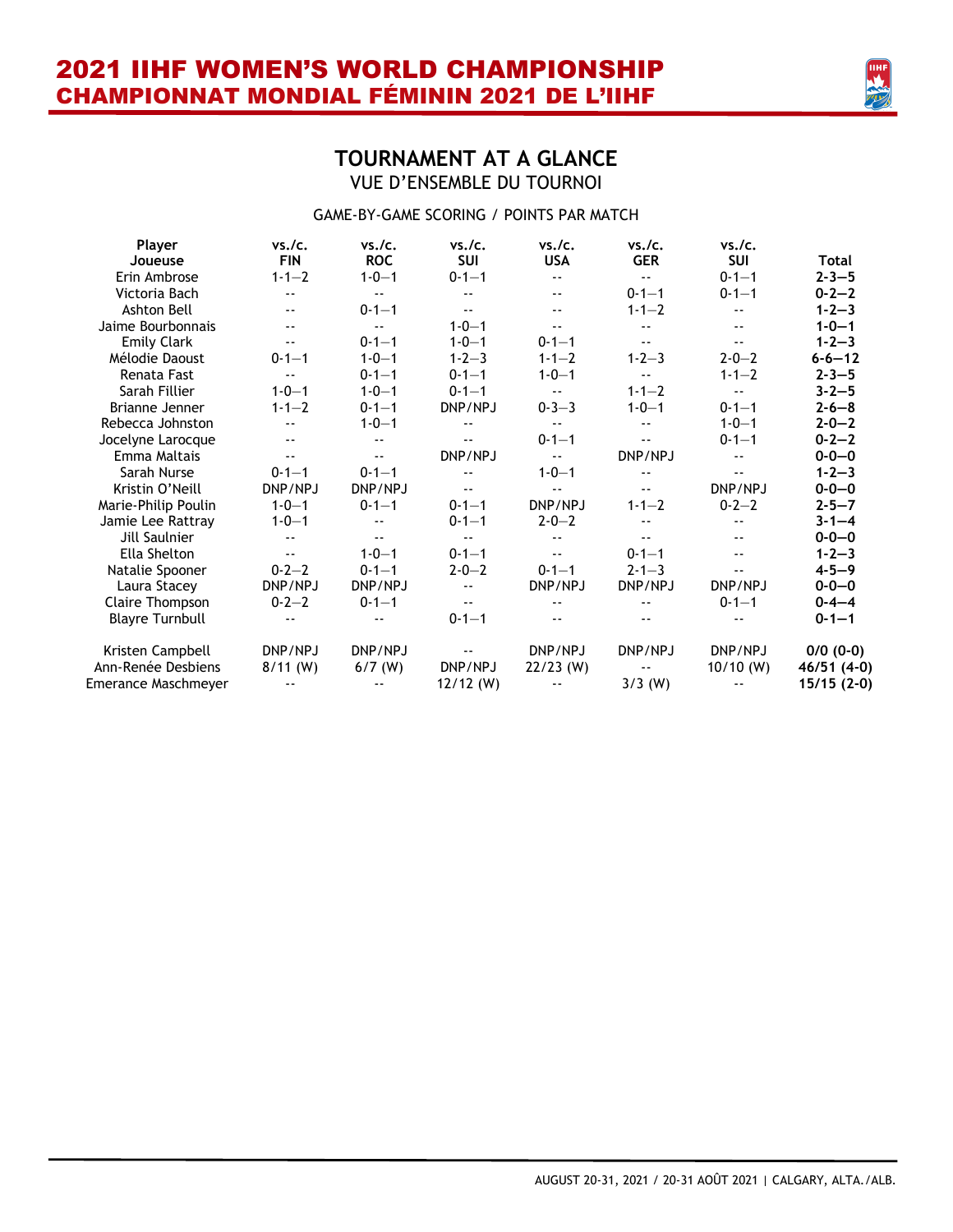

### **CANADA VS. UNITED STATES** CANADA C. ÉTATS-UNIS

#### ALL-TIME RECORD – OVERALL / FICHE GLOBALE DE TOUS LES TEMPS

| <b>GP</b><br><b>PJ</b><br>153 | W<br><b>OTW</b><br>v<br><b>VP</b><br>67<br>17 | OTL<br>L<br>т<br><b>DP</b><br>D<br>N<br>52<br>16<br>1 | GF<br><b>BP</b><br>419 |                         | GА<br>BC<br>376            |
|-------------------------------|-----------------------------------------------|-------------------------------------------------------|------------------------|-------------------------|----------------------------|
| Date                          | Location                                      | Event                                                 | <b>CAN</b>             | <b>USA</b>              | <b>OT</b>                  |
| Date                          | Lieu                                          | Événement                                             | <b>CAN</b>             | <b>USA</b>              | Prol.                      |
| 03/25/1990                    | Ottawa, Ont.                                  | WWC/CMF                                               | 5                      | 2                       | $- -$                      |
| 04/26/1992                    | Tampere, FIN                                  | WWC/CMF                                               | 8                      | 0                       |                            |
| 04/17/1994                    | Lake Placid, N.Y.                             | WWC/CMF                                               | 6                      | 3                       |                            |
| 04/06/1995                    | San Jose, Calif.                              | Pacific Rim                                           | $\overline{2}$         | 5                       |                            |
| 04/08/1995                    | San Jose, Calif.                              | Pacific Rim                                           | $\overline{2}$         | 1                       | SO/TB                      |
| 04/03/1996                    | Richmond, B.C./C.-B.                          | Pacific Rim                                           | 3                      | 2                       | $-$                        |
| 04/06/1996                    | Richmond, B.C./C.-B.                          | Pacific Rim                                           | 4                      | 1                       |                            |
| 10/21/1996                    | Ottawa, Ont.                                  | 3 Nations                                             | 4                      | 3                       |                            |
| 10/24/1996                    | Smiths Falls, Ont.                            | 3 Nations                                             | 1                      | $\overline{2}$          | OT/Prol.                   |
| 10/27/1996                    | Ottawa, Ont.                                  | 3 Nations                                             | 1                      | 0                       |                            |
| 04/06/1997                    | Kitchener, Ont.                               | WWC/CMF                                               | 4                      | 3                       | OT/Prol.                   |
| 10/25/1997                    | Salt Lake City, Utah                          | Exhibition/Hors concours                              | 4                      | 5                       | SO/TB                      |
| 11/07/1997                    | Bathurst, N.B./N.-B.                          | Exhibition/Hors concours                              | 3                      | 2                       |                            |
| 11/08/1997                    | Saint John, N.B./N.-B.                        | <b>Exhibition/Hors concours</b>                       | 4                      | 1                       |                            |
| 11/10/1997                    | Kitchener, Ont.                               | Exhibition/Hors concours                              | 2                      | 3                       |                            |
| 12/04/1997                    | Minneapolis, Minn.                            | Exhibition/Hors concours                              | 1                      | 3                       |                            |
| 12/06/1997                    | Winnipeg, Man.                                | Exhibition/Hors concours                              | 5                      | 4                       |                            |
| 12/14/1997                    | Lake Placid, N.Y.                             | 3 Nations                                             | 3                      | 2                       |                            |
| 12/17/1997                    | Burlington, Vt.                               | 3 Nations                                             | 5                      | 4                       |                            |
| 12/20/1997                    | Lake Placid, N.Y.                             | 3 Nations                                             | 0                      | 3                       |                            |
| 01/16/1998                    | Vancouver, B.C./C.-B.                         | Exhibition/Hors concours                              | 2                      | 1                       | --                         |
| 01/20/1998                    | San Jose, Calif.                              | Exhibition/Hors concours                              | 3                      | $\overline{\mathbf{4}}$ | OT/Prol.                   |
| 01/26/1998                    | Calgary, Alta./Alb.                           | Exhibition/Hors concours                              | 1                      | 3                       | $- -$                      |
| 01/28/1998                    | Colorado Springs, Colo.                       | Exhibition/Hors concours                              | 4                      | $\overline{2}$          |                            |
| 02/14/1998                    | Nagano, JPN                                   | Olympics/Olympiques                                   | 4                      | 7                       |                            |
| 02/17/1998                    | Nagano, JPN                                   | Olympics/Olympiques                                   | 1                      | 3                       |                            |
| 12/10/1998                    | Kuortane, FIN                                 | 3 Nations                                             | 2                      | 1                       |                            |
| 12/14/1998                    | Kuortane, FIN                                 | 3 Nations                                             | 4                      | 3                       | SO/TB                      |
| 03/01/1999                    | Brampton, Ont.                                | Exhibition/Hors concours                              | 6                      | 1                       | --                         |
| 03/14/1999                    | Espoo, FIN                                    | WWC/CMF                                               | 3                      | 1                       |                            |
| 11/28/1999                    | Sherbrooke, Que./Qc                           | 3 Nations                                             | 3                      | 1                       |                            |
| 12/02/1999                    | Montréal, Que./Qc                             | 3 Nations                                             | 5                      | 4                       | OT/Prol.                   |
| 12/05/1999                    | Montréal, Que./Qc                             | 3 Nations                                             | 3                      | $\mathbf{2}$            | SO/TB                      |
| 02/02/2000                    | Buffalo, N.Y.                                 | Exhibition/Hors concours                              | 1                      | 4                       |                            |
| 02/04/2000                    | Toronto, Ont.                                 | Exhibition/Hors concours                              | 6                      | 0                       |                            |
| 04/09/2000                    | Mississauga, Ont.                             | WWC/CMF                                               | 3                      | $\mathbf{2}$            | OT/Prol.                   |
| 11/08/2000                    | Provo, Utah                                   | 4 Nations                                             | 1                      | 4                       | $\overline{\phantom{a}}$ . |
| 11/11/2000                    | Provo, Utah                                   | 4 Nations                                             | 2                      | 0                       |                            |
| 01/31/2001                    | Red Deer, Alta./Alb.                          | Exhibition/Hors concours                              | 4                      | 5                       |                            |
| 02/02/2001                    | Denver, Colo.                                 | Exhibition/Hors concours                              | $\overline{2}$         | 3                       |                            |
| 04/08/2001                    | Minneapolis, Minn.                            | WWC/CMF                                               | 3                      | 2                       |                            |
| 10/20/2001                    | Salt Lake City, Utah                          | Exhibition/Hors concours                              | 1                      | 4                       |                            |
| 10/23/2001                    | San Jose, Calif.                              | Exhibition/Hors concours                              | 1                      | 4                       |                            |
| 11/27/2001                    | Ottawa, Ont.                                  | Series/Série                                          | 2                      | 5                       |                            |
| 11/28/2001                    | Montréal, Que./Qc                             | Series/Série                                          | 3                      | 4                       |                            |
| 11/30/2001                    | Hamilton, Ont.                                | Series/Série                                          | 0                      | 1                       |                            |
| 01/05/2002                    | Chicago, Ill.                                 | Series/Série                                          | 1                      | 3                       |                            |
| 01/06/2002                    | Detroit, Mich.                                | Series/Série                                          | 3                      | $\overline{7}$          |                            |
| 01/08/2002                    | Vancouver, B.C./C.-B.                         | Series/Série                                          | $\overline{2}$         | 3                       |                            |
|                               |                                               |                                                       |                        |                         |                            |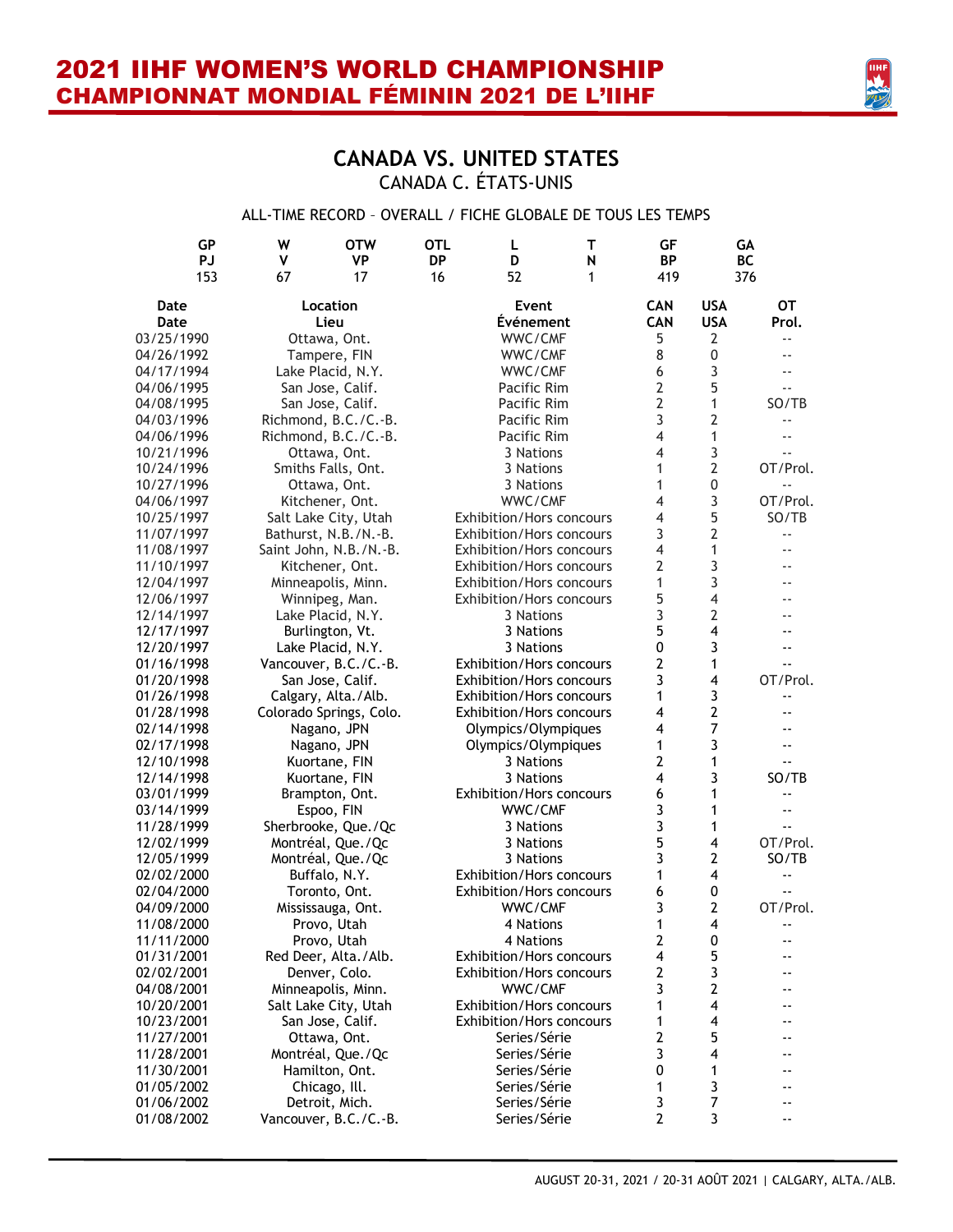

| 02/21/2002 | Salt Lake City, Utah      | Olympics/Olympiques             | 3                       | $\overline{2}$          | $\overline{\phantom{a}}$ . |
|------------|---------------------------|---------------------------------|-------------------------|-------------------------|----------------------------|
| 11/06/2002 | Kitchener, Ont.           | 4 Nations                       | 7                       | 0                       | --                         |
| 11/10/2002 | Kitchener, Ont.           | 4 Nations                       | 4                       | $\overline{2}$          | $ -$                       |
| 11/06/2003 | Skövde, SWE               | 4 Nations                       | 0                       | $\overline{2}$          | --                         |
| 11/09/2003 | Skövde, SWE               | 4 Nations                       | 1                       | $\overline{2}$          | SO/TB                      |
| 04/03/2004 | Halifax, N.S./N.-É.       | WWC/CMF                         | 1                       | 3                       |                            |
| 04/06/2004 | Halifax, N.S./N.-É.       | WWC/CMF                         | 2                       | 0                       | $-$                        |
| 11/11/2004 | Lake Placid, N.Y.         | 4 Nations                       | 1                       | 1                       | $- -$                      |
| 11/14/2004 | Lake Placid, N.Y.         | 4 Nations                       | $\overline{2}$          | 1                       | ۵.                         |
| 04/09/2005 | Linkoping, SWE            | WWC/CMF                         | 0                       | 1                       | SO/TB                      |
| 09/01/2005 | Hameenlinna, FIN          | 4 Nations                       | 4                       | 0                       |                            |
| 09/04/2005 | Hameenlinna, FIN          | 4 Nations                       | $\overline{2}$          | 1                       | --                         |
| 10/06/2005 | Regina, Sask.             | Series/Série                    | 3                       | $\overline{2}$          | --                         |
| 10/08/2005 | Saskatoon, Sask.          | Series/Série                    | 6                       | $\pmb{0}$               | ۰-                         |
| 11/10/2005 | Turin, ITA                | Torino Ice                      | 5                       | 0                       | $\overline{\phantom{a}}$   |
| 11/12/2005 | Turin, ITA                | Torino Ice                      | 7                       | $\pmb{0}$               | --                         |
| 11/27/2005 | Columbus, Ohio            | Series/Série                    | 1                       | $\overline{2}$          | SO/TB                      |
| 12/01/2005 | Chicago, Ill.             | Series/Série                    | 3                       | $\mathbf{1}$            | $\overline{\phantom{a}}$ . |
| 12/30/2005 | St. Paul, Minn.           | Series/Série                    | $\overline{\mathbf{4}}$ | $\overline{2}$          | $\overline{\phantom{a}}$   |
| 01/01/2006 | Winnipeg, Man.            | Series/Série                    | 3                       | 5                       | --                         |
| 11/07/2006 | Kitchener, Ont.           | 4 Nations                       | 3                       | 0                       | --                         |
| 11/11/2006 | Kitchener, Ont.           | 4 Nations                       | 5                       | $\overline{2}$          | ۵.                         |
| 04/07/2007 | Winnipeg, Man.            | WWC/CMF                         | 5                       | $\overline{\mathbf{4}}$ | SO/TB                      |
| 04/10/2007 | Winnipeg, Man.            | WWC/CMF                         | 5                       | $\mathbf{1}$            | $- -$                      |
| 11/08/2007 | Leksand, SWE              | 4 Nations                       | 6                       | 3                       | --                         |
| 11/11/2007 | Leksand, SWE              | 4 Nations                       | 2                       | 0                       | $\overline{\phantom{a}}$   |
| 04/10/2008 | Harbin, CHN               | WWC/CMF                         | $\overline{2}$          | $\overline{\mathbf{4}}$ | $- -$                      |
| 04/12/2008 | Harbin, CHN               | WWC/CMF                         | 3                       | $\overline{\mathbf{4}}$ | $- -$                      |
| 11/06/2008 | Lake Placid, N.Y.         | 4 Nations                       | 4                       | $\mathbf{2}$            | ۵.                         |
| 11/09/2008 | Lake Placid, N.Y.         | 4 Nations                       | $\overline{2}$          | 3                       | SO/TB                      |
| 04/10/2009 | Hämeenlinna, FIN          | WWC/CMF                         | $\overline{2}$          | 1                       |                            |
| 04/12/2009 | Hämeenlinna, FIN          | WWC/CMF                         | 1                       | 4                       | $\overline{\phantom{a}}$   |
| 09/03/2009 | Vancouver, B.C./C.-B.     | Coupe HC Cup                    | 2                       | 4                       | $ -$                       |
| 09/06/2009 | Vancouver, B.C./C.-B.     | Coupe HC Cup                    | 1                       | $\overline{2}$          | $ -$                       |
| 10/05/2009 | Victoria, B.C./C.-B.      | Series/Série                    | 3                       | $\mathbf{1}$            | $ -$                       |
| 10/16/2009 | Spokane, Wash.            | Series/Série                    | 5                       | $\overline{2}$          | $ -$                       |
| 11/06/2009 | Vierumaki, FIN            | 4 Nations                       | 2                       | 3                       | $\overline{\phantom{a}}$   |
| 11/07/2009 | Tikkurila, FIN            | 4 Nations                       | 5                       | 1                       | $ -$                       |
| 12/12/2009 | Denver, Colo.             | Series/Série                    | $\overline{\mathbf{4}}$ | $\overline{2}$          | $ -$                       |
| 12/15/2009 | Calgary, Alta./Alb.       | Series/Série                    | 6                       | $\overline{2}$          | $ -$                       |
| 12/30/2009 | St. Paul, Minn.           | Series/Série                    | 2                       | 1                       | --                         |
| 01/01/2010 | Ottawa, Ont.              | Series/Série                    | 3                       | $\mathbf{2}$            | SO/TB                      |
| 02/25/2010 | Vancouver, B.C./C.-B.     | Olympics/Olympiques             | 2                       | 0                       |                            |
| 11/09/2010 | St. John's, N.L./T.-N.-L. | 4 Nations                       | $\boldsymbol{2}$        | 3                       | SO/TB                      |
| 11/13/2010 | St. John's, N.L./T.-N.-L. | 4 Nations                       | 3                       | $\mathbf{2}$            | OT/Prol.                   |
| 04/07/2011 | Ann Arbor, Mich.          | <b>Exhibition/Hors concours</b> | 3                       | 1                       | --                         |
| 04/08/2011 | Ann Arbor, Mich.          | Exhibition/Hors concours        | 1                       | $\overline{\mathbf{4}}$ | $ -$                       |
| 04/25/2011 | Zurich, SUI               | WWC/CMF                         | $\overline{2}$          | 3                       | OT/Prol.                   |
| 08/28/2011 | Vierumäki, FIN            | 12 Nations                      | 0                       | $\overline{\mathbf{4}}$ | $\overline{\phantom{a}}$   |
| 08/29/2011 | Vierumäki, FIN            | <b>Exhibition/Hors concours</b> | 4                       | 3                       | SO/TB                      |
| 11/10/2011 | Nyköping, SWE             | 4 Nations                       | 3                       | $\mathbf{1}$            |                            |
| 11/13/2011 | Nyköping, SWE             | 4 Nations                       | 3                       | 4                       | SO/TB                      |
| 03/31/2012 | Ottawa, Ont.              | Exhibition/Hors concours        | 1                       | 0                       | $\overline{\phantom{a}}$ . |
| 04/07/2012 | Burlington, Vt.           | WWC/CMF                         | $\overline{2}$          | 9                       | $ -$                       |
| 04/14/2012 | Burlington, Vt.           | WWC/CMF                         | 5                       | $\overline{\mathbf{4}}$ | OT/Prol.                   |
| 11/07/2012 | Tikkurila, FIN            | 4 Nations                       | 3                       | 1                       | ۰.                         |
| 11/10/2012 | Tikkurila, FIN            | 4 Nations                       | 0                       | 3                       | $-$                        |
| 04/02/2013 | Ottawa, Ont.              | WWC/CMF                         | 3                       | $\mathbf{2}$            | SO/TB                      |
| 04/09/2013 | Ottawa, Ont.              | WWC/CMF                         | $\overline{2}$          | 3                       | $\overline{\phantom{a}}$ . |
| 10/12/2013 | Burlington, Vt.           | Series/Série                    | 3                       | $\overline{2}$          | $\overline{\phantom{a}}$   |
|            |                           |                                 |                         |                         |                            |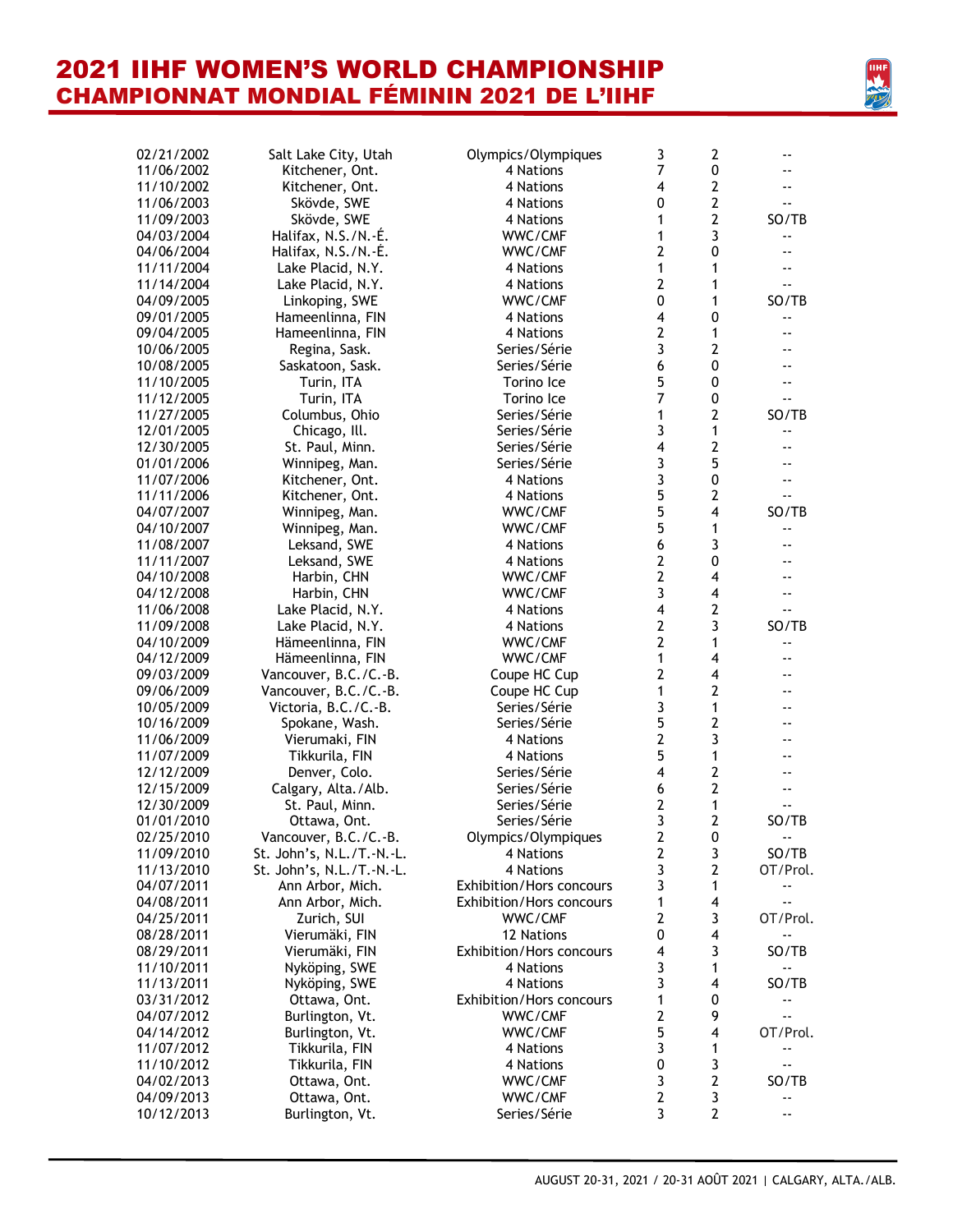

| 10/17/2013 | Boisbriand, Que./Qc   | Series/Série             | 6                       | 3                       | $ -$                     |
|------------|-----------------------|--------------------------|-------------------------|-------------------------|--------------------------|
| 11/06/2013 | Lake Placid, N.Y.     | 4 Nations                | 4                       | $\overline{2}$          |                          |
| 12/12/2013 | Calgary, Alta./Alb.   | Series/Série             | 1                       | 5                       |                          |
| 12/20/2013 | Grand Forks, N.D.     | Series/Série             | 1                       | $\overline{4}$          | $\sim$                   |
| 12/28/2013 | St. Paul, Minn.       | Series/Série             | $\overline{\mathbf{c}}$ | 3                       | SO/TB                    |
| 12/30/2013 | Toronto, Ont.         | Series/Série             | $\overline{2}$          | $\overline{\mathbf{4}}$ | $\sim$ $\sim$            |
| 02/12/2014 | Sochi, RUS            | Olympics/Olympiques      | 3                       | $\overline{2}$          |                          |
| 02/20/2014 | Sochi, RUS            | Olympics/Olympiques      | 3                       | $\overline{2}$          | OT/Prol.                 |
| 11/05/2014 | Kamloops, B.C./C.-B.  | 4 Nations                | 3                       | $\overline{2}$          |                          |
| 11/08/2014 | Kamloops, B.C./C.-B.  | 4 Nations                | 3                       | $\overline{2}$          | SO/TB                    |
| 03/28/2015 | Malmö, SWE            | WWC/CMF                  | $\overline{\mathbf{c}}$ | $\overline{\mathbf{4}}$ |                          |
| 04/04/2015 | Malmö, SWE            | WWC/CMF                  | 5                       | $\overline{7}$          | $ -$                     |
| 11/05/2015 | Kovland, SWE          | 4 Nations                | 0                       | 3                       | $\sim$                   |
| 11/08/2015 | Sundsvall, SWE        | 4 Nations                | 2                       | 3                       | OT/Prol.                 |
| 03/28/2016 | Kamloops, B.C./C.-B.  | WWC/CMF                  | 1                       | 3                       | $\overline{a}$           |
| 04/04/2016 | Kamloops, B.C./C.-B.  | WWC/CMF                  | $\mathbf 0$             | 1                       | OT/Prol.                 |
| 11/04/2016 | Vierumäki, FIN        | 4 Nations                | 3                       | $\overline{2}$          |                          |
| 11/05/2016 | Vierumäki, FIN        | 4 Nations                | 3                       | 5                       |                          |
| 12/17/2016 | Plymouth, Mich.       | Exhibition/Hors concours | 5                       | 3                       |                          |
| 12/19/2016 | Sarnia, Ont.          | Exhibition/Hors concours | 3                       | $\overline{2}$          | $\sim$ $\sim$            |
| 03/31/2017 | Plymouth, Mich.       | WWC/CMF                  | $\mathbf 0$             | $\overline{2}$          | $\overline{a}$           |
| 04/07/2017 | Plymouth, Mich.       | WWC/CMF                  | 2                       | $\mathbf{3}$            | OT/Prol.                 |
| 10/22/2017 | Quebec City, Que./Qc  | Series/Série             | $\overline{\mathbf{c}}$ | 5                       |                          |
| 10/25/2017 | Boston, Mass.         | Series/Série             | 5                       | $\mathbf{1}$            |                          |
| 11/08/2017 | Tampa, Fla.           | 4 Nations                | $\overline{2}$          | $\overline{4}$          |                          |
| 11/12/2017 | Tampa, Fla.           | 4 Nations                | 1                       | 5                       |                          |
| 12/03/2017 | St. Paul, Minn.       | Series/Série             | 2                       | 1                       | OT/Prol.                 |
| 12/05/2017 | Winnipeg, Man.        | Series/Série             | 2                       | $\mathbf{0}$            | $\sim$ $\sim$            |
| 12/15/2017 | San Jose, Calif.      | Series/Série             | 3                       | 1                       |                          |
| 12/17/2017 | Edmonton, Alta./Alb.  | Series/Série             | $\overline{2}$          | 1                       | OT/Prol.                 |
| 02/15/2018 | Gangneung, KOR        | Olympics/Olympiques      | $\overline{\mathbf{c}}$ | $\mathbf{1}$            |                          |
| 02/22/2018 | Gangneung, KOR        | Olympics/Olympiques      | 2                       | 3                       | SO/TB                    |
| 11/07/2018 | Saskatoon, Sask.      | 4 Nations                | 1                       | $\overline{2}$          |                          |
| 11/10/2018 | Saskatoon, Sask.      | 4 Nations                | $\overline{\mathbf{c}}$ | 5                       |                          |
| 02/12/2019 | London, Ont.          | Series/Série             | 0                       | 1                       |                          |
| 02/14/2019 | Toronto, Ont.         | Series/Série             | 4                       | 3                       |                          |
| 02/17/2019 | Detroit, Mich.        | Series/Série             | 2                       | $\pmb{0}$               |                          |
| 04/06/2019 | Espoo, FIN            | WWC/CMF                  | 2                       | 3                       |                          |
| 12/14/2019 | Hartford, Conn.       | Series/Série             | 1                       | $\overline{4}$          |                          |
| 12/17/2019 | Moncton, N.B./N.-B.   | Series/Série             | 1                       | $\overline{2}$          | $\overline{a}$           |
| 02/03/2020 | Victoria, B.C./C.-B.  | Series/Série             | 3                       | $\overline{2}$          | OT/Prol.                 |
| 02/05/2020 | Vancouver, B.C./C.-B. | Series/Série             | $\mathbf{1}$            | 3                       | $\overline{a}$           |
| 02/08/2020 | Anaheim, Calif.       | Series/Série             | 3                       | 4                       | OT/Prol.                 |
| 08/26/2021 | Calgary, Alta./Alb.   | WWC/CMF                  | 5                       | 1                       | $\overline{\phantom{a}}$ |
|            |                       |                          |                         |                         |                          |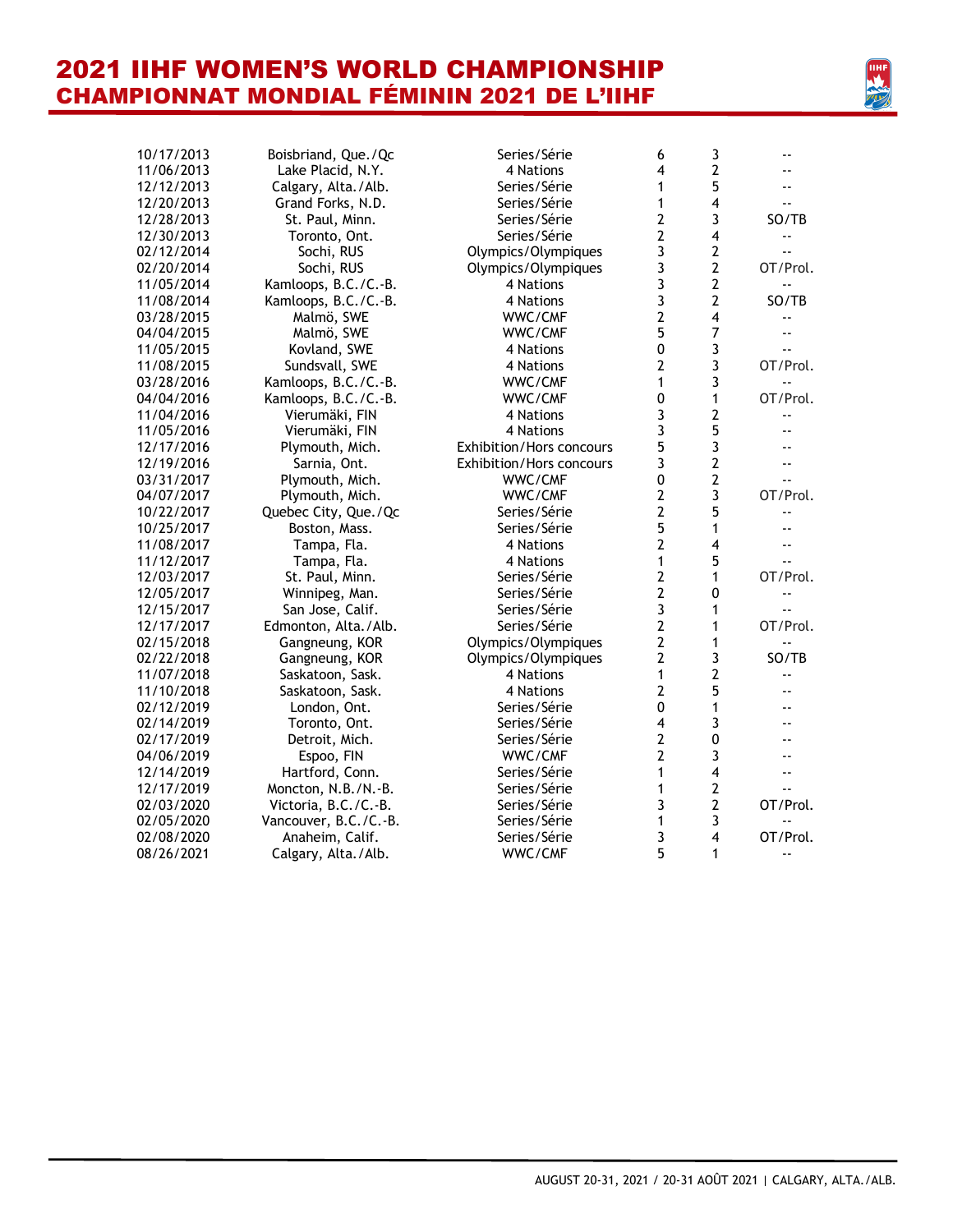

### **CANADA VS. UNITED STATES** CANADA C. ÉTATS-UNIS

#### ALL-TIME RECORD – WOMEN'S WORLDS / FICHE DE TOUS LES TEMPS – MONDIAL FÉMININ

| GP         | W                   | <b>OTW</b>           | <b>OTL</b> | L                        | т        |                | GF             | GА                       |
|------------|---------------------|----------------------|------------|--------------------------|----------|----------------|----------------|--------------------------|
| <b>PJ</b>  | ٧                   | <b>VP</b>            | <b>DP</b>  | D                        | N        |                | <b>BP</b>      | <b>BC</b>                |
| 29         | 9                   | 5                    | 4          | 11                       | $\Omega$ |                | 84             | 80                       |
| Date       |                     | Location             |            | Round                    |          | <b>CAN</b>     | <b>USA</b>     | OТ                       |
| Date       |                     | Lieu                 |            | Ronde                    |          | <b>CAN</b>     | <b>USA</b>     | Prol.                    |
| 03/25/1990 | Ottawa, Ont.        |                      |            | Gold Medal/Medaille d'or |          | 5              | 2              | --                       |
| 04/26/1992 |                     | Tampere, FIN         |            | Gold Medal/Medaille d'or |          | 8              | 0              | $\overline{a}$           |
| 04/17/1994 |                     | Lake Placid, N.Y.    |            | Gold Medal/Medaille d'or |          | 6              | 3              | $\overline{a}$           |
| 04/06/1997 |                     | Kitchener, Ont.      |            | Gold Medal/Medaille d'or |          | 4              | 3              | OT/Prol.                 |
| 03/14/1999 |                     | Espoo, FIN           |            | Gold Medal/Medaille d'or |          | 3              | 1              |                          |
| 04/09/2000 | Mississauga, Ont.   |                      |            | Gold Medal/Medaille d'or |          | 3              | 2              | OT/Prol.                 |
| 04/08/2001 |                     | Minneapolis, Minn.   |            | Gold Medal/Medaille d'or |          | 3              | $\overline{2}$ |                          |
| 04/03/2004 | Halifax, N.S/N.-E.  |                      |            | Qualifying/Qualification |          | 1              | 3              |                          |
| 04/06/2004 | Halifax, N.S/N.-E.  |                      |            | Gold Medal/Medaille d'or |          | 2              | 0              |                          |
| 04/09/2005 |                     | Linkoping, SWE       |            | Gold Medal/Medaille d'or |          | 0              | 1              | SO/TB                    |
| 04/07/2007 | Winnipeg, Man.      |                      |            | Qualifying/Qualification |          | 5              | 4              | SO/TB                    |
| 04/10/2007 |                     | Winnipeg, Man.       |            | Gold Medal/Medaille d'or |          | 5              | 1              |                          |
| 04/10/2008 |                     | Harbin, CHN          |            | Qualifying/Qualification |          | $\overline{2}$ | 4              |                          |
| 04/12/2008 |                     | Harbin, CHN          |            | Gold Medal/Medaille d'or |          | 3              | 4              |                          |
| 04/10/2009 |                     | Hämeenlinna, FIN     |            | Qualifying/Qualification |          | $\overline{2}$ | 1              | --                       |
| 04/12/2009 |                     | Hämeenlinna, FIN     |            | Gold Medal/Medaille d'or |          | 1              | 4              | $\overline{\phantom{a}}$ |
| 04/25/2011 |                     | Zurich, SUI          |            | Gold Medal/Medaille d'or |          | 2              | 3              | OT/Prol.                 |
| 04/07/2012 | Burlington, Vt.     |                      |            | Preliminary/Préliminaire |          | 2              | 9              | --                       |
| 04/14/2012 | Burlington, Vt.     |                      |            | Gold Medal/Medaille d'or |          | 5              | 4              | OT/Prol.                 |
| 04/02/2013 |                     | Ottawa, Ont.         |            | Preliminary/Préliminaire |          | 3              | $\overline{2}$ | SO/TB                    |
| 04/09/2013 | Ottawa, Ont.        |                      |            | Gold Medal/Medaille d'or |          | 2              | 3              |                          |
| 03/28/2015 |                     | Malmö, SWE           |            | Preliminary/Préliminaire |          | $\overline{2}$ | 4              |                          |
| 04/04/2015 |                     | Malmö, SWE           |            | Gold Medal/Medaille d'or |          | 5              | 7              | --                       |
| 03/28/2016 |                     | Kamloops, B.C./C.-B. |            | Preliminary/Préliminaire |          | 1              | 3              | --                       |
| 04/04/2016 |                     | Kamloops, B.C./C.-B. |            | Gold Medal/Medaille d'or |          | 0              | 1              | OT/Prol.                 |
| 03/31/2017 |                     | Plymouth, Mich.      |            | Preliminary/Préliminaire |          | 0              | 2              |                          |
| 04/07/2017 |                     | Plymouth, Mich.      |            | Gold Medal/Medaille d'or |          | 2              | 3              | OT/Prol.                 |
| 04/06/2019 |                     | Espoo, FIN           |            | Preliminary/Préliminaire |          | 2              | 3              |                          |
| 08/26/2021 | Calgary, Alta./Alb. |                      |            | Preliminary/Préliminaire |          | 5              | 1              | ٠.                       |

ALL-TIME RECORD – GOLD MEDAL GAME / FICHE DE TOUS LES TEMPS – MATCH POUR LA MÉDAILLE D'OR

| GP | W OTW OTL L T GF GA  |  |  |  |
|----|----------------------|--|--|--|
|    | PJ V VP DP D N BP BC |  |  |  |
|    | 18 7 3 4 4 0 59 44   |  |  |  |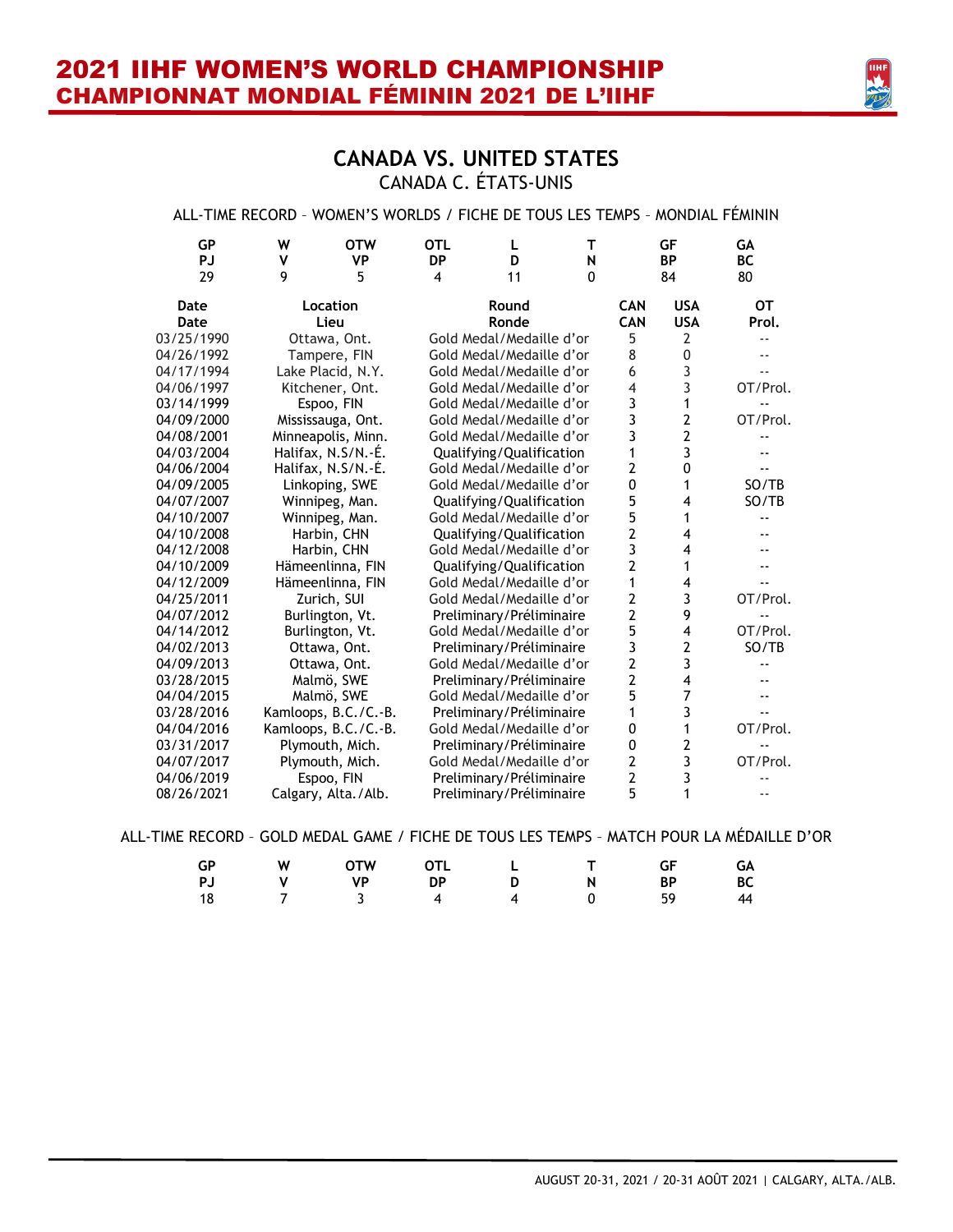

### **CANADA VS. UNITED STATES** CANADA C. ÉTATS-UNIS

#### ALL-TIME RECORD IN CANADA / FICHE DE TOUS LES TEMPS AU CANADA

| GP                       | W<br><b>OTW</b>                             | <b>OTL</b> | L                               | т | GF                      |                         | GA                         |
|--------------------------|---------------------------------------------|------------|---------------------------------|---|-------------------------|-------------------------|----------------------------|
| <b>PJ</b>                | ٧<br>VP                                     | <b>DP</b>  | D                               | N | <b>BP</b>               |                         | <b>BC</b>                  |
| 65                       | 28<br>11                                    | 3          | 23                              | 0 | 190                     |                         | 142                        |
| Date                     | Location                                    |            | Event                           |   | <b>CAN</b>              | <b>USA</b>              | <b>OT</b>                  |
| Date                     | Lieu                                        |            | <b>Événement</b>                |   | <b>CAN</b>              | <b>USA</b>              | Prol.                      |
| 03/25/1990               | Ottawa, Ont.                                |            | WWC/CMF                         |   | 5                       | 2                       | $ -$                       |
| 04/03/1996               | Richmond, B.C./C.-B.                        |            | Pacific Rim                     |   | 3                       | $\overline{2}$          |                            |
| 04/06/1996               | Richmond, B.C./C.-B.                        |            | Pacific Rim                     |   | 4                       | $\mathbf{1}$            |                            |
| 10/21/1996               | Ottawa, Ont.                                |            | 3 Nations                       |   | $\overline{4}$          | 3                       |                            |
| 10/24/1996               | Smiths Falls, Ont.                          |            | 3 Nations                       |   | 1                       | $\overline{2}$          | OT/Prol.                   |
| 10/27/1996               | Ottawa, Ont.                                |            | 3 Nations                       |   | 1                       | $\boldsymbol{0}$        |                            |
| 04/06/1997               | Kitchener, Ont.                             |            | WWC/CMF                         |   | 4                       | 3                       | OT/Prol.                   |
| 11/07/1997               | Bathurst, N.B./N.-B.                        |            | Exhibition/Hors concours        |   | 3                       | $\overline{2}$          | $ -$                       |
| 11/08/1997               | Saint John, N.B./N.-B.                      |            | Exhibition/Hors concours        |   | $\overline{4}$          | 1                       |                            |
| 11/10/1997               | Kitchener, Ont.                             |            | Exhibition/Hors concours        |   | $\overline{2}$          | 3                       |                            |
| 12/06/1997               | Winnipeg, Man.                              |            | Exhibition/Hors concours        |   | 5                       | $\overline{4}$          |                            |
| 01/16/1998               | Vancouver, B.C./C.-B.                       |            | Exhibition/Hors concours        |   | $\overline{2}$          | 1                       |                            |
| 01/26/1998               | Calgary, Alta./Alb.                         |            | Exhibition/Hors concours        |   | 1                       | 3                       |                            |
| 03/01/1999               | Brampton, Ont.                              |            | <b>Exhibition/Hors concours</b> |   | 6                       | 1                       |                            |
| 11/28/1999               | Sherbrooke, Que./Qc                         |            | 3 Nations                       |   | 3                       | 1                       |                            |
| 12/02/1999               | Montréal, Que./Qc                           |            | 3 Nations                       |   | 5                       | 4                       | OT/Prol.                   |
| 12/05/1999               | Montréal, Que./Qc                           |            | 3 Nations                       |   | 3                       | $\overline{2}$          | SO/TB                      |
| 02/04/2000               | Toronto, Ont.                               |            | Exhibition/Hors concours        |   | 6                       | $\pmb{0}$               |                            |
| 04/09/2000               | Mississauga, Ont.                           |            | WWC/CMF                         |   | 3                       | $\overline{2}$          | OT/Prol.                   |
| 01/31/2001               | Red Deer, Alta./Alb.                        |            | Exhibition/Hors concours        |   | $\overline{4}$          | 5                       |                            |
| 11/27/2001               | Ottawa, Ont.                                |            | Series/Série                    |   | $\overline{2}$          | 5<br>4                  |                            |
| 11/28/2001               | Montréal, Que./Qc                           |            | Series/Série<br>Series/Série    |   | 3<br>0                  | 1                       |                            |
| 11/30/2001               | Hamilton, Ont.                              |            | Series/Série                    |   | $\overline{2}$          | 3                       |                            |
| 01/08/2002               | Vancouver, B.C./C.-B.                       |            | 4 Nations                       |   | $\overline{7}$          | 0                       |                            |
| 11/06/2002               | Kitchener, Ont.                             |            | 4 Nations                       |   | $\overline{\mathbf{4}}$ | $\overline{2}$          |                            |
| 11/10/2002<br>04/03/2004 | Kitchener, Ont.                             |            |                                 |   | $\mathbf{1}$            | 3                       |                            |
|                          | Halifax, N.S./N.-É.                         |            | WWC/CMF<br>WWC/CMF              |   | $\overline{2}$          | 0                       |                            |
| 04/06/2004               | Halifax, N.S./N.-É.                         |            | Series/Série                    |   | 3                       | $\overline{\mathbf{c}}$ |                            |
| 10/06/2005<br>10/08/2005 | Regina, Sask.<br>Saskatoon, Sask.           |            | Series/Série                    |   | 6                       | 0                       |                            |
| 01/01/2006               |                                             |            | Series/Série                    |   | 3                       | 5                       |                            |
| 11/07/2006               | Winnipeg, Man.                              |            | 4 Nations                       |   | 3                       | 0                       |                            |
| 11/11/2006               | Kitchener, Ont.<br>Kitchener, Ont.          |            | 4 Nations                       |   | 5                       | $\overline{2}$          | --                         |
| 04/07/2007               | Winnipeg, Man.                              |            | WWC/CMF                         |   | 5                       | 4                       | SO/TB                      |
| 04/10/2007               | Winnipeg, Man.                              |            | WWC/CMF                         |   | 5                       | 1                       |                            |
| 09/03/2009               | Vancouver, B.C./C.-B.                       |            | Coupe HC Cup                    |   | $\overline{2}$          | 4                       |                            |
| 09/06/2009               | Vancouver, B.C./C.-B.                       |            | Coupe HC Cup                    |   | 1                       | $\overline{2}$          | $\overline{\phantom{a}}$ . |
|                          |                                             |            | Series/Série                    |   |                         | 1                       |                            |
| 10/05/2009<br>12/15/2009 | Victoria, B.C./C.-B.<br>Calgary, Alta./Alb. |            | Series/Série                    |   | 3<br>6                  | $\mathbf{2}$            | $\overline{\phantom{a}}$ . |
| 01/01/2010               | Ottawa, Ont.                                |            | Series/Série                    |   | 3                       | $\mathbf{2}$            | SO/TB                      |
| 02/25/2010               | Vancouver, B.C./C.-B.                       |            | Olympics/Olympiques             |   | $\overline{2}$          | $\pmb{0}$               |                            |
| 11/09/2010               | St. John's, N.L./T.-N.-L.                   |            | 4 Nations                       |   | $\overline{2}$          | 3                       | SO/TB                      |
| 11/13/2010               | St. John's, N.L./T.-N.-L.                   |            | 4 Nations                       |   | 3                       | $\overline{2}$          | OT/Prol.                   |
| 03/31/2012               | Ottawa, Ont.                                |            | Exhibition/Hors concours        |   | $\mathbf{1}$            | 0                       | $\overline{\phantom{a}}$ . |
| 04/02/2013               | Ottawa, Ont.                                |            | WWC/CMF                         |   | 3                       | $\overline{2}$          | SO/TB                      |
| 04/09/2013               | Ottawa, Ont.                                |            | WWC/CMF                         |   | $\overline{2}$          | 3                       |                            |
| 10/17/2013               | Boisbriand, Que./Qc                         |            | Series/Série                    |   | 6                       | 3                       |                            |
| 12/12/2013               | Calgary, Alta./Alb.                         |            | Series/Série                    |   | $\mathbf{1}$            | 5                       | --                         |
|                          |                                             |            |                                 |   |                         |                         |                            |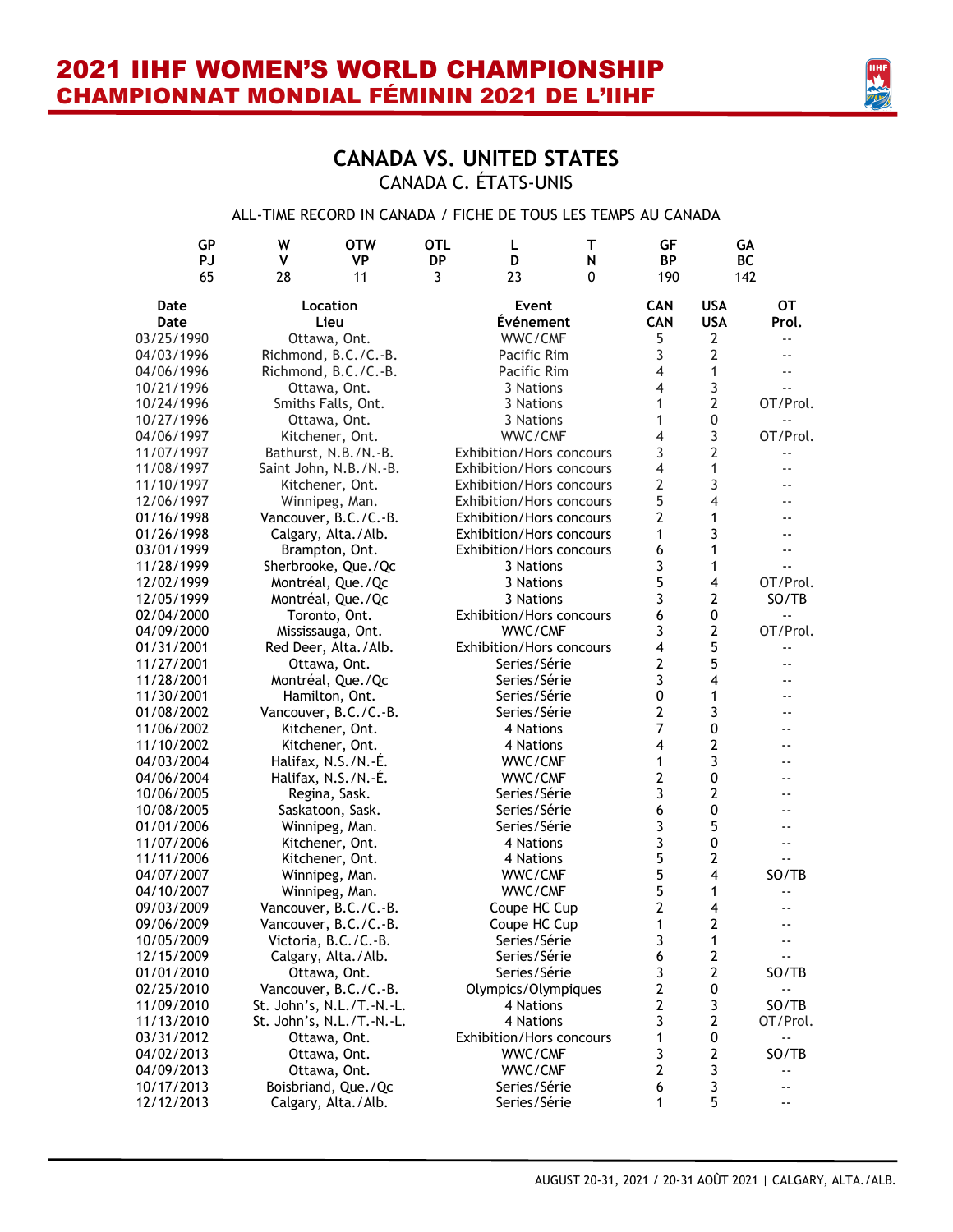

| 12/30/2013 | Toronto, Ont.         | Series/Série                    |                | 4 |          |
|------------|-----------------------|---------------------------------|----------------|---|----------|
| 11/05/2014 | Kamloops, B.C./C.-B.  | 4 Nations                       |                |   |          |
| 11/08/2014 | Kamloops, B.C./C.-B.  | 4 Nations                       |                |   | SO/TB    |
| 03/28/2016 | Kamloops, B.C./C.-B.  | WWC/CMF                         |                |   |          |
| 04/04/2016 | Kamloops, B.C./C.-B.  | WWC/CMF                         | 0              |   | OT/Prol. |
| 12/19/2016 | Sarnia, Ont.          | <b>Exhibition/Hors concours</b> | 3              |   |          |
| 10/22/2017 | Quebec City, Que./Qc  | Series/Série                    | 2              | 5 |          |
| 12/05/2017 | Winnipeg, Man.        | Series/Série                    | $\overline{2}$ |   |          |
| 12/17/2017 | Edmonton, Alta./Alb.  | Series/Série                    | 2              |   | OT/Prol. |
| 11/07/2018 | Saskatoon, Sask.      | 4 Nations                       |                |   |          |
| 11/10/2018 | Saskatoon, Sask.      | 4 Nations                       |                |   |          |
| 02/12/2019 | London, Ont.          | Series/Série                    | 0              |   |          |
| 02/14/2019 | Toronto, Ont.         | Series/Série                    | 4              |   |          |
| 12/17/2019 | Moncton, N.B./N.-B.   | Series/Série                    |                |   |          |
| 02/03/2020 | Victoria, B.C./C.-B.  | Series/Série                    | 3              |   | OT/Prol. |
| 02/05/2020 | Vancouver, B.C./C.-B. | Series/Série                    |                |   |          |
| 08/26/2021 | Calgary, Alta./Alb.   | WWC/CMF                         | 5              |   |          |
|            |                       |                                 |                |   |          |
|            |                       |                                 |                |   |          |

#### ALL-TIME RECORD BY PROVINCE / FICHE DE TOUS LES TEMPS PAR PROVINCE

| <b>Province</b> | GP | W | OTW | OTL |  | GF | GΑ |
|-----------------|----|---|-----|-----|--|----|----|
| <b>Province</b> | PJ |   | ٧P  | DP  |  | ΒP | ВC |
| Ont.            |    |   |     |     |  |    | 43 |
| $B.C./C.-B.$    |    |   |     |     |  | 30 | 27 |
| Man.            |    |   |     |     |  | 20 | 14 |
| Que./Qc         |    |   |     |     |  | 22 | 19 |
| $N.B./N.-B.$    |    |   |     |     |  |    |    |
| Sask.           |    |   |     |     |  |    |    |
| Alta./Alb.      |    |   |     |     |  | 19 |    |
| $N.S./N.-É.$    |    |   |     |     |  |    |    |
| N.L./T.-N.-L.   |    |   |     |     |  |    |    |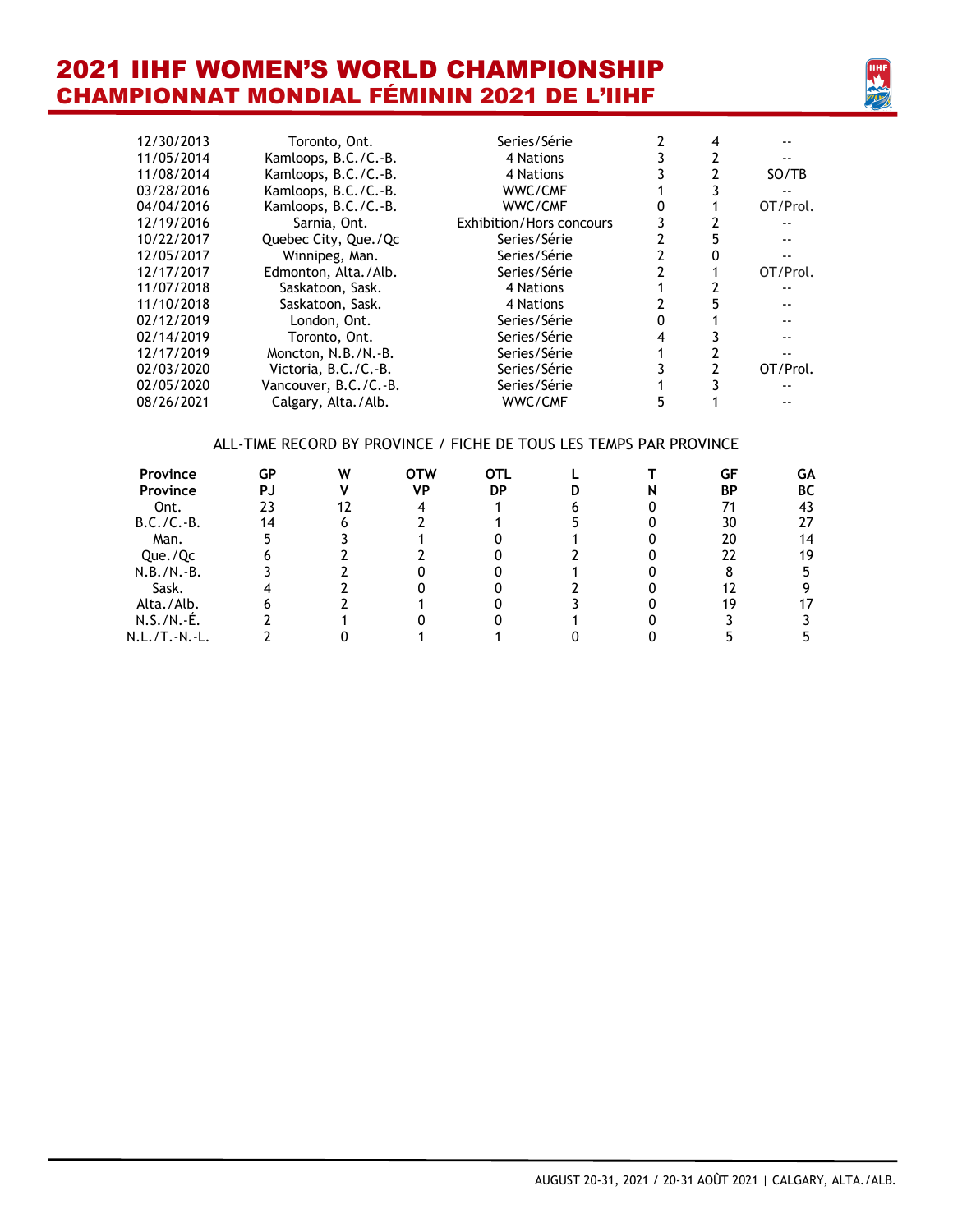

### **TEAM STATISTICS** STATISTIQUES DE L'ÉQUIPE

#### CANADA IN CANADA – ALL-TIME / LE CANADA AU CANADA – FICHE DE TOUS LES TEMPS

|            | GP         | W   | <b>OTW</b>             | <b>OTL</b> | L  | т                               | GF  |            | GA             |                            |
|------------|------------|-----|------------------------|------------|----|---------------------------------|-----|------------|----------------|----------------------------|
|            | <b>PJ</b>  | ٧   | <b>VP</b>              | <b>DP</b>  | D  | N                               | BP  |            | BC             |                            |
|            | 165        | 129 | 11                     | 3          | 21 | 1                               | 919 |            | 218            |                            |
| Date       | <b>OPP</b> |     | Location               |            |    | Event                           |     | <b>CAN</b> | <b>OPP</b>     | OТ                         |
| Date       | ADV.       |     | Lieu                   |            |    | <b>Événement</b>                |     | <b>CAN</b> | ADV.           | Prol.                      |
| 03/19/1990 | <b>SWE</b> |     | Ottawa, Ont.           |            |    | WWC/CMF                         |     | 15         | 1              | $\overline{\phantom{a}}$ . |
| 03/21/1990 | <b>FRG</b> |     | Ottawa, Ont.           |            |    | WWC/CMF                         |     | 17         | 0              | $\overline{\phantom{a}}$ . |
| 03/22/1990 | <b>JPN</b> |     | Ottawa, Ont.           |            |    | WWC/CMF                         |     | 18         | 0              | $-$                        |
| 03/24/1990 | <b>FIN</b> |     | Ottawa, Ont.           |            |    | WWC/CMF                         |     | 6          | 5              | $\overline{a}$             |
| 03/25/1990 | <b>USA</b> |     | Ottawa, Ont.           |            |    | WWC/CMF                         |     | 5          | $\overline{2}$ | --                         |
| 04/01/1996 | <b>JPN</b> |     | Richmond, B.C./C.-B.   |            |    | Pacific Rim                     |     | 12         | 0              | $\overline{\phantom{a}}$   |
| 04/02/1996 | <b>CHN</b> |     | Richmond, B.C./C.-B.   |            |    | Pacific Rim                     |     | 1          | 0              | $\overline{\phantom{a}}$   |
| 04/03/1996 | <b>USA</b> |     | Richmond, B.C./C.-B.   |            |    | Pacific Rim                     |     | 3          | 2              | $-$                        |
| 04/05/1996 | <b>JPN</b> |     | Richmond, B.C./C.-B.   |            |    | Pacific Rim                     |     | 18         | 0              | $\overline{\phantom{a}}$   |
| 04/06/1996 | <b>USA</b> |     | Richmond, B.C./C.-B.   |            |    | Pacific Rim                     |     | 4          | 1              | $- -$                      |
| 10/20/1996 | <b>FIN</b> |     | Ottawa, Ont.           |            |    | 3 Nations                       |     | 4          | 1              | $-$                        |
| 10/21/1996 | <b>USA</b> |     | Ottawa, Ont.           |            |    | 3 Nations                       |     | 4          | 3              | $\overline{\phantom{a}}$   |
| 10/23/1996 | <b>FIN</b> |     | Kingston, Ont.         |            |    | 3 Nations                       |     | 3          | $\mathbf{1}$   |                            |
| 10/24/1996 | <b>USA</b> |     | Smiths Falls, Ont.     |            |    | 3 Nations                       |     | 1          | $\overline{2}$ | OT/P                       |
| 10/27/1996 | <b>USA</b> |     | Ottawa, Ont.           |            |    | 3 Nations                       |     | 1          | 0              | $\overline{\phantom{a}}$ . |
| 03/31/1997 | SUI        |     | Kitchener, Ont.        |            |    | WWC/CMF                         |     | 6          | 0              | $-$                        |
| 04/01/1997 | <b>RUS</b> |     | Kitchener, Ont.        |            |    | WWC/CMF                         |     | 9          | 1              | $-$                        |
| 04/03/1997 | <b>CHN</b> |     | Kitchener, Ont.        |            |    | WWC/CMF                         |     | 7          | 1              | $-$                        |
| 04/05/1997 | <b>FIN</b> |     | Kitchener, Ont.        |            |    | WWC/CMF                         |     | 2          | 1              | $\overline{\phantom{a}}$ . |
| 04/06/1997 | <b>USA</b> |     | Kitchener, Ont.        |            |    | WWC/CMF                         |     | 4          | 3              | OT/P                       |
| 10/08/1997 | <b>CHN</b> |     | Calgary, Alta./Alb.    |            |    | <b>Exhibition/Hors concours</b> |     | 6          | 2              | $\overline{\phantom{a}}$   |
| 10/09/1997 | <b>CHN</b> |     | Calgary, Alta./Alb.    |            |    | <b>Exhibition/Hors concours</b> |     | 3          | 0              | $-$                        |
| 10/16/1997 | <b>SWE</b> |     | Calgary, Alta./Alb.    |            |    | <b>Exhibition/Hors concours</b> |     | 10         | 0              | $-$                        |
| 10/17/1997 | <b>SWE</b> |     | Saskatoon, Sask.       |            |    | <b>Exhibition/Hors concours</b> |     | 6          | 1              | $\overline{\phantom{a}}$   |
| 10/19/1997 | <b>SWE</b> |     | Regina, Sask.          |            |    | <b>Exhibition/Hors concours</b> |     | 7          | 0              | $\overline{\phantom{a}}$ . |
| 10/20/1997 | <b>SWE</b> |     | Melfort, Sask.         |            |    | <b>Exhibition/Hors concours</b> |     | 6          | 1              | $\overline{\phantom{a}}$   |
| 11/07/1997 | <b>USA</b> |     | Bathurst, N.B./N.-B.   |            |    | Exhibition/Hors concours        |     | 3          | $\overline{2}$ | --                         |
| 11/08/1997 | <b>USA</b> |     | Saint John, N.B./N.-B. |            |    | <b>Exhibition/Hors concours</b> |     | 4          | 1              | $\overline{a}$             |
| 11/10/1997 | <b>USA</b> |     | Kitchener, Ont.        |            |    | <b>Exhibition/Hors concours</b> |     | 2          | 3              | $\overline{\phantom{a}}$   |
| 12/06/1997 | <b>USA</b> |     | Winnipeg, Man.         |            |    | <b>Exhibition/Hors concours</b> |     | 5          | $\overline{4}$ | $\overline{\phantom{a}}$   |
| 12/18/1997 | <b>FIN</b> |     | Belleville, Ont.       |            |    | 3 Nations                       |     | 8          | 3              | ۰.                         |
| 01/16/1998 | <b>USA</b> |     | Vancouver, B.C./C.-B.  |            |    | <b>Exhibition/Hors concours</b> |     | 2          | 1              | $\overline{\phantom{a}}$   |
| 01/26/1998 | <b>USA</b> |     | Calgary, Alta./Alb.    |            |    | Exhibition/Hors concours        |     | 1          | 3              | $\overline{\phantom{a}}$   |
| 01/20/1999 | <b>FIN</b> |     | Oshawa, Ont.           |            |    | <b>Exhibition/Hors concours</b> |     | 6          | 6              | --                         |
| 01/21/1999 | <b>FIN</b> |     | Renfrew, Ont.          |            |    | <b>Exhibition/Hors concours</b> |     | 6          | $\overline{2}$ | $\overline{\phantom{a}}$   |
| 01/22/1999 | <b>FIN</b> |     | Montréal, Que./Qc      |            |    | <b>Exhibition/Hors concours</b> |     | 2          | $\mathbf{1}$   | ۰-                         |
| 01/24/1999 | <b>FIN</b> |     | Drummondville, Que./Qc |            |    | <b>Exhibition/Hors concours</b> |     | 6          | 0              | $\overline{\phantom{a}}$   |
| 03/01/1999 | <b>USA</b> |     | Brampton, Ont.         |            |    | Exhibition/Hors concours        |     | 6          | 1              | ۰-                         |
| 11/28/1999 | <b>USA</b> |     | Sherbrooke, Que./Qc    |            |    | 3 Nations                       |     | 3          | 1              | ۰-                         |
| 12/01/1999 | FIN        |     | Sherbrooke, Que./Qc    |            |    | 3 Nations                       |     | 6          | 3              |                            |
| 12/02/1999 | <b>USA</b> |     | Montréal, Que./Qc      |            |    | 3 Nations                       |     | 5          | 4              | OT/P                       |
| 12/04/1999 | <b>FIN</b> |     | Montréal, Que./Qc      |            |    | 3 Nations                       |     | 4          | 1              | ٠.                         |
| 12/05/1999 | <b>USA</b> |     | Montréal, Que./Qc      |            |    | 3 Nations                       |     | 3          | 2              | SO/TB                      |
| 02/04/2000 | <b>USA</b> |     | Toronto, Ont.          |            |    | Exhibition/Hors concours        |     | 6          | 0              |                            |
| 03/29/2000 | GER        |     | Kitchener, Ont.        |            |    | Exhibition/Hors concours        |     | 10         | 0              | ۰-                         |
| 04/01/2000 | <b>SWE</b> |     | Sarnia, Ont.           |            |    | <b>Exhibition/Hors concours</b> |     | 9          | 1              |                            |
| 04/03/2000 | <b>JPN</b> |     | Mississauga, Ont.      |            |    | WWC/CMF                         |     | 9          | 0              |                            |
| 04/04/2000 | <b>CHN</b> |     | Kitchener, Ont.        |            |    | WWC/CMF                         |     | 8          | 1              |                            |
| 04/06/2000 | <b>SWE</b> |     | Mississauga, Ont.      |            |    | WWC/CMF                         |     | 4          | 0              | --                         |
| 04/08/2000 | <b>FIN</b> |     | Mississauga, Ont.      |            |    | WWC/CMF                         |     | 3          | 2              | ۰.                         |
| 04/09/2000 | <b>USA</b> |     | Mississauga, Ont.      |            |    | WWC/CMF                         |     | 3          | $\mathbf{2}$   | OT/P                       |
| 01/22/2001 | <b>SWE</b> |     | Hanna, Alta./Alb.      |            |    | Exhibition/Hors concours        |     | 4          | 0              | $\overline{\phantom{a}}$   |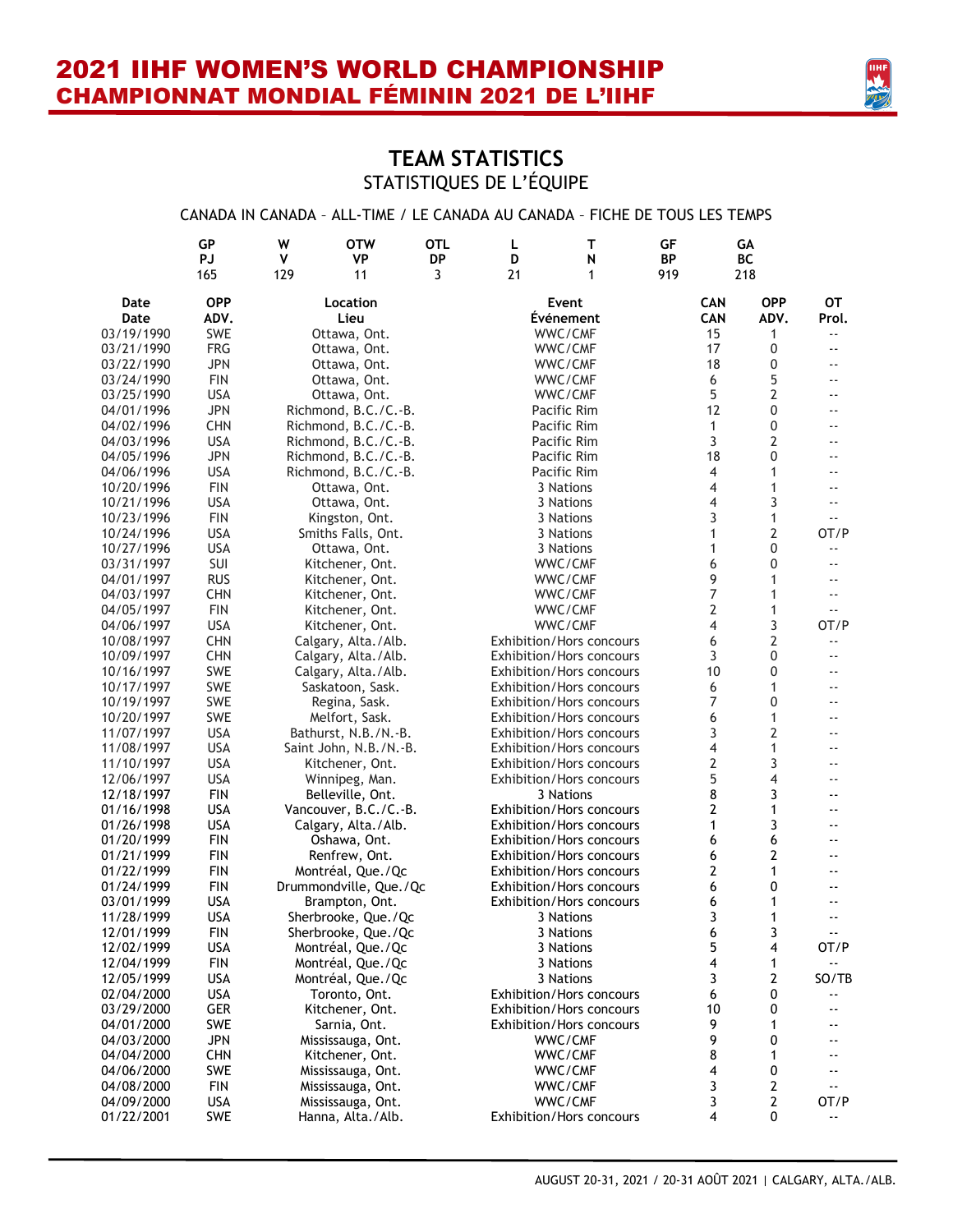

| 01/24/2001 | <b>SWE</b> | Cranbrook, B.C./C.-B.              | <b>Exhibition/Hors concours</b> | 8              | 0                | $\overline{\phantom{a}}$ |
|------------|------------|------------------------------------|---------------------------------|----------------|------------------|--------------------------|
| 01/25/2001 | SWE        | Trail, B.C./C.-B.                  | Exhibition/Hors concours        | 8              | 0                |                          |
| 01/27/2001 | SWE        | Kelowna, B.C./C.-B.                | <b>Exhibition/Hors concours</b> | 4              | $\mathbf{1}$     | $\overline{\phantom{a}}$ |
| 01/29/2001 | <b>SWE</b> | Golden, B.C./C.-B.                 | <b>Exhibition/Hors concours</b> | 9              | $\overline{2}$   | $\overline{\phantom{a}}$ |
| 01/31/2001 | <b>USA</b> | Red Deer, Alta./Alb.               | Exhibition/Hors concours        | 4              | 5                | $-$                      |
| 03/28/2001 | <b>FIN</b> | Brampton, Ont.                     |                                 | 8              | $\mathbf{1}$     | $\overline{\phantom{a}}$ |
|            |            |                                    | <b>Exhibition/Hors concours</b> |                |                  |                          |
| 03/30/2001 | <b>GER</b> | North York, Ont.                   | <b>Exhibition/Hors concours</b> | 5              | $\mathbf{0}$     | --                       |
| 10/03/2001 | SWE        | Victoria, B.C./C.-B.               | Exhibition/Hors concours        | 10             | 0                | $\overline{\phantom{a}}$ |
| 10/05/2001 | SWE        | Campbell River, B.C./C.-B.         | Exhibition/Hors concours        | $\overline{7}$ | 0                |                          |
| 10/06/2001 | <b>SWE</b> | Port Alberni, B.C./C.-B.           | <b>Exhibition/Hors concours</b> | 10             | 0                | ٠.                       |
| 11/27/2001 | <b>USA</b> | Ottawa, Ont.                       | Series/Série                    | 2              | 5                | --                       |
| 11/28/2001 | <b>USA</b> | Montréal, Que./Qc                  | Series/Série                    | 3              | 4                | $\overline{\phantom{a}}$ |
| 11/30/2001 | <b>USA</b> | Hamilton, Ont.                     | Series/Série                    | 0              | 1                | $\overline{\phantom{a}}$ |
| 12/18/2001 | <b>RUS</b> | St. John's, N.L./T.-N.-L.          | Exhibition/Hors concours        | 6              | 0                | --                       |
|            |            |                                    |                                 |                |                  |                          |
| 12/19/2001 | <b>RUS</b> | Gander, N.L./T.-N.-L.              | <b>Exhibition/Hors concours</b> | 8              | 1                | ٠.                       |
| 12/21/2001 | <b>RUS</b> | Corner Brook, N.L./T.-N.-L.        | Exhibition/Hors concours        | 8              | 1                |                          |
| 12/22/2001 | <b>RUS</b> | Grand Falls-Windsor, N.L./T.-N.-L. | <b>Exhibition/Hors concours</b> | 6              | 1                | ۰-                       |
| 01/08/2002 | <b>USA</b> | Vancouver, B.C./C.-B.              | Series/Série                    | 2              | 3                | $\overline{\phantom{a}}$ |
| 11/06/2002 | <b>USA</b> | Kitchener, Ont.                    | 4 Nations                       | 7              | 0                | $\overline{\phantom{a}}$ |
| 11/07/2002 | SWE        | Mississauga, Ont.                  | 4 Nations                       | 5              | 1                | $\overline{\phantom{a}}$ |
| 11/09/2002 | <b>FIN</b> | Kitchener, Ont.                    | 4 Nations                       | 3              | $\mathbf{1}$     | $\overline{\phantom{a}}$ |
| 11/10/2002 | <b>USA</b> | Kitchener, Ont.                    | 4 Nations                       | 4              | $\overline{2}$   | $-$                      |
|            |            |                                    |                                 |                |                  |                          |
| 03/28/2004 | SWE        | Antigonish, N.S./N.-É.             | Exhibition/Hors concours        | 9              | $\mathbf{1}$     | $\overline{\phantom{a}}$ |
| 03/30/2004 | <b>CHN</b> | Halifax, N.S./N.-É.                | WWC/CMF                         | 11             | 0                | --                       |
| 04/01/2004 | <b>GER</b> | Halifax, N.S./N.-É.                | WWC/CMF                         | 13             | 0                | $\overline{\phantom{a}}$ |
| 04/03/2004 | <b>USA</b> | Halifax, N.S./N.-É.                | WWC/CMF                         | 1              | 3                | $\overline{\phantom{a}}$ |
| 04/04/2004 | SWE        | Halifax, N.S./N.-É.                | WWC/CMF                         | $\overline{7}$ | $\mathbf{1}$     | ٠.                       |
| 04/06/2004 | <b>USA</b> | Halifax, N.S./N.-É.                | WWC/CMF                         | 2              | 0                |                          |
| 10/06/2004 | <b>SWE</b> | Kitchener, Ont.                    | Festival                        | 5              | 0                | $\overline{\phantom{a}}$ |
| 10/06/2004 | <b>RUS</b> | Kitchener, Ont.                    | Festival                        | 12             | 0                | $\overline{\phantom{a}}$ |
| 10/09/2004 | <b>RUS</b> |                                    |                                 | 9              | 1                | $\overline{\phantom{a}}$ |
|            |            | Kitchener, Ont.                    | Festival                        |                |                  |                          |
| 10/09/2004 | SWE        | Kitchener, Ont.                    | Festival                        | 8              | 1                | $\overline{\phantom{a}}$ |
| 11/08/2004 | <b>FIN</b> | Sherbrooke, Que./Qc                | Exhibition/Hors concours        | 8              | 0                | $\overline{\phantom{a}}$ |
| 08/20/2005 | <b>FIN</b> | Calgary, Alta./Alb.                | Exhibition/Hors concours        | 6              | 0                | $\overline{\phantom{a}}$ |
| 10/06/2005 | <b>USA</b> | Regina, Sask.                      | Series/Série                    | 3              | $\overline{2}$   | $\overline{\phantom{a}}$ |
| 10/08/2005 | <b>USA</b> | Saskatoon, Sask.                   | Series/Série                    | 6              | 0                | $-$                      |
| 12/10/2005 | SWE        | Calgary, Alta./Alb.                | Exhibition/Hors concours        | 6              | 0                |                          |
| 12/11/2005 | <b>SWE</b> | Calgary, Alta./Alb.                | Exhibition/Hors concours        | 6              | $\overline{2}$   | $\overline{\phantom{a}}$ |
| 12/13/2005 | SWE        | Calgary, Alta./Alb.                | Exhibition/Hors concours        | 6              | $\overline{2}$   | ٠.                       |
|            |            |                                    |                                 |                |                  |                          |
| 01/01/2006 | <b>USA</b> | Winnipeg, Man.                     | Series/Série                    | 3              | 5                | $\overline{\phantom{a}}$ |
| 11/07/2006 | <b>USA</b> | Kitchener, Ont.                    | 4 Nations                       | 3              | 0                | $\overline{\phantom{a}}$ |
| 11/08/2006 | SWE        | Kitchener, Ont.                    | 4 Nations                       | 7              | 0                | $\overline{\phantom{a}}$ |
| 11/10/2006 | <b>FIN</b> | Kitchener, Ont.                    | 4 Nations                       | 6              | 0                | $\overline{\phantom{a}}$ |
| 11/11/2006 | <b>USA</b> | Kitchener, Ont.                    | 4 Nations                       | 5              | 2                | $\overline{\phantom{a}}$ |
| 03/31/2007 | <b>FIN</b> | Selkirk, Man.                      | Exhibition/Hors concours        | 9              | $\mathbf{0}$     | $\overline{\phantom{a}}$ |
| 04/03/2007 | <b>SUI</b> | Winnipeg, Man.                     | WWC/CMF                         | 9              | 0                | $\overline{\phantom{a}}$ |
| 04/05/2007 | <b>GER</b> | Winnipeg, Man.                     | WWC/CMF                         | 8              | 0                |                          |
| 04/07/2007 | <b>USA</b> |                                    | WWC/CMF                         | 5              | 4                | SO/TB                    |
|            |            | Winnipeg, Man.                     |                                 |                |                  |                          |
| 04/09/2007 | <b>FIN</b> | Winnipeg, Man.                     | WWC/CMF                         | 5              | 0                |                          |
| 04/10/2007 | <b>USA</b> | Winnipeg, Man.                     | WWC/CMF                         | 5              | 1                |                          |
| 09/03/2007 | SWE        | Prince George, B.C./C.-B.          | Festival                        | 3              | 0                |                          |
| 09/04/2007 | <b>SWE</b> | Prince George, B.C./C.-B.          | Festival                        | 4              | 1                |                          |
| 09/06/2007 | <b>SWE</b> | Prince George, B.C./C.-B.          | Festival                        | 6              | 0                |                          |
| 09/07/2007 | <b>SWE</b> | Prince George, B.C./C.-B.          | Festival                        | 5              | 1                |                          |
| 08/15/2009 | <b>SWE</b> | Calgary, Alta./Alb.                | Exhibition/Hors concours        | 7              | $\overline{2}$   |                          |
| 08/31/2009 | <b>SWE</b> | Vancouver, B.C./C.-B.              |                                 | $\overline{7}$ | 0                |                          |
|            |            |                                    | Coupe HC Cup                    |                |                  |                          |
| 09/01/2009 | <b>FIN</b> | Vancouver, B.C./C.-B.              | Coupe HC Cup                    | 10             | 2                |                          |
| 09/03/2009 | <b>USA</b> | Vancouver, B.C./C.-B.              | Coupe HC Cup                    | 2              | 4                |                          |
| 09/05/2009 | <b>SWE</b> | Vancouver, B.C./C.-B.              | Coupe HC Cup                    | 7              | 2                |                          |
| 09/06/2009 | <b>USA</b> | Vancouver, B.C./C.-B.              | Coupe HC Cup                    | 1              | $\overline{2}$   |                          |
| 10/05/2009 | <b>USA</b> | Victoria, B.C./C.-B.               | Series/Série                    | 3              | $\mathbf{1}$     |                          |
| 12/15/2009 | <b>USA</b> | Calgary, Alta./Alb.                | Series/Série                    | 6              | $\boldsymbol{2}$ | $\overline{\phantom{a}}$ |
| 01/01/2010 | <b>USA</b> | Ottawa, Ont.                       | Series/Série                    | 3              | $\overline{2}$   | SO/TB                    |
| 02/13/2010 | <b>SVK</b> | Vancouver, B.C./C.-B.              | Olympics/Olympiques             | 18             | 0                | ۰-                       |
|            |            |                                    |                                 |                |                  |                          |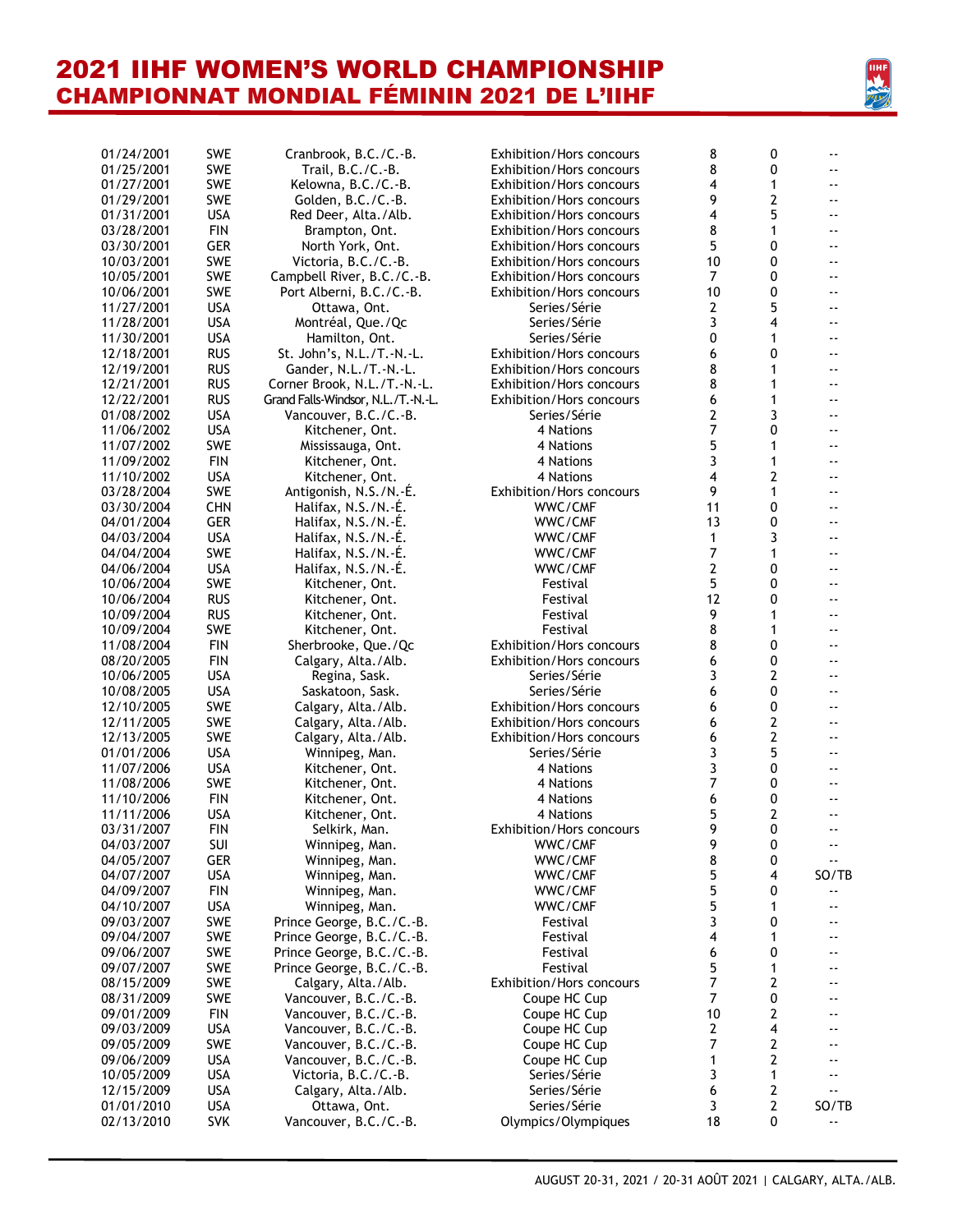

| 02/15/2010 | <b>SUI</b> |    | Vancouver, B.C./C.-B.     |            |                                                                    | Olympics/Olympiques             |   | 10                      | 1            | $\overline{\phantom{a}}$   |
|------------|------------|----|---------------------------|------------|--------------------------------------------------------------------|---------------------------------|---|-------------------------|--------------|----------------------------|
| 02/17/2010 | <b>SWE</b> |    | Vancouver, B.C./C.-B.     |            |                                                                    | Olympics/Olympiques             |   | 13                      | 1            | ۰.                         |
| 02/22/2010 | <b>FIN</b> |    | Vancouver, B.C./C.-B.     |            |                                                                    | Olympics/Olympiques             |   | 5                       | 0            | $-$                        |
| 02/25/2010 | <b>USA</b> |    | Vancouver, B.C./C.-B.     |            |                                                                    | Olympics/Olympiques             |   | 2                       | 0            | $\overline{\phantom{a}}$   |
| 11/09/2010 | <b>USA</b> |    | St. John's, N.L./T.-N.-L. |            |                                                                    | 4 Nations                       |   | 2                       | 3            | SO/TB                      |
| 11/10/2010 | SWE        |    | St. John's, N.L./T.-N.-L. |            |                                                                    | 4 Nations                       |   | 8                       | $\mathbf{1}$ | ۰.                         |
| 11/12/2010 | <b>FIN</b> |    | St. John's, N.L./T.-N.-L. |            |                                                                    | 4 Nations                       |   | 15                      | 0            | $\overline{\phantom{a}}$ . |
| 11/13/2010 | <b>USA</b> |    | St. John's, N.L./T.-N.-L. |            |                                                                    | 4 Nations                       |   | 3                       | 2            | OT/P                       |
| 03/31/2012 | <b>USA</b> |    | Ottawa, Ont.              |            |                                                                    | Exhibition/Hors concours        |   | 1                       | 0            | $\overline{\phantom{a}}$ . |
| 03/30/2013 | SWE        |    | Pembroke, Ont.            |            |                                                                    | Exhibition/Hors concours        |   | 8                       | 0            |                            |
| 04/02/2013 | <b>USA</b> |    | Ottawa, Ont.              |            |                                                                    | WWC/CMF                         |   | 3                       | 2            | SO/TB                      |
| 04/03/2013 | SUI        |    | Ottawa, Ont.              |            |                                                                    | WWC/CMF                         |   | 13                      | 0            | ۰.                         |
| 04/05/2013 | <b>FIN</b> |    | Ottawa, Ont.              |            |                                                                    | WWC/CMF                         |   | 8                       | 0            | $\overline{\phantom{a}}$   |
| 04/08/2013 | <b>RUS</b> |    | Ottawa, Ont.              |            |                                                                    | WWC/CMF                         |   | 8                       | 1            | $\overline{\phantom{a}}$   |
| 04/09/2013 | <b>USA</b> |    | Ottawa, Ont.              |            |                                                                    | WWC/CMF                         |   | 2                       | 3            | $\overline{\phantom{a}}$   |
| 10/17/2013 | <b>USA</b> |    | Boisbriand, Que./Qc       |            |                                                                    | Series/Série                    |   | 6                       | 3            | --                         |
| 12/12/2013 | <b>USA</b> |    | Calgary, Alta./Alb.       |            |                                                                    | Series/Série                    |   | 1                       | 5            | $\overline{\phantom{a}}$   |
| 12/30/2013 | <b>USA</b> |    | Toronto, Ont.             |            |                                                                    | Series/Série                    |   | 2                       | 4            | $\overline{\phantom{a}}$   |
| 11/04/2014 | <b>SWE</b> |    | Kamloops, B.C./C.-B.      |            |                                                                    | 4 Nations                       |   | 2                       | 0            | $\overline{\phantom{a}}$   |
| 11/05/2014 | <b>USA</b> |    | Kamloops, B.C./C.-B.      |            |                                                                    | 4 Nations                       |   | 3                       | 2            | --                         |
| 11/07/2014 | <b>FIN</b> |    | Kamloops, B.C./C.-B.      |            |                                                                    | 4 Nations                       |   | 3                       | 1            | $\overline{\phantom{a}}$   |
| 11/08/2014 | <b>USA</b> |    | Kamloops, B.C./C.-B.      |            |                                                                    | 4 Nations                       |   | 3                       | 2            | SO/TB                      |
| 03/26/2016 | SWE        |    | Kamloops, B.C./C.-B.      |            |                                                                    | Exhibition/Hors concours        |   | 9                       | 0            |                            |
| 03/28/2016 | <b>USA</b> |    | Kamloops, B.C./C.-B.      |            |                                                                    | WWC/CMF                         |   | 1                       | 3            | $\overline{\phantom{a}}$   |
| 03/29/2016 | <b>RUS</b> |    | Kamloops, B.C./C.-B.      |            |                                                                    | WWC/CMF                         |   | 8                       | 1            |                            |
| 03/31/2016 | <b>FIN</b> |    | Kamloops, B.C./C.-B.      |            |                                                                    | WWC/CMF                         |   | 6                       | 1            | $\overline{\phantom{a}}$   |
| 04/03/2016 | <b>FIN</b> |    | Kamloops, B.C./C.-B.      |            |                                                                    | WWC/CMF                         |   | 5                       | 3            | $\overline{\phantom{a}}$ . |
| 04/04/2016 | <b>USA</b> |    | Kamloops, B.C./C.-B.      |            |                                                                    | WWC/CMF                         |   | 0                       | 1            | OT/P                       |
| 12/19/2016 | <b>USA</b> |    | Sarnia, Ont.              |            |                                                                    | <b>Exhibition/Hors concours</b> |   | 3                       | 2            | $\overline{\phantom{a}}$ . |
| 10/22/2017 | <b>USA</b> |    | Québec, Que./Qc           |            |                                                                    | Series/Série                    |   | $\overline{\mathbf{c}}$ | 5            | ٠.                         |
| 12/05/2017 | <b>USA</b> |    | Winnipeg, Man.            |            |                                                                    | Series/Série                    |   | 2                       | 0            | $\overline{\phantom{a}}$ . |
| 12/17/2017 | <b>USA</b> |    | Edmonton, Alta./Alb.      |            |                                                                    | Series/Série                    |   | 2                       | 1            | OT/P                       |
| 11/04/2018 | <b>FIN</b> |    | Prince Albert, Sask.      |            |                                                                    | <b>Exhibition/Hors concours</b> |   | 6                       | 0            | ٠.                         |
| 11/06/2018 | SWE        |    | Saskatoon, Sask.          |            |                                                                    | 4 Nations                       |   | 6                       | 1            | $\overline{\phantom{a}}$   |
| 11/07/2018 | <b>USA</b> |    | Saskatoon, Sask.          |            |                                                                    | 4 Nations                       |   | 1                       | 2            | ۰.                         |
| 11/09/2018 | <b>FIN</b> |    | Saskatoon, Sask.          |            |                                                                    | 4 Nations                       |   | 3                       | 0            | $\overline{\phantom{a}}$   |
| 11/10/2018 | <b>USA</b> |    | Saskatoon, Sask.          |            |                                                                    | 4 Nations                       |   | 2                       | 5            | --                         |
| 02/12/2019 | <b>USA</b> |    | London, Ont.              |            | Rivalry Series/Série de la rivalité                                |                                 |   | 0                       | 1            | $\overline{\phantom{a}}$   |
| 02/14/2019 | <b>USA</b> |    | Toronto, Ont.             |            | Rivalry Series/Série de la rivalité                                |                                 |   | 4                       | 3            | $\overline{\phantom{a}}$   |
| 12/17/2019 | <b>USA</b> |    | Moncton, N.B./N.-B.       |            | Rivalry Series/Série de la rivalité                                |                                 |   | 1                       | 2            | ٠.                         |
| 02/03/2020 | <b>USA</b> |    | Victoria, B.C./C.-B.      |            | Rivalry Series/Série de la rivalité                                |                                 |   | 3                       | 2            | OT/P                       |
| 02/05/2020 | <b>USA</b> |    | Vancouver, B.C./C.-B.     |            | Rivalry Series/Série de la rivalité                                |                                 |   | 1                       | 3            | --                         |
| 08/18/2021 | <b>FIN</b> |    | Calgary, Alta./Alb.       |            |                                                                    | Exhibition/Hors concours        |   | 4                       | 1            | $\overline{\phantom{a}}$   |
| 08/20/2021 | <b>FIN</b> |    | Calgary, Alta./Alb.       |            |                                                                    | WWC/CMF                         |   | 5                       | 3            | --                         |
| 08/22/2021 | <b>ROC</b> |    | Calgary, Alta./Alb.       |            |                                                                    | WWC/CMF                         |   | 5                       | 1            | $-$                        |
| 08/24/2021 | SUI        |    | Calgary, Alta./Alb.       |            |                                                                    | WWC/CMF                         |   | 5                       | 0            |                            |
| 08/26/2021 | <b>USA</b> |    | Calgary, Alta./Alb.       |            |                                                                    | WWC/CMF                         |   | 5                       | 1            |                            |
| 08/28/2021 | <b>GER</b> |    | Calgary, Alta./Alb.       |            |                                                                    | WWC/CMF                         |   | $\overline{7}$          | 0            |                            |
| 08/30/2021 | SUI        |    | Calgary, Alta./Alb.       |            |                                                                    | WWC/CMF                         |   | 4                       | 0            |                            |
|            |            |    |                           |            | ALL-TIME RECORD BY PROVINCE / FICHE DE TOUS LES TEMPS PAR PROVINCE |                                 |   |                         |              |                            |
| Province   |            | GP | W                         | <b>OTW</b> | <b>OTL</b>                                                         | Г                               | т | <b>GF</b>               |              | GA                         |
| Province   |            | PJ | V                         | <b>VP</b>  | <b>DP</b>                                                          | D                               | N | ΒP                      |              | BC                         |

| <b>FIOVING</b>  | uΓ | V٧ | UIW | UIL |  | uг  | uÄ |
|-----------------|----|----|-----|-----|--|-----|----|
| Province        | PJ |    | VP  | DP  |  | ΒP  | BС |
| Ont.            | 56 | 44 |     |     |  | 326 | 75 |
| $B.C./C.-B.$    | 41 | 33 |     |     |  | 238 | 44 |
| Alta./Alb.      |    |    |     |     |  | 104 | 30 |
| Que./Qc         |    |    |     |     |  | 48  | 24 |
| Sask.           |    |    |     |     |  | 46  |    |
| Man.            |    |    |     |     |  | 51  | 14 |
| $N.L./T.-N.-L.$ |    |    |     |     |  | 56  |    |
| $N.S./N.-É.$    |    |    |     |     |  |     |    |
| $N.B./N.-B.$    |    |    |     |     |  |     |    |
|                 |    |    |     |     |  |     |    |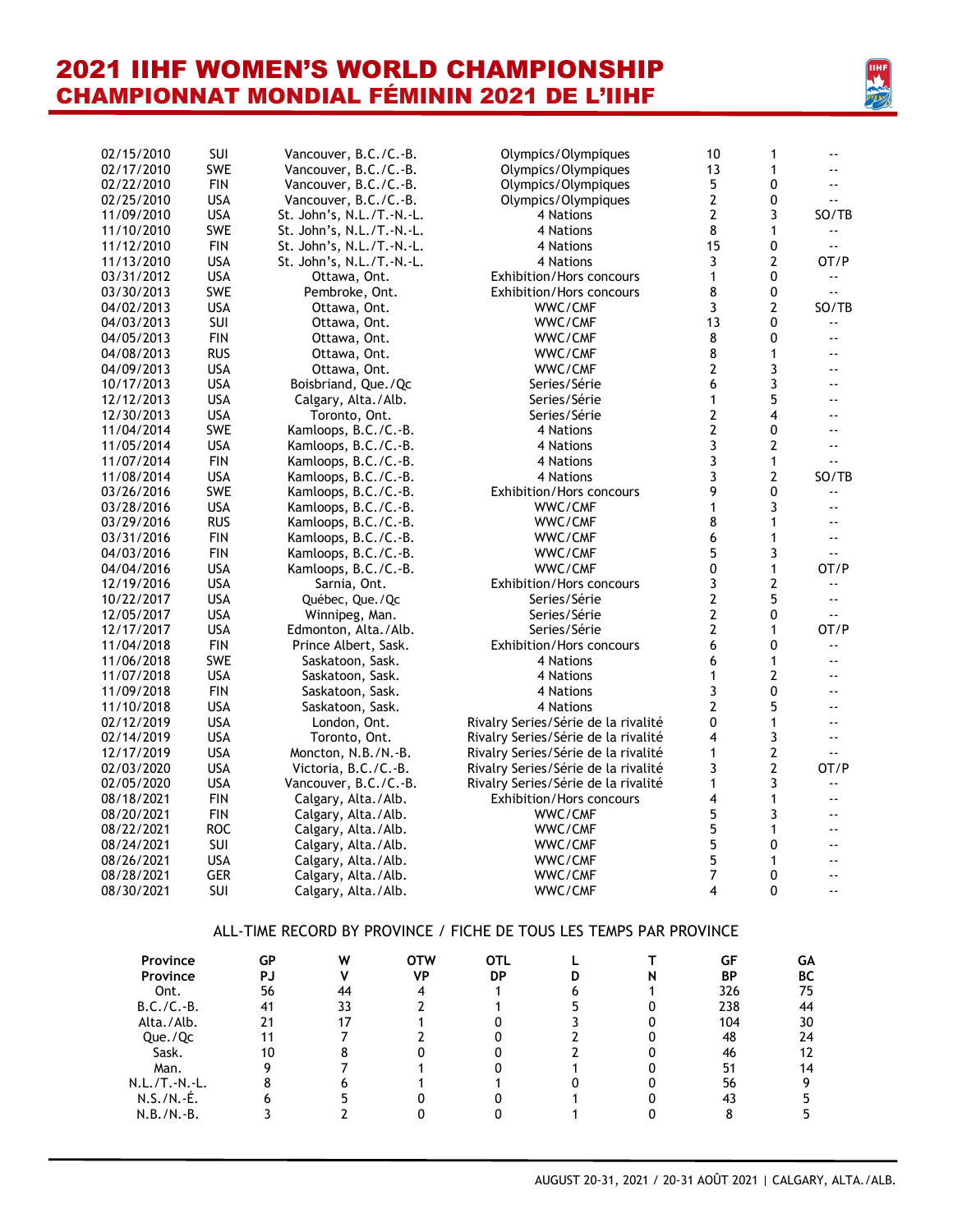

### **TEAM STATISTICS** STATISTIQUES DE L'ÉQUIPE

### GOLD MEDAL GAME – ALL-TIME / MATCH POUR LE MÉDAILLE D'OR – FICHE DE TOUS LES TEMPS

| GP         | W | <b>OTW</b>           | OTL               |   |            | GF             | GА       |
|------------|---|----------------------|-------------------|---|------------|----------------|----------|
| PJ         | ٧ | VP                   | <b>DP</b>         | D |            | <b>BP</b>      | ВC       |
| 18         | 7 | 3                    | 4                 | 4 |            | 59             | 44       |
| Date       |   | Location             | <b>Opponent</b>   |   | <b>CAN</b> | <b>OPP</b>     | OТ       |
| Date       |   | Lieu                 | <b>Adversaire</b> |   | <b>CAN</b> | <b>ADV</b>     | Prol.    |
| 03/25/1990 |   | Ottawa, Ont.         | <b>USA</b>        |   | 5          | 2              |          |
| 04/26/1992 |   | Tampere, FIN         | <b>USA</b>        |   | 8          | 0              |          |
| 04/17/1994 |   | Lake Placid, N.Y.    | <b>USA</b>        |   | 6          | 3              |          |
| 04/06/1997 |   | Kitchener, Ont.      | USA               |   | 4          | 3              | OT/Prol. |
| 03/14/1999 |   | Espoo, FIN           | <b>USA</b>        |   | 3          |                |          |
| 04/09/2000 |   | Mississauga, Ont.    | <b>USA</b>        |   | 3          | 2              | OT/Prol. |
| 04/08/2001 |   | Minneapolis, Minn.   | <b>USA</b>        |   | 3          | $\overline{2}$ |          |
| 04/06/2004 |   | Halifax, N.S./N.-É.  | <b>USA</b>        |   | 2          | 0              |          |
| 04/09/2005 |   | Linköping, SWE       | <b>USA</b>        |   | 0          |                | SO/TB    |
| 04/10/2007 |   | Winnipeg, Man.       | <b>USA</b>        |   | 5          |                |          |
| 04/12/2008 |   | Harbin, CHN          | <b>USA</b>        |   | 3          | 4              |          |
| 04/12/2009 |   | Hämeenlinna, FIN     | <b>USA</b>        |   |            | 4              |          |
| 04/25/2011 |   | Zürich, SUI          | <b>USA</b>        |   | 2          | 3              | OT/Prol. |
| 04/14/2012 |   | Burlington, Vt.      | <b>USA</b>        |   | 5          | 4              | OT/Prol. |
| 04/09/2013 |   | Ottawa, Ont.         | <b>USA</b>        |   | 2          | 3              |          |
| 04/04/2015 |   | Malmö, SWE           | <b>USA</b>        |   | 5          | 7              |          |
| 04/04/2016 |   | Kamloops, B.C./C.-B. | <b>USA</b>        |   | 0          |                | OT/Prol. |
| 04/07/2017 |   | Plymouth, Mich.      | <b>USA</b>        |   | 2          | 3              | OT/Prol. |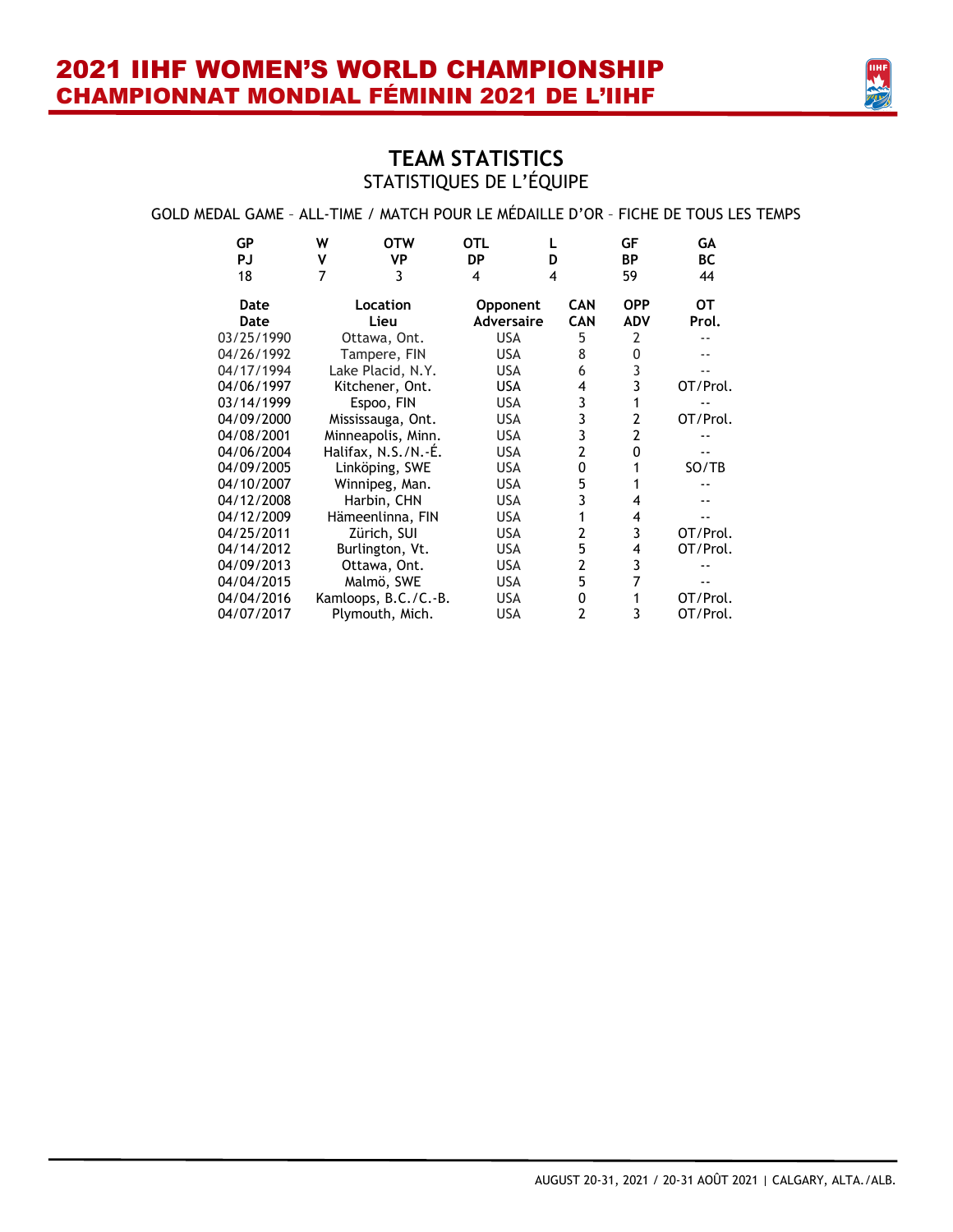

### **PLAYER STATISTICS** STATISTIQUES DES JOUEUSES

#### TOURNAMENT STATISTICS / STATISTIQUES AU TOURNOI

|                        |                     |                |                | Women's Worlds / Mondial féminin |                                             |                            |               |                          |                | Pre-Tournament / Matchs préparatoires |           |             |
|------------------------|---------------------|----------------|----------------|----------------------------------|---------------------------------------------|----------------------------|---------------|--------------------------|----------------|---------------------------------------|-----------|-------------|
| Player                 | <b>GP</b>           | G              | A              | P                                | <b>PIM</b>                                  | $+/-$                      |               | <b>GP</b>                | G              | A                                     | Р         | <b>PIM</b>  |
| Joueuse                | <b>PJ</b>           | B              | A              | P                                | <b>PUN</b>                                  | $+/-$                      |               | PJ                       | В              | A                                     | P         | <b>PUN</b>  |
| Erin Ambrose           | 6                   | 2              | 3              | 5                                | 2                                           | $+10$                      |               | 1                        | 0              | 0                                     | 0         | 0           |
| Victoria Bach          | 6                   | 0              | 2              | 2                                | 2                                           | $+7$                       |               | 1                        | 0              | 1                                     |           | 2           |
| Ashton Bell            | 6                   | 1              | 2              | 3                                | 0                                           | $+5$                       |               | 1                        | 0              | 0                                     | 0         | 2           |
| Jaime Bourbonnais      | 6                   | 1              | $\mathbf{0}$   | 1                                | 2                                           | E                          |               | 1                        | 0              | 0                                     | 0         | 0           |
| <b>Emily Clark</b>     | 6                   | 1              | 2              | 3                                | 4                                           | $+2$                       |               | 1                        | 1              | 0                                     |           | 0           |
| Mélodie Daoust         | 6                   | 6              | 6              | 12                               | 0                                           | $+13$                      |               | 1                        | 0              | 0                                     | 0         | 2           |
| Renata Fast            | 6                   | 2              | 3              | 5                                | 8                                           | $+11$                      |               | 1                        | 0              | 0                                     | 0         | 5           |
| Sarah Fillier          | 6                   | 3              | 2              | 5                                | $\overline{2}$                              | $+6$                       |               | 1                        | 0              | 0                                     | 0         | $\mathbf 0$ |
| Brianne Jenner         | 5                   | 2              | 6              | 8                                | 4                                           | $+11$                      |               | 1                        | 0              | 0                                     | 0         | 0           |
| Rebecca Johnston       | 6                   | $\overline{2}$ | 0              | 2                                | 2                                           | $+2$                       |               | 1                        | 0              | 0                                     | 0         | 0           |
| Jocelyne Larocque      | 6                   | 0              | 2              | 2                                | 4                                           | +9                         |               | --                       | ۰-             | ۰-                                    | ۰.        | --          |
| Emma Maltais           | 4                   | 0              | 0              | 0                                | 0                                           | $-1$                       |               | 1                        | $\mathbf{1}$   | 0                                     | 1         | 0           |
| Sarah Nurse            | 6                   | 1              | 2              | 3                                | 2                                           | $+2$                       |               | 1                        | 0              | 0                                     | 0         | 0           |
| Kristin O'Neill        | 3                   | 0              | 0              | 0                                | 2                                           | $-1$                       |               |                          | $-$            | $-$                                   |           |             |
| Marie-Philip Poulin    | 5                   | 2              | 5              | 7                                | 0                                           | $+8$                       |               | 1                        | 1              | 0                                     | 1         | 4           |
| Jamie Lee Rattray      | 6                   | $\overline{2}$ | 1              | 3                                | 2                                           | $+7$                       |               | 1                        | 0              | 0                                     | 0         | 2           |
| Jill Saulnier          | 6                   | 0              | 0              | 0                                | 4                                           | $-1$                       |               | 1                        | 0              | 0                                     | 0         | 0           |
| Ella Shelton           | 6                   | 1              | 2              | 3                                | 2                                           | $+6$                       |               | 1                        | 0              | 1                                     |           | 2           |
| Natalie Spooner        | 6                   | 4              | 5              | 9                                | 0                                           | $+11$                      |               | 1                        | 1              | 0                                     | 1         | $\pmb{0}$   |
| Laura Stacey           | 1                   | 0              | 0              | $\pmb{0}$                        | 0                                           | E                          |               |                          | $- -$          | $\overline{\phantom{a}}$              |           | ۰-          |
| Claire Thompson        | 6                   | 0              | 4              | 4                                | 0                                           | $+8$                       |               | 1                        | $\pmb{0}$      | 0                                     | $\pmb{0}$ | $\pmb{0}$   |
| <b>Blayre Turnbull</b> | 6                   | 0              | 1              | 1                                | 8                                           | $+6$                       |               | 1                        | 0              | 0                                     | 0         | 4           |
|                        |                     |                |                |                                  | Women's Worlds / Mondial féminin            |                            |               |                          |                |                                       |           |             |
|                        | Player              |                | <b>GP</b>      | <b>MIN</b>                       | <b>GA</b>                                   | <b>SVS</b>                 | SV%           | <b>GAA</b>               | <b>SO</b>      | W-L                                   |           |             |
|                        | Joueuse             |                | PJ             | <b>MIN</b>                       | <b>BC</b>                                   | ARR.                       | %ARR.         | MOY.                     | JB             | $V-D$                                 |           |             |
|                        | Kristen Campbell    |                | $\sim$ $\sim$  | $- -$                            | $ -$                                        | $\overline{\phantom{a}}$ . | $\sim$ $\sim$ | $\overline{\phantom{a}}$ | $ -$           | $\sim$ $\sim$                         |           |             |
|                        | Ann-Renée Desbiens  |                | $\overline{4}$ | 240                              | 5                                           | 46                         | .902          | 1.25                     | $\mathbf{1}$   | $4 - 0$                               |           |             |
|                        | Emerance Maschmeyer |                | $\overline{2}$ | 120                              | $\mathbf{0}$                                | 15                         | 1.000         | 0.00                     | $\overline{2}$ | $2 - 0$                               |           |             |
|                        |                     |                |                |                                  |                                             |                            |               |                          |                |                                       |           |             |
|                        |                     |                | <b>GP</b>      | <b>MIN</b>                       | Pre-Tournament / Matchs préparatoires<br>GA | <b>SVS</b>                 | SV%           | <b>GAA</b>               | <b>SO</b>      | W-L                                   |           |             |
|                        | Player<br>Joueuse   |                | <b>PJ</b>      | <b>MIN</b>                       | <b>BC</b>                                   | ARR.                       | %ARR.         | MOY.                     | <b>JB</b>      | $V-D$                                 |           |             |

#### 2020-21 WITH CLUB TEAM / EN 2020-2021 AVEC LEUR CLUB

Emerance Maschmeyer

Kristen Campbell -- -- -- -- -- -- -- -- Ann-Renée Desbiens 1 30 1 4 .800 2.00 0 0-0

| <b>Plaver</b> | Club Team                             | GP. |   |     | PIM        |
|---------------|---------------------------------------|-----|---|-----|------------|
| Joueuse       | Club                                  | P.I |   |     | <b>PUN</b> |
| Emma Maltais  | Ohio State University (WCHA)          | 20  |   | 16. |            |
| Ashton Bell   | University of Minnesota Duluth (WCHA) | 19  | 4 |     |            |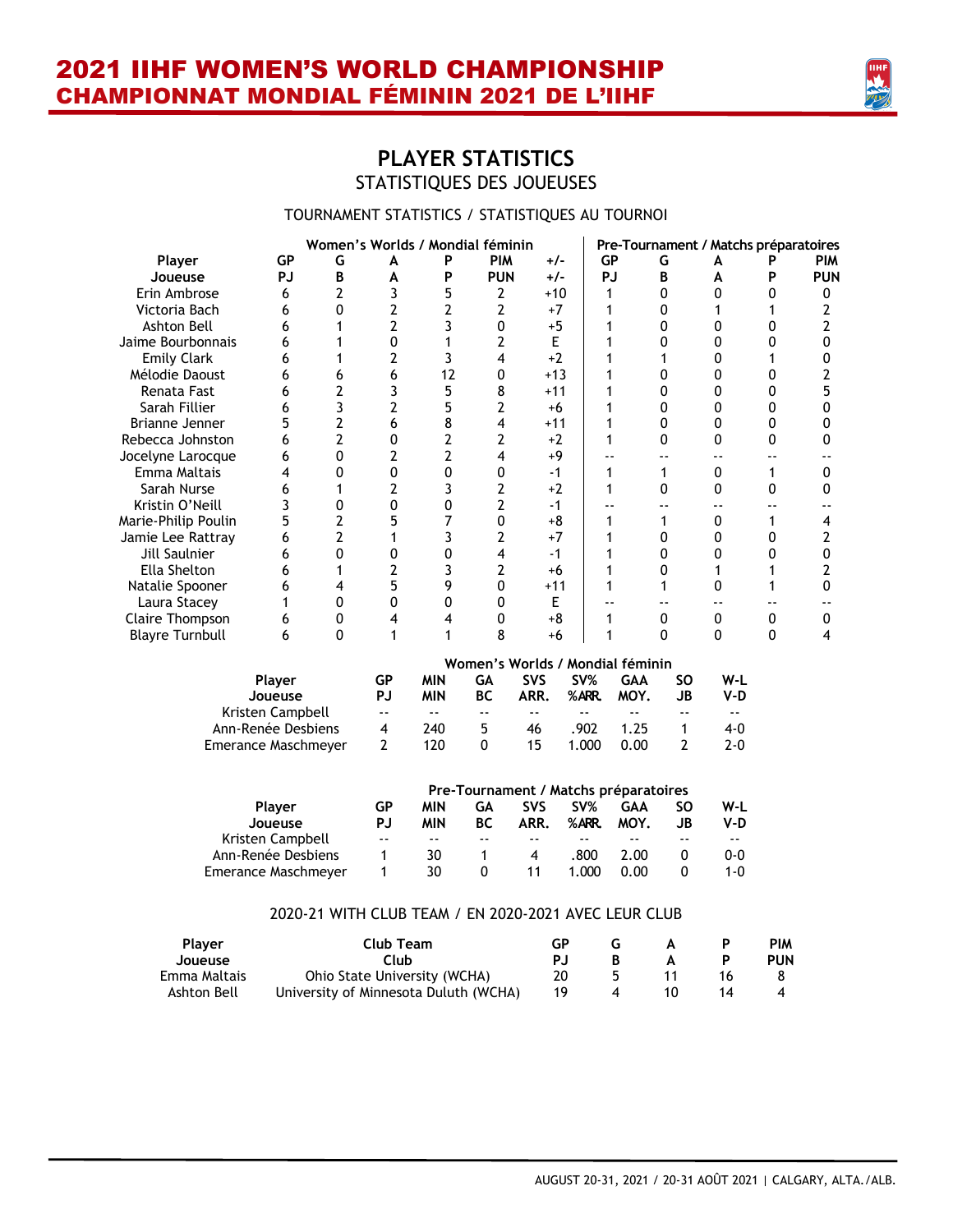

### ALL-TIME VS. UNITED STATES / STATISTIQUES DE TOUS LES TEMPS C. LES ÉTATS-UNIS

|                     | Player                 | Years     |            | GP        | G        | A          | P                       | <b>PIM</b>     |    |            |
|---------------------|------------------------|-----------|------------|-----------|----------|------------|-------------------------|----------------|----|------------|
|                     | Joueuse                | Années    |            | PJ        | B        | A          | P                       | <b>PUN</b>     |    |            |
|                     | Marie-Philip Poulin    | 2009-2020 |            | 63        | 22       | 15         | 37                      | 50             |    |            |
|                     | Rebecca Johnston       | 2007-2021 |            | 73        | 16       | 9          | 25                      | 12             |    |            |
|                     | Brianne Jenner         | 2009-2021 |            | 55        | 11       | 14         | 25                      | 16             |    |            |
|                     | Natalie Spooner        | 2008-2021 |            | 60        | 10       | 15         | 25                      | 20             |    |            |
|                     | Mélodie Daoust         | 2011-2021 |            | 30        | 7        | 9          | 16                      | 26             |    |            |
|                     | Jocelyne Larocque      | 2008-2021 |            | 64        | 2        | 9          | 11                      | 78             |    |            |
|                     | Jamie Lee Rattray      | 2014-2021 |            | 10        | 3        | 5          | 8                       | 4              |    |            |
|                     | <b>Jill Saulnier</b>   | 2014-2021 |            | 31        | 4        | 3          | 7                       | 10             |    |            |
|                     | <b>Emily Clark</b>     | 2014-2021 |            | 30        | 3        | 3          | 6                       | 24             |    |            |
|                     | Renata Fast            | 2015-2021 |            | 26        | 1        | 5          | 6                       | 26             |    |            |
|                     | Victoria Bach          | 2018-2021 |            | 13        | 4        | 1          | 5                       | 0              |    |            |
|                     | <b>Blayre Turnbull</b> | 2014-2021 |            | 31        | 1        | 4          | 5                       | 20             |    |            |
|                     | Sarah Nurse            | 2015-2021 |            | 23        | 4        | 1          | 5                       | 10             |    |            |
|                     | Laura Stacey           | 2016-2020 |            | 21        | 1        | 3          | 4                       | 8              |    |            |
|                     | Erin Ambrose           | 2014-2021 |            | 18        | 0        | 3          | 3                       | 14             |    |            |
|                     | Jaime Bourbonnais      | 2018-2021 |            | 6         | 1        | 1          | $\overline{\mathbf{c}}$ | 0              |    |            |
|                     | Sarah Fillier          | 2018-2021 |            | 6         | 1        | 1          | $\overline{2}$          | $\overline{2}$ |    |            |
|                     | Claire Thompson        | 2019-2021 |            | 3         | 0        | 1          | 1                       | 0              |    |            |
|                     | Ashton Bell            | 2021      |            | 1         | 0        | 0          | 0                       | 0              |    |            |
|                     | Emma Maltais           | 2021      |            | 1         | 0        | 0          | 0                       | 0              |    |            |
|                     | Kristin O'Neill        | 2021      |            | 1         | 0        | 0          | 0                       | 0              |    |            |
|                     | Ella Shelton           | 2021      |            | 1         | $\Omega$ | $\Omega$   | 0                       | $\Omega$       |    |            |
| Player              | Years                  | GP        | <b>MIN</b> | GA        |          | <b>SVS</b> | SV%                     | <b>GAA</b>     | SΟ | W-L        |
| Joueuse             | Années                 | PJ        | <b>MIN</b> | <b>BC</b> |          | <b>ARR</b> | %ARR                    | MOY.           | JB | V-D        |
| Ann-Renée Desbiens  | 2015-2021              | 9         | 451        | 20        |          | 171        | .900                    | 2.66           | 0  | $4 - 3$    |
| Emerance Maschmeyer | 2015-2020              | 10        | 567        | 22        |          | 248        | .919                    | 2.33           | 0  | $1 - 8$    |
| Kristen Campbell    |                        | --        | --         | - -       |          | --         | --                      | - -            | -- | $\sim$ $-$ |
|                     |                        |           |            |           |          |            |                         |                |    |            |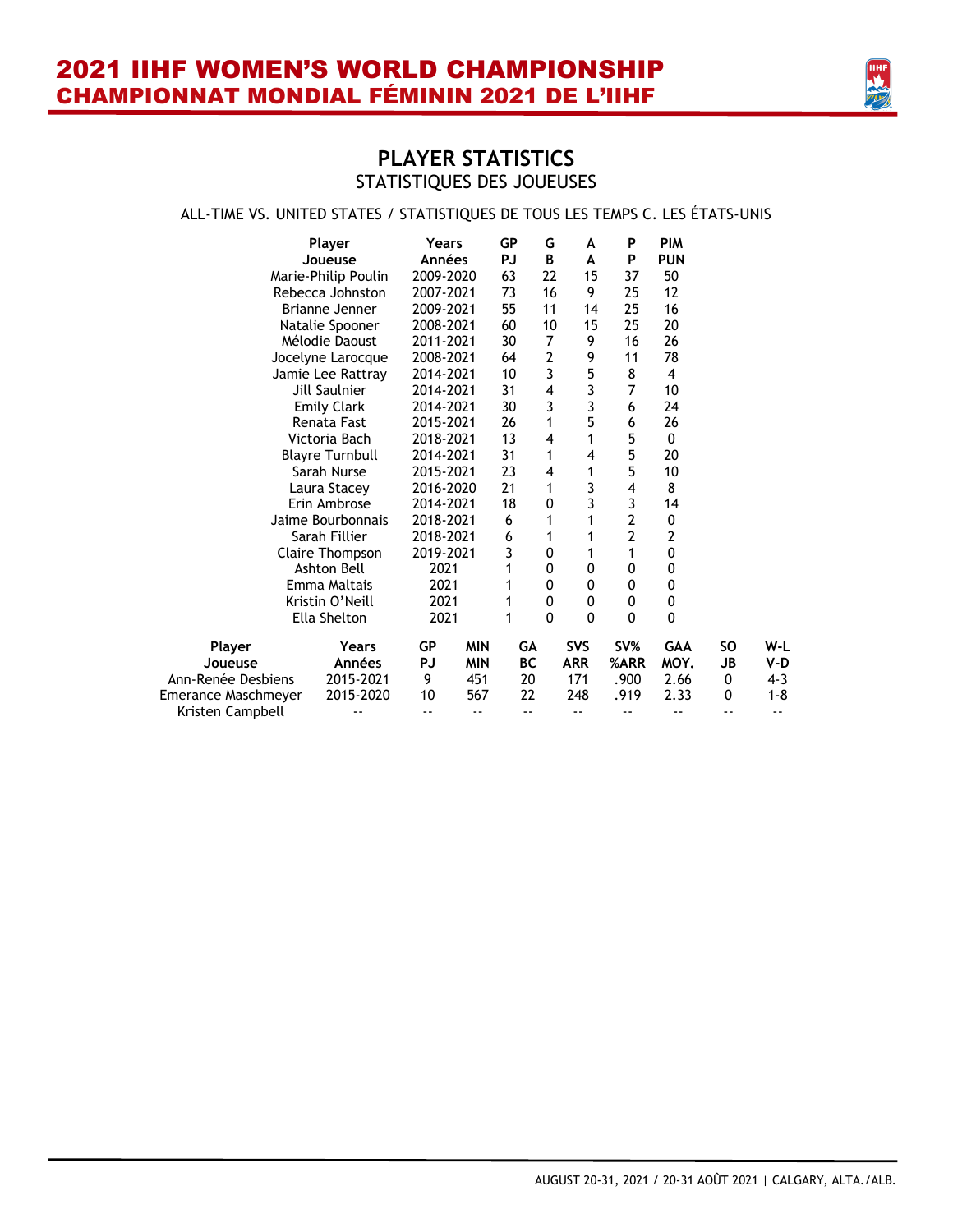

BEST SINGLE-GAME PERFORMANCES VS. UNITED STATES MEILLEURES PERFORMANCES DANS UN MATCH C. LES ÉTATS-UNIS

| <b>GOALS / BUTS</b>        |                        |                           |               |  |  |  |  |  |  |
|----------------------------|------------------------|---------------------------|---------------|--|--|--|--|--|--|
| Player                     | Date                   | Location                  | G             |  |  |  |  |  |  |
| Joueuse                    | Date                   | Lieu                      | B             |  |  |  |  |  |  |
| Hayley Wickenheiser        | 12/02/1999             | Montréal, Que./Qc         |               |  |  |  |  |  |  |
| Nancy Drolet               | 04/26/1992             | Tampere, FIN              | 4 3 3 3 3 3 3 |  |  |  |  |  |  |
| Nancy Drolet               | 04/06/1997             | Kitchener, Ont.           |               |  |  |  |  |  |  |
| Jayna Hefford              | 10/25/1997             | Salt Lake City, Utah      |               |  |  |  |  |  |  |
| Rebecca Johnston           | 12/17/2016             | Plymouth, Mich.           |               |  |  |  |  |  |  |
| <b>Emily Clark</b>         | 11/10/2019             | Pittsburgh, Pa.           |               |  |  |  |  |  |  |
|                            | <b>ASSISTS / AIDES</b> |                           |               |  |  |  |  |  |  |
| Location<br>Player<br>Date |                        |                           |               |  |  |  |  |  |  |
| Joueuse                    | Date                   | Lieu                      | A             |  |  |  |  |  |  |
| Danielle Goyette           | 04/26/1992             | Tampere, FIN              |               |  |  |  |  |  |  |
| Hayley Wickenheiser        | 12/17/1997             | Burlington, Vt.           |               |  |  |  |  |  |  |
| Hayley Wickenheiser        | 02/04/2000             | Toronto, Ont.             |               |  |  |  |  |  |  |
| Meaghan Mikkelson          | 11/07/2009             | Tikkurila, FIN            |               |  |  |  |  |  |  |
| Meghan Agosta              | 12/15/2009             | Calgary, Alta./Alb.       |               |  |  |  |  |  |  |
| Haley Irwin                | 11/13/2010             | St. John's, N.L./T.-N.-L. |               |  |  |  |  |  |  |
| Brianne Jenner             | 08/26/2021             | Calgary, Alta./Alb.       |               |  |  |  |  |  |  |
|                            | <b>POINTS</b>          |                           |               |  |  |  |  |  |  |
| Player                     | Date                   | Location                  | P             |  |  |  |  |  |  |
| Joueuse                    | Date                   | Lieu                      | P             |  |  |  |  |  |  |
| Hayley Wickenheiser        | 12/02/1999             | Montréal, Que./Qc         | $5(4-1-5)$    |  |  |  |  |  |  |
| Danielle Govette           | 04/26/1992             | Tampere, FIN              | $4(1-3-4)$    |  |  |  |  |  |  |
| <b>France St-Louis</b>     | 03/25/1990             | Ottawa, Ont.              | $4(2-2-4)$    |  |  |  |  |  |  |
| Hayley Wickenheiser        | 11/10/2002             | Kitchener, Ont.           | $4(2-2-4)$    |  |  |  |  |  |  |
| Hayley Wickenheiser        | 04/07/2007             | Winnipeg, Man.            | $4(2-2-4)$    |  |  |  |  |  |  |

**NOTE:** 24 players have recorded a three-point game, most recently Brianne Jenner (08/26/2021 – 0-3—3) **REMARQUE :** 24 joueuses ont inscrit trois points dans un match, la plus récente étant Brianne Jenner (08/26/2021 – 0-3—3)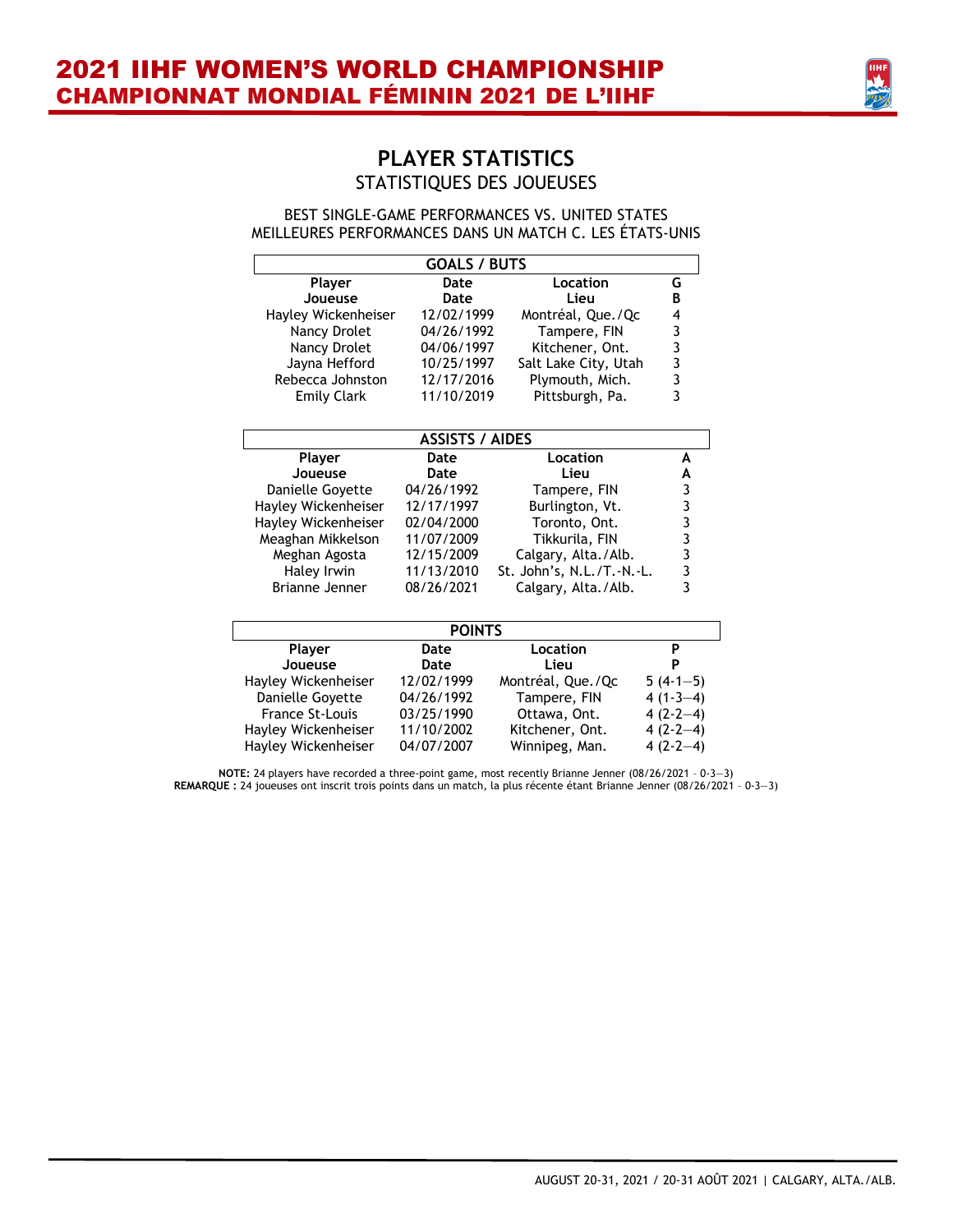

#### ALL-TIME – WOMEN'S WORLDS / STATISTIQUES DE TOUS LES TEMPS – MONDIAL FÉMININ

| Player<br>Joueuse                        | <b>Appearances</b><br><b>Participations</b>                                 |                             |                                 |                       | <b>GP</b><br>PJ            | G<br>B               | A<br>A         | P<br>P                | <b>PIM</b><br><b>PUN</b> |
|------------------------------------------|-----------------------------------------------------------------------------|-----------------------------|---------------------------------|-----------------------|----------------------------|----------------------|----------------|-----------------------|--------------------------|
| Marie-Philip Poulin                      | 2009, 2011, 2012, 2013, 2015, 2016, 2017, 2019, 2021                        |                             | 43                              | 23                    | 30                         | 53                   | 24             |                       |                          |
| Natalie Spooner                          | 2011, 2012, 2013, 2015, 2016, 2017, 2019, 2021                              |                             | 43                              | 25                    | 21                         | 46                   | 18             |                       |                          |
| Rebecca Johnston                         | 2008, 2009, 2011, 2012, 2013, 2015, 2016, 2017, 2019, 2021                  |                             |                                 |                       | 53                         | 22                   | 24             | 46                    | 8                        |
| Brianne Jenner                           | 2012, 2013, 2015, 2016, 2017, 2019, 2021                                    |                             |                                 |                       | 37                         | 13                   | 23             | 36                    | 14                       |
| Mélodie Daoust                           | 2019, 2021                                                                  |                             |                                 |                       | 13                         | 6                    | 10             | 16                    | $\overline{4}$           |
| Erin Ambrose                             | 2017, 2019, 2021                                                            |                             |                                 |                       | 18                         | 5                    | 9              | 14                    | 12                       |
| Jocelyne Larocque                        | 2011, 2012, 2013, 2015, 2016, 2017, 2019, 2021                              |                             |                                 |                       | 42                         | 0                    | 12             | 12                    | 38                       |
| Sarah Nurse                              | 2019, 2021                                                                  |                             |                                 |                       | 13                         | 3                    | 8              | 11                    | 4                        |
| Renata Fast                              | 2017, 2019, 2021                                                            |                             |                                 |                       | 18                         | $\overline{2}$       | 9              | 11                    | 10                       |
| <b>Emily Clark</b>                       | 2015, 2016, 2017, 2019, 2021                                                |                             |                                 |                       | 28                         | 7                    | 3              | 10                    | 14                       |
| Jamie Lee Rattray                        | 2015, 2016, 2019, 2021                                                      |                             |                                 |                       | 19                         | 6                    | 4              | 10                    | $\overline{4}$           |
| <b>Blayre Turnbull</b>                   | 2016, 2017, 2019, 2021                                                      |                             |                                 |                       | 22                         | 6                    | 3              | 9                     | 12                       |
| Sarah Fillier                            | 2021                                                                        |                             |                                 |                       | 6                          | 3                    | $\overline{2}$ | 5                     | $\overline{2}$           |
| Jill Saulnier                            | 2015, 2016, 2019, 2021                                                      |                             |                                 |                       | 23                         |                      | 4              | 5                     | 14                       |
| Jaime Bourbonnais                        | 2019, 2021                                                                  |                             |                                 |                       | 13                         | 2                    | $\overline{2}$ | 4                     | 2                        |
| Claire Thompson                          | 2021                                                                        |                             |                                 |                       | 6                          | 0                    | 4              | 4                     | 0                        |
| Ashton Bell                              | 2021                                                                        |                             |                                 |                       | 6                          |                      | 2              | 3                     | 0                        |
| Ella Shelton                             | 2021                                                                        |                             |                                 |                       | 6                          |                      | 2              | 3                     | 2                        |
| Laura Stacey                             | 2017, 2019, 2021                                                            |                             |                                 |                       | 13                         | 1                    | $\overline{2}$ | 3                     | 6                        |
| Victoria Bach                            | 2021                                                                        |                             |                                 |                       | 6                          | 0                    | 2              | 2                     | 2                        |
| Kristin O'Neill                          | 2021                                                                        |                             |                                 |                       | 3                          | 0                    | $\Omega$       | $\Omega$              | $\overline{\mathbf{c}}$  |
| Emma Maltais                             | 2021                                                                        |                             |                                 |                       | 4                          | U                    | 0              | O                     | $\Omega$                 |
| Player<br>Joueuse<br>Emerance Maschmeyer | <b>Appearances</b><br><b>Participations</b><br>2015, 2016, 2017, 2019, 2021 | <b>GP</b><br><b>PJ</b><br>8 | <b>MIN</b><br><b>MIN</b><br>457 | GA<br><b>BC</b><br>10 | <b>GAA</b><br>MOY.<br>1.31 | <b>SO</b><br>JB<br>3 |                | W-L<br>V-D<br>$4 - 3$ |                          |
| Ann-Renée Desbiens<br>Kristen Campbell   | 2015, 2021                                                                  | 7                           | 380                             | 9                     | 1.42                       | 3                    |                | $6 - 0$               |                          |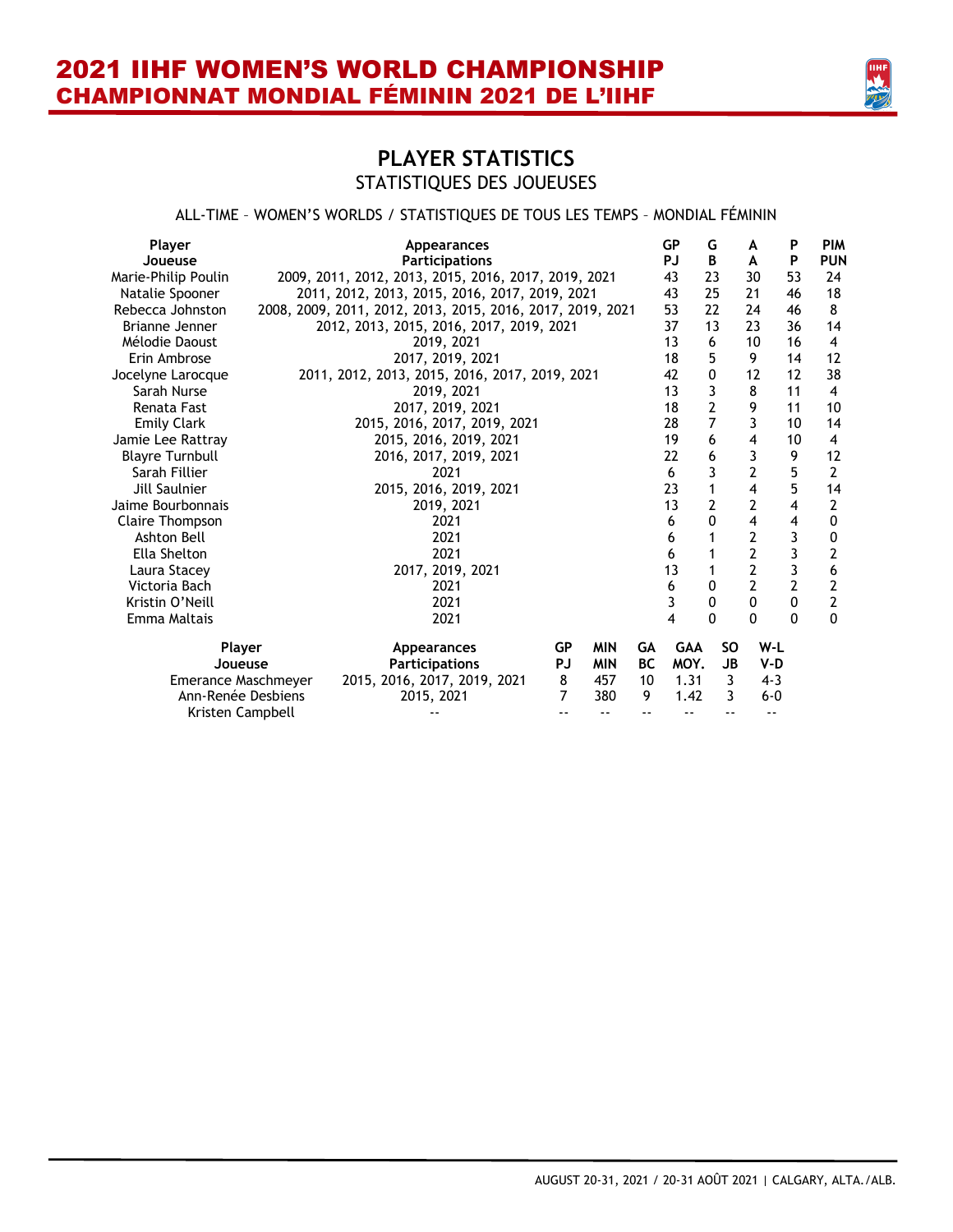

#### ALL-TIME WITH NATIONAL WOMEN'S TEAM STATISTIQUES DE TOUS LES TEMPS AVEC L'ÉQUIPE NATIONALE FÉMININE

|                     | Player                 | Years         |            | GP<br><b>PJ</b> | G         | A              | P<br>P                     | <b>PIM</b>              |                |          |
|---------------------|------------------------|---------------|------------|-----------------|-----------|----------------|----------------------------|-------------------------|----------------|----------|
|                     | Joueuse                | <b>Années</b> |            |                 | B         | A              |                            | <b>PUN</b>              |                |          |
|                     | Marie-Philip Poulin    | 2007-2021     |            | 135             | 70        | 78             | 148                        | 96                      |                |          |
|                     | Rebecca Johnston       | 2007-2021     |            | 158             | 59        | 64             | 123                        | 38                      |                |          |
|                     | Natalie Spooner        | 2007-2021     |            | 131             | 60        | 43             | 103                        | 48                      |                |          |
|                     | Brianne Jenner         | 2009-2021     |            | 116             | 26        | 44             | 70                         | 42                      |                |          |
|                     | Mélodie Daoust         | 2011-2021     |            | 61              | 19        | 27             | 46                         | 34                      |                |          |
|                     | Jocelyne Larocque      | 2008-2021     |            | 132             | 5         | 32             | 37                         | 116                     |                |          |
|                     | <b>Blayre Turnbull</b> | 2014-2021     |            | 62              | 11        | 10             | 21                         | 40                      |                |          |
|                     | <b>Emily Clark</b>     | 2014-2021     |            | 64              | 12        | 8              | 20                         | 40                      |                |          |
|                     | Jamie Lee Rattray      | 2014-2021     |            | 36              | 8         | 12             | 20                         | 14                      |                |          |
|                     | Erin Ambrose           | 2014-2021     |            | 40              | 5         | 15             | 20                         | 22                      |                |          |
|                     | Renata Fast            | 2015-2021     |            | 55              | 4         | 16             | 20                         | 45                      |                |          |
|                     | Sarah Nurse            | 2015-2021     |            | 47              | 8         | 11             | 19                         | 20                      |                |          |
|                     | Jill Saulnier          | 2014-2021     |            | 62              | 8         | 11             | 19                         | 24                      |                |          |
|                     | Laura Stacey           | 2016-2021     |            | 43              | 5         | 7              | 12                         | 16                      |                |          |
|                     | Sarah Fillier          | 2018-2021     |            | 14              | 5         | 3              | 8                          | $\mathbf{2}$            |                |          |
|                     | Victoria Bach          | 2018-2021     |            | 22              | 4         | $\overline{4}$ | 8                          | $\overline{\mathbf{4}}$ |                |          |
|                     | Jaime Bourbonnais      | 2018-2021     |            | 21              | 3         | 4              | 7                          | $\mathbf{2}$            |                |          |
|                     | Claire Thompson        | 2019-2021     |            | 9               | 0         | 5              | 5                          | 0                       |                |          |
|                     | Ella Shelton           | 2019-2021     |            | 9               | 1         | 3              | 4                          | 4                       |                |          |
|                     | Ashton Bell            | 2021          |            | 7               | 1         | $\overline{2}$ |                            | 2                       |                |          |
|                     | Kristin O'Neill        | 2018-2021     |            | 10              | 0         | 3              | 3<br>3                     | 8                       |                |          |
|                     | Emma Maltais           | 2019-2021     |            | 7               | 1         | $\Omega$       | 1                          | $\overline{2}$          |                |          |
| Player              | Years                  | <b>GP</b>     | <b>MIN</b> |                 | GA        | <b>GAA</b>     | SVS                        | SV%                     | <b>SO</b>      | W-L      |
| Joueuse             | Années                 | PJ            | <b>MIN</b> |                 | <b>BC</b> | MOY.           | <b>ARR</b>                 | %ARR                    | <b>JB</b>      | V-D      |
| Emerance Maschmeyer | 2014-2021              | 24            | 1281       |                 | 28        | 1.31           | 433                        | .939                    | $\overline{7}$ | $12 - 8$ |
| Ann-Renée Desbiens  | 2015-2021              | 17            | 871        |                 | 25        | 1.72           | 279                        | .918                    | 4              | $10-3$   |
| Kristen Campbell    | $ -$                   | --            | $ -$       |                 | $ -$      | - -            | $\overline{\phantom{a}}$ . | --                      | --             | ٠.       |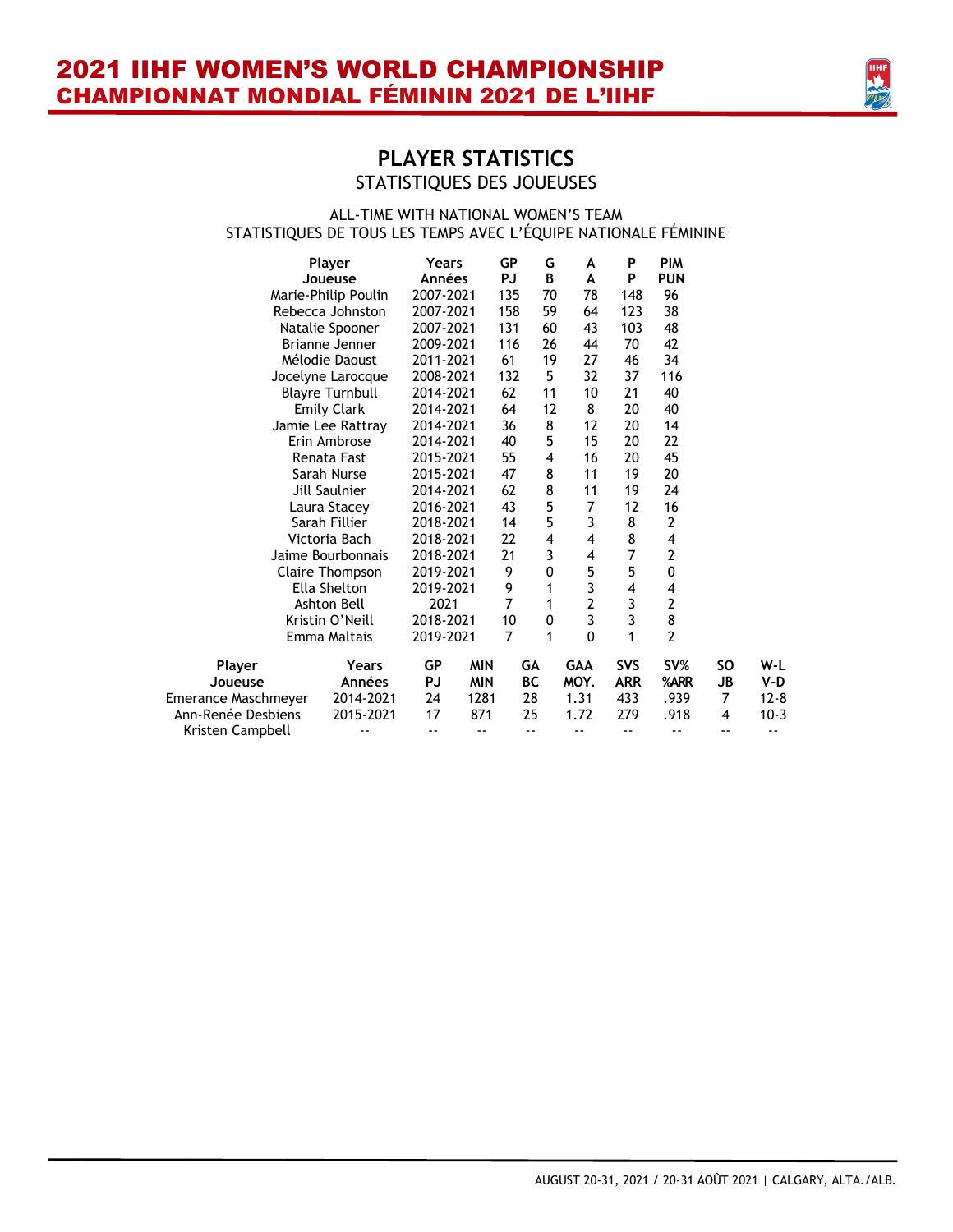

#### ALL-TIME WITH NATIONAL WOMEN'S DEVELOPMENT TEAM STATISTIQUES DE TOUS LES TEMPS AVEC L'ÉQUIPE NATIONALE FÉMININE DE DÉVELOPPEMENT

|                     | Player                 | Years     |            | <b>GP</b> | G              | A              | P          | <b>PIM</b>              |                |         |
|---------------------|------------------------|-----------|------------|-----------|----------------|----------------|------------|-------------------------|----------------|---------|
|                     | Joueuse                | Années    |            | PJ        | B              | A              | P          | <b>PUN</b>              |                |         |
|                     | Rebecca Johnston       | 2006-2010 |            | 28        | 16             | 23             | 39         | 8                       |                |         |
|                     | Victoria Bach          | 2014-2018 |            | 33        | 16             | 19             | 35         | 6                       |                |         |
|                     | Jamie Lee Rattray      | 2012-2016 |            | 20        | 12             | 14             | 26         | $\overline{\mathbf{4}}$ |                |         |
|                     | Natalie Spooner        | 2008-2011 |            | 24        | 14             | 11             | 25         | 16                      |                |         |
|                     | Jill Saulnier          | 2010-2017 |            | 26        | 6              | 15             | 21         | 16                      |                |         |
|                     | Mélodie Daoust         | 2012-2016 |            | 13        | 9              | 10             | 19         | 6                       |                |         |
|                     | Sarah Nurse            | 2014-2017 |            | 18        | 9              | 10             | 19         | 14                      |                |         |
|                     | Marie-Philip Poulin    | 2010-2013 |            | 10        | 7              | 4              | 11         | 12                      |                |         |
|                     | Brianne Jenner         | 2010-2013 |            | 15        | 6              | 5              | 11         | 6                       |                |         |
|                     | Jaime Bourbonnais      | 2016-2019 |            | 21        | 3              | $\overline{7}$ | 10         | 6                       |                |         |
|                     | Jocelyne Larocque      | 2005-2010 |            | 35        | 3              | 6              | 9          | 44                      |                |         |
|                     | Kristin O'Neill        | 2016-2019 |            | 24        | 5              | 3              | 8          | 34                      |                |         |
|                     | Laura Stacey           | 2012-2017 |            | 29        | 4              | 4              | 8          | 16                      |                |         |
|                     | Sarah Fillier          | 2018-2019 |            | 9         | 3              | 5              | 8          | 6                       |                |         |
|                     | Emma Maltais           | 2017-2019 |            | 15        | $\overline{2}$ | 6              | 8          | 14                      |                |         |
|                     | <b>Emily Clark</b>     | 2014-2017 |            | 15        | 3              | 4              | 7          | 24                      |                |         |
|                     | Ashton Bell            | 2017-2019 |            | 15        | 3              | 3              | 6          | 4                       |                |         |
|                     | Renata Fast            | 2014-2017 |            | 12        | $\overline{2}$ | 4              | 6          | 12                      |                |         |
|                     | Erin Ambrose           | 2012-2017 |            | 23        | 1              | 5              | 6          | 8                       |                |         |
|                     | Claire Thompson        | 2019      |            | 5         | 2              | 1              | 3          | 0                       |                |         |
|                     | Ella Shelton           | 2018-2019 |            | 13        | 2              | 1              | 3          | 0                       |                |         |
|                     | <b>Blayre Turnbull</b> | 2014      |            | 3         | 1              | 0              | 1          | $\overline{\mathbf{4}}$ |                |         |
| Player              | Years                  | <b>GP</b> | <b>MIN</b> |           | GА             | <b>GAA</b>     | SVS        | SV%                     | <b>SO</b>      | W-L     |
| Joueuse             | Années                 | PJ        | <b>MIN</b> |           | ВC             | MOY.           | <b>ARR</b> | %ARR                    | <b>JB</b>      | V-D     |
| Ann-Renée Desbiens  | 2012-2015              | 6         | 325        |           | 11             | 2.03           | --         |                         | $\overline{2}$ | $3 - 3$ |
| Kristen Campbell    | 2018                   | 2         | 86         |           | 3              | 2.10           | 30         | .909                    | 0              | $1 - 1$ |
| Emerance Maschmeyer | 2012-2017              | 10        | 547        |           | 20             | 2.19           | 177        | .899                    | 0              | $2 - 6$ |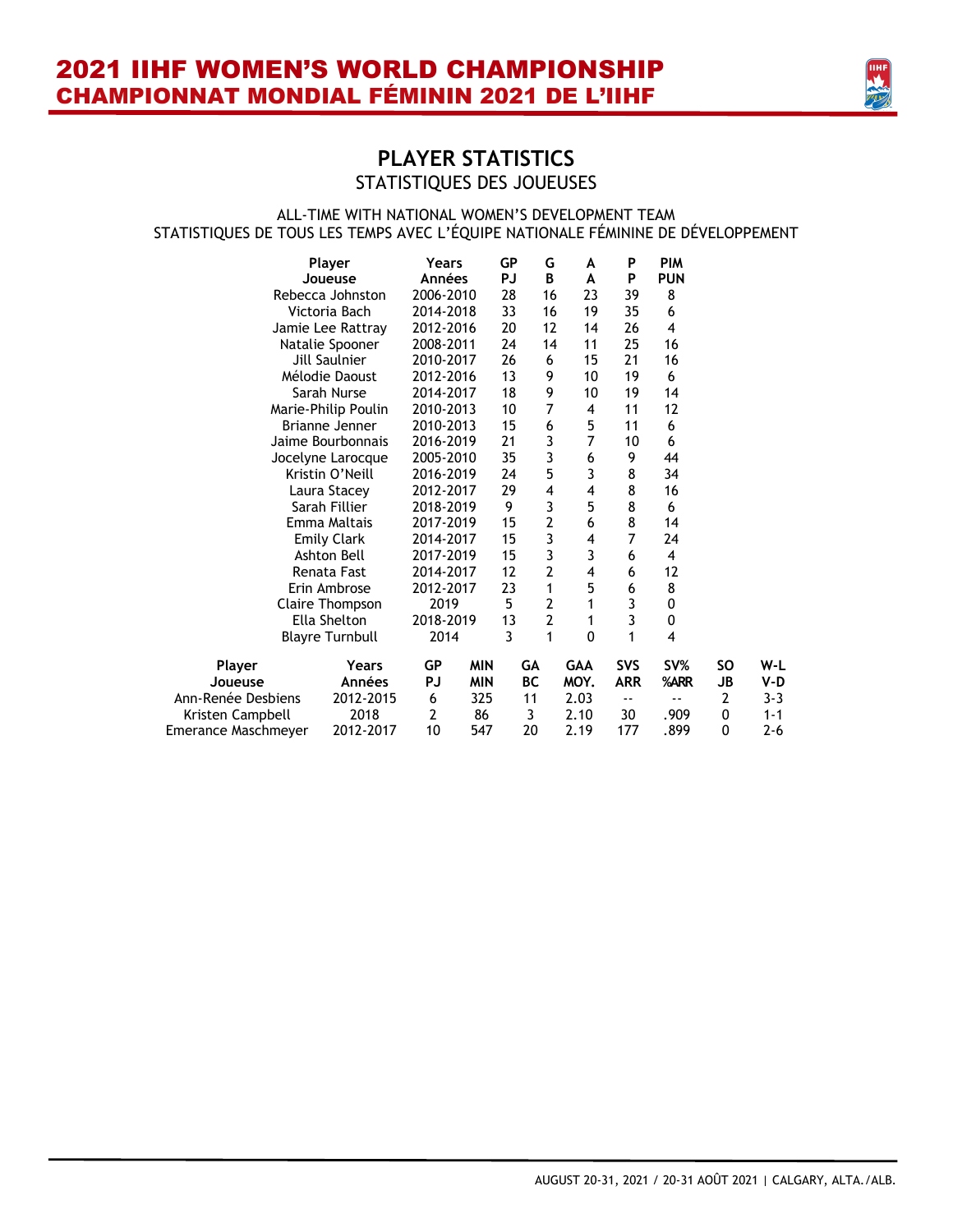

#### ALL-TIME WITH NATIONAL WOMEN'S UNDER-18 TEAM STATISTIQUES DE TOUS LES TEMPS AVEC L'ÉQUIPE NATIONALE FÉMININE DES MOINS DE 18 ANS

|                     | Player<br>Joueuse                         | Years<br><b>Années</b> |            | <b>GP</b><br>PJ | G<br>B         | A<br>A     | P<br>P         | <b>PIM</b><br><b>PUN</b> |                |         |
|---------------------|-------------------------------------------|------------------------|------------|-----------------|----------------|------------|----------------|--------------------------|----------------|---------|
|                     | Marie-Philip Poulin                       | 2007-2009              |            | 19              | 16             | 17         | 33             | 10                       |                |         |
|                     | Erin Ambrose                              | 2009-2012              |            | 24              | 4              | 21         | 25             | 8                        |                |         |
|                     | Mélodie Daoust                            | 2009-2010              |            | 13              | 10             | 13         | 23             | 8                        |                |         |
|                     | Brianne Jenner                            | 2007-2009              |            | 20              | 14             | 7          | 21             | 6                        |                |         |
|                     | Laura Stacey                              | 2010-2012              |            | 16              | 10             | 10         | 20             | 6                        |                |         |
|                     |                                           | 2007-2008              |            | 9               | 6              | 13         | 19             | 0                        |                |         |
|                     | Natalie Spooner                           | 2008-2010              |            | 18              | 10             | 8          | 18             | 18                       |                |         |
|                     | Jamie Lee Rattray<br><b>Jill Saulnier</b> | 2008-2010              |            | 19              | 5              | 12         | 17             | 14                       |                |         |
|                     |                                           |                        |            |                 |                |            |                |                          |                |         |
|                     | Sarah Fillier                             | 2016-2018              |            | 19              | 8              | 7          | 15             | 14                       |                |         |
|                     | <b>Emily Clark</b>                        | 2011-2013              |            | 18              | 5              | 9          | 14             | 12                       |                |         |
|                     | Kristin O'Neill                           | 2014-2016              |            | 17              | 6              | 7          | 13             | 14                       |                |         |
|                     | Emma Maltais                              | 2015-2017              |            | 18              | 4              | 8          | 12             | 6                        |                |         |
|                     | Ashton Bell                               | 2016-2017              |            | 15              | 6              | 3          | 9              | 0                        |                |         |
|                     | Victoria Bach                             | 2013-2014              |            | 8               | 5              | 3          | 8              | $\overline{2}$           |                |         |
|                     | Jaime Bourbonnais                         | 2015-2016              |            | 9               | $\overline{2}$ | 0          | $\overline{2}$ | 0                        |                |         |
|                     | Sarah Nurse                               | 2012-2013              |            | 7               | 1              | 0          | 1              | 0                        |                |         |
|                     | <b>Blayre Turnbull</b>                    | 2010                   |            | 3               | 0              | 0          | $\mathbf{0}$   | 0                        |                |         |
|                     | Renata Fast                               |                        |            |                 |                |            |                |                          |                |         |
|                     | Rebecca Johnston                          |                        |            |                 |                |            |                |                          |                |         |
|                     | Jocelyne Larocque                         |                        |            |                 |                |            |                |                          |                |         |
|                     | Ella Shelton                              |                        |            |                 |                |            |                |                          |                |         |
|                     | Claire Thompson                           |                        |            |                 |                |            |                |                          |                |         |
| Player              | Years                                     | GP                     | <b>MIN</b> |                 | GA             | <b>GAA</b> | <b>SVS</b>     | SV%                      | SO.            | W-L     |
| Joueuse             | Années                                    | PJ                     | <b>MIN</b> |                 | ВC             | MOY.       | <b>ARR</b>     | %ARR                     | <b>JB</b>      | V-D     |
| Emerance Maschmeyer | 2011-2012                                 | 5                      | 273        |                 | 5              | 1.10       | 98             | .952                     | $\overline{2}$ | $4 - 1$ |
| Kristen Campbell    | 2015                                      | 1                      | 60         |                 | 2              | 2.00       | 11             | .846                     | 0              | $1 - 0$ |
| Ann-Renée Desbiens  | 2020-2011                                 | 5                      | 269        |                 | 12             | 2.68       | 97             | .890                     | 1              | $2 - 3$ |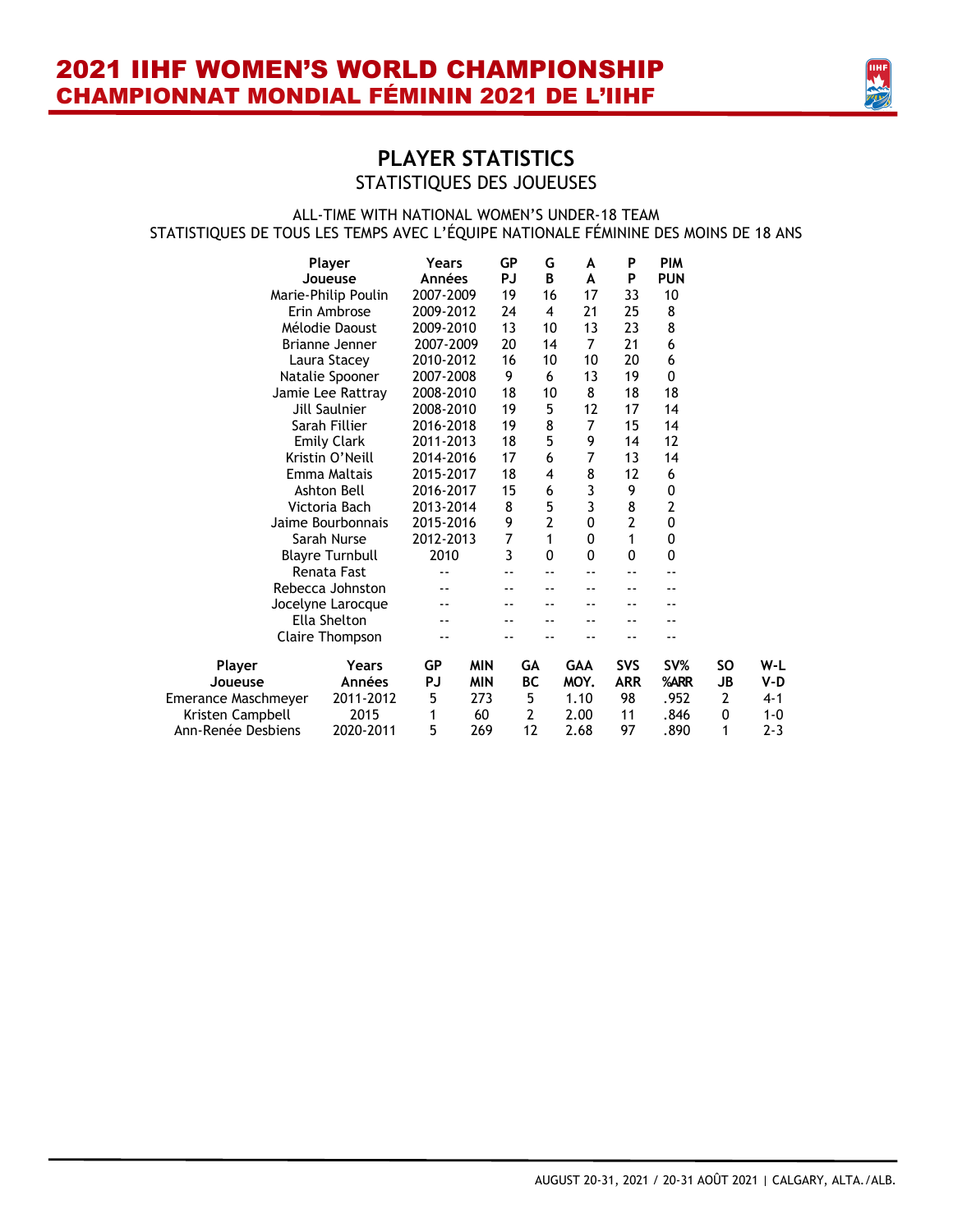

#### BEST SINGLE-GAME PERFORMANCES – ALL-TIME / MEILLEURES PERFORMANCES DE TOUS LES TEMPS DANS UN MATCH

| <b>GOALS / BUTS</b> |            |                   |                   |   |  |  |  |  |  |  |  |
|---------------------|------------|-------------------|-------------------|---|--|--|--|--|--|--|--|
| <b>Player</b>       | Date       | Opponent          | Location          | G |  |  |  |  |  |  |  |
| Joueuse             | Date       | <b>Adversaire</b> | Lieu              | B |  |  |  |  |  |  |  |
| Angela James        | 03/21/1990 | <b>FRG</b>        | Ottawa, Ont.      | 4 |  |  |  |  |  |  |  |
| Laura Schuler       | 03/21/1990 | FRG.              | Ottawa, Ont.      | 4 |  |  |  |  |  |  |  |
| Danielle Govette    | 04/12/1994 | <b>NOR</b>        | Lake Placid, N.Y. | 4 |  |  |  |  |  |  |  |
| Hayley Wickenheiser | 01/20/1999 | FIN               | Oshawa, Ont.      | 4 |  |  |  |  |  |  |  |
| Hayley Wickenheiser | 12/02/1999 | USA               | Montréal, Que./Qc | 4 |  |  |  |  |  |  |  |
| Marie-Philip Poulin | 04/03/2013 | SUI               | Ottawa, Ont.      | 4 |  |  |  |  |  |  |  |

**NOTE:** 51 players have recorded a three-goal game, most recently Emily Clark (11/10/2019) **REMARQUE :** 51 joueuses ont inscrit trois buts dans un match, la plus récente étant Emily Clark (11/10/2019)

| <b>ASSISTS / AIDES</b>    |            |            |                |   |  |
|---------------------------|------------|------------|----------------|---|--|
| <b>Player</b>             | Date       | Opponent   | Location       |   |  |
| Joueuse                   | Date       | Adversaire | Lieu           |   |  |
| Jesse Scanzano            | 08/25/2011 | <b>RUS</b> | Vierumäki, FIN | b |  |
| Cherie Piper              | 02/11/2006 | ITA        | Turin, ITA     | 5 |  |
| <b>Caroline Ouellette</b> | 08/25/2011 | <b>RUS</b> | Vierumäki, FIN | 5 |  |

**NOTE:** 25 players have recorded a four-assist game, most recently Rebecca Johnston (11/06/2018) **REMARQUE :** 25 joueuses ont inscrit quatre aides dans un match, la plus récente étant Rebecca Johnston (11/06/2018)

|                     |            | <b>POINTS</b>     |                       |            |
|---------------------|------------|-------------------|-----------------------|------------|
| <b>Player</b>       | Date       | Opponent          | Location              | P          |
| Joueuse             | Date       | <b>Adversaire</b> | Lieu                  | P          |
| Jayna Hefford       | 11/10/2006 | <b>FIN</b>        | Kitchener, Ont.       | $7(3-4-7)$ |
| Jennifer Botterill  | 11/07/2000 | <b>SWE</b>        | Provo, Utah           | $6(3-3-6)$ |
| Caroline Ouellette  | 11/10/2006 | <b>FIN</b>        | Kitchener, Ont.       | $6(3-3-6)$ |
| Jayna Hefford       | 02/13/2010 | <b>SVK</b>        | Vancouver, B.C./C.-B. | $6(3-3-6)$ |
| Susana Yuen         | 03/21/1990 | <b>FRG</b>        | Ottawa, Ont.          | $6(2-4-6)$ |
| <b>Stacy Wilson</b> | 04/12/1994 | <b>NOR</b>        | Lake Placid, N.Y.     | $6(2-4-6)$ |
| Sarah Vaillancourt  | 04/03/2005 | <b>KAZ</b>        | Linkoping, SWE        | $6(2-4-6)$ |
| Hayley Wickenheiser | 04/10/2012 | <b>RUS</b>        | Burlington, Vt.       | $6(2-4-6)$ |
| <b>Cherie Piper</b> | 02/11/2006 | <b>ITA</b>        | Turin, ITA            | $6(1-5-6)$ |
| Jesse Scanzano      | 08/25/2011 | <b>RUS</b>        | Vierumäki, FIN        | $6(0-6-6)$ |

**NOTE:** 29 players have recorded a five-point game, most recently Marie-Philip Poulin (04/03/2013 – 4-1—5) REMARQUE : 29 joueuses ont inscrit cinq points dans un match, la plus récente étant Marie-Philip Poulin (04/03/2013 – 4-1—5)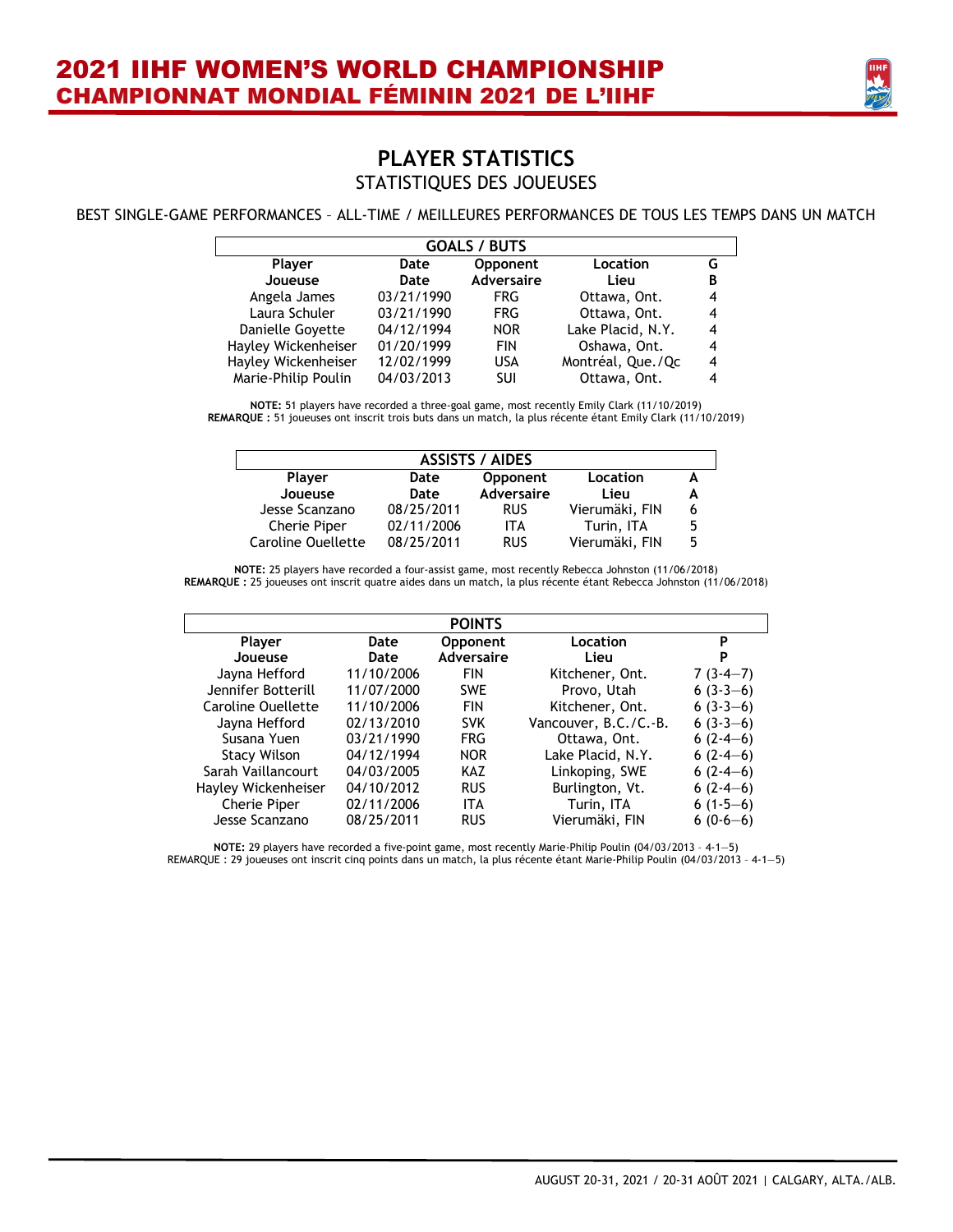

### **ROSTER BY THE NUMBERS** FORMATION EN CHIFFRES

#### **AVERAGES / MOYENNES**

Age / Âge : 26-8-25 (Y-M-D/A-M-J) Height / Grandeur : 5'7" / 1,70 m Weight / Poids : 150 lbs / 68 kg

#### **OLDEST & YOUNGEST / PLUS ÂGÉE ET PLUS JEUNE**

Oldest / Plus âgée : Jocelyne Larocque (33-3-2) Youngest / Plus jeune : Sarah Fillier (21-2-12)

#### **BY BIRTH YEAR / PAR ANNÉE DE NAISSANCE**

 : (1) Larocque : (1) Johnston : (1) Spooner : (2) Jenner, Poulin : (3) Daoust, Rattray, Saulnier 1993 (1) : Turnbull : (5) Ambrose, Desbiens, Fast, Maschmeyer, Stacey : (2) Clark, Nurse : (1) Bach : (1) Campbell : (4) Bourbonnais, O'Neill, Shelton, Thompson : (2) Bell, Maltais : (1) Fillier

#### **BY PROVINCE / PAR PROVINCE**

Ontario : (15) Ambrose, Bach, Bourbonnais, Fast, Fillier, Jenner, Johnston, Maltais, Nurse, O'Neill, Rattray, Shelton, Spooner, Stacey, Thompson Manitoba : (3) Bell, Campbell, Larocque Québec : (3) Daoust, Desbiens, Poulin Nova Scotia / Nouvelle-Écosse : (2) Saulnier, Turnbull Alberta : (1) Maschmeyer Saskatchewan : (1) Clark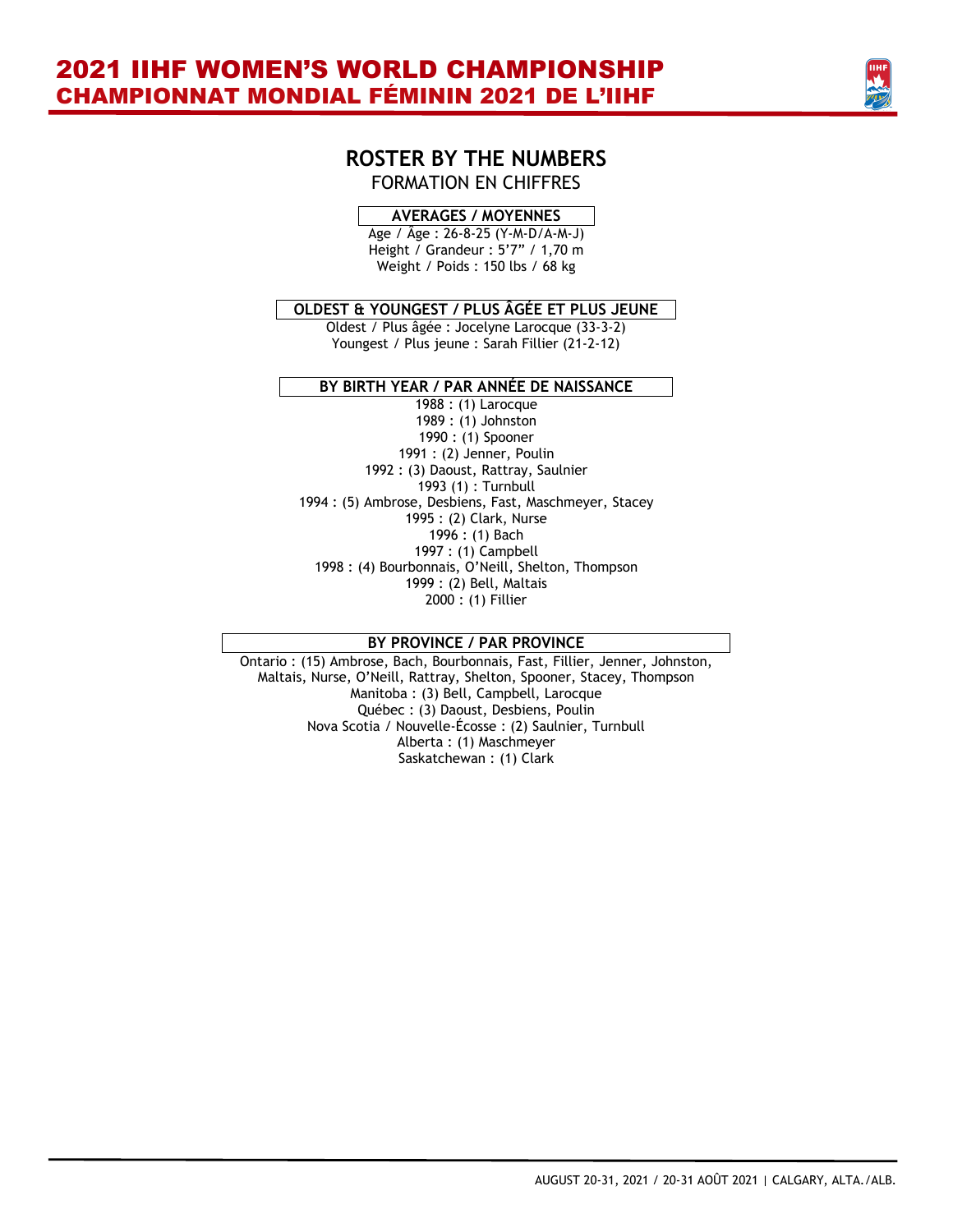

### **ROSTER AVERAGES** MOYENNES RELATIVES À LA FORMATION

| <b>HEIGHT / GRANDEUR</b> |                 |                            | <b>WEIGHT / POIDS</b> |            |                         | AGE / ÂGE |                |               |
|--------------------------|-----------------|----------------------------|-----------------------|------------|-------------------------|-----------|----------------|---------------|
|                          | (INCHES/POUCES) |                            | (POUNDS/LIVRES)       |            | $(Y - M - D/A - M - J)$ |           |                |               |
| 2013                     | 67.9            | S/A                        | 2004                  | 157.7      | G/O                     | 2007      | $27 - 8 - 7$   | G/O           |
| 2011                     | 67.8            | S/A                        | 2011                  | 157.6      | S/A                     | 2004      | $27 - 0 - 4$   | G/O           |
| 2012                     | 67.7            | G/O                        | 2005                  | 157.0      | S/A                     | 2005      | $26 - 9 - 26$  | S/A           |
| 2016                     | 67.7            | S/A                        | 2012                  | 155.3      | G/O                     | 2021      | $26 - 8 - 25$  | $\sim$ $\sim$ |
| 2009                     | 67.6            | S/A                        | 2016                  | 155.1      | S/A                     | 2008      | $26 - 7 - 22$  | S/A           |
| 2015                     | 67.6            | S/A                        | 2013                  | 154.7      | S/A                     | 1997      | $26 - 7 - 19$  | G/O           |
| 2005                     | 67.4            | S/A                        | 2015                  | 154.6      | S/A                     | 2019      | $26 - 7 - 2$   | B             |
| 2017                     | 67.4            | S/A                        | 2009                  | 154.3      | S/A                     | 2013      | $26 - 4 - 2$   | S/A           |
| 2004                     | 67.3            | G/O                        | 2007                  | 153.5      | G/O                     | 2009      | $26 - 1 - 10$  | S/A           |
| 2008                     | 67.3            | S/A                        | 2001                  | 152.7      | G/O                     | 1999      | $26 - 0 - 9$   | G/O           |
| 2000                     | 67.2            | G/O                        | 2008                  | 152.5      | S/A                     | 2011      | 25-10-27       | S/A           |
| 2001                     | 67.2            | G/O                        | 2000                  | 150.3      | G/O                     | 2016      | $25 - 10 - 12$ | S/A           |
| 2007                     | 67.2            | G/O                        | 2021                  | 150.1      | $\sim$ $\sim$           | 2017      | $25 - 10 - 5$  | S/A           |
| 1999                     | 67.0            | G/O                        | 2017                  | 150.0      | S/A                     | 1994      | $25 - 10 - 3$  | G/O           |
| 2021                     | 66.9            | $\overline{\phantom{a}}$ . | 1999                  | 149.4      | G/O                     | 2001      | $25 - 6 - 24$  | G/O           |
| 2019                     | 66.8            | B                          | 2019                  | 149.3      | B                       | 2000      | $25 - 6 - 10$  | G/O           |
| 1997                     | 66.5            | G/O                        | 1997                  | 140.7      | G/O                     | 2012      | $25 - 2 - 7$   | G/O           |
| 1994                     | 66.4            | G/O                        | 1994                  | 139.5      | G/O                     | 2015      | $24 - 1 - 6$   | S/A           |
| 1990                     | ۰.              | G/O                        | 1990                  | --         | G/O                     | 1990      | --             | G/O           |
| 1992                     | --              | G/O                        | 1992                  | $\sim$ $-$ | G/O                     | 1992      | --             | G/O           |

### **OLDEST & YOUNGEST** PLUS ÂGÉE ET PLUS JEUNE

| <b>OLDEST / PLUS ÂGÉE</b>            | YOUNGEST / PLUS JEUNE                |
|--------------------------------------|--------------------------------------|
| $(Y - M - D/A - M - J)$              | $(Y - M - D/A - M - J)$              |
| Danielle Goyette (2007) - 41-2-12    | Hayley Wickenheiser (1994) - 15-8-0  |
| France St-Louis (1999) - 40-4-26     | Cheryl Pounder (1994) - 17-9-22      |
| Danielle Goyette (2005) - 39-2-11    | Rebecca Johnston (2008) - 18-6-12    |
| France St-Louis (1997) - 38-5-21     | Hayley Wickenheiser (1997) - 18-7-20 |
| Danielle Goyette (2004) - 38-2-8     | Sarah Potomak (2017) - 19-3-13       |
| Hayley Wickenheiser (2016) - 37-7-24 | Emily Clark (2015) - 19-4-1          |
| Vicky Sunohara (2007) - 36-10-24     | Gina Kingsbury (2001) - 19-4-8       |
| Jayna Hefford (2013) - 35-10-27      | Rebecca Johnston (2009) - 19-6-12    |
| Caroline Ouellette (2015) - 35-10-11 | Caroline Ouellette (1999) - 19-9-12  |
| France St-Louis (1994) - 35-6-1      | Jennifer Botterill (1999) - 19-10-8  |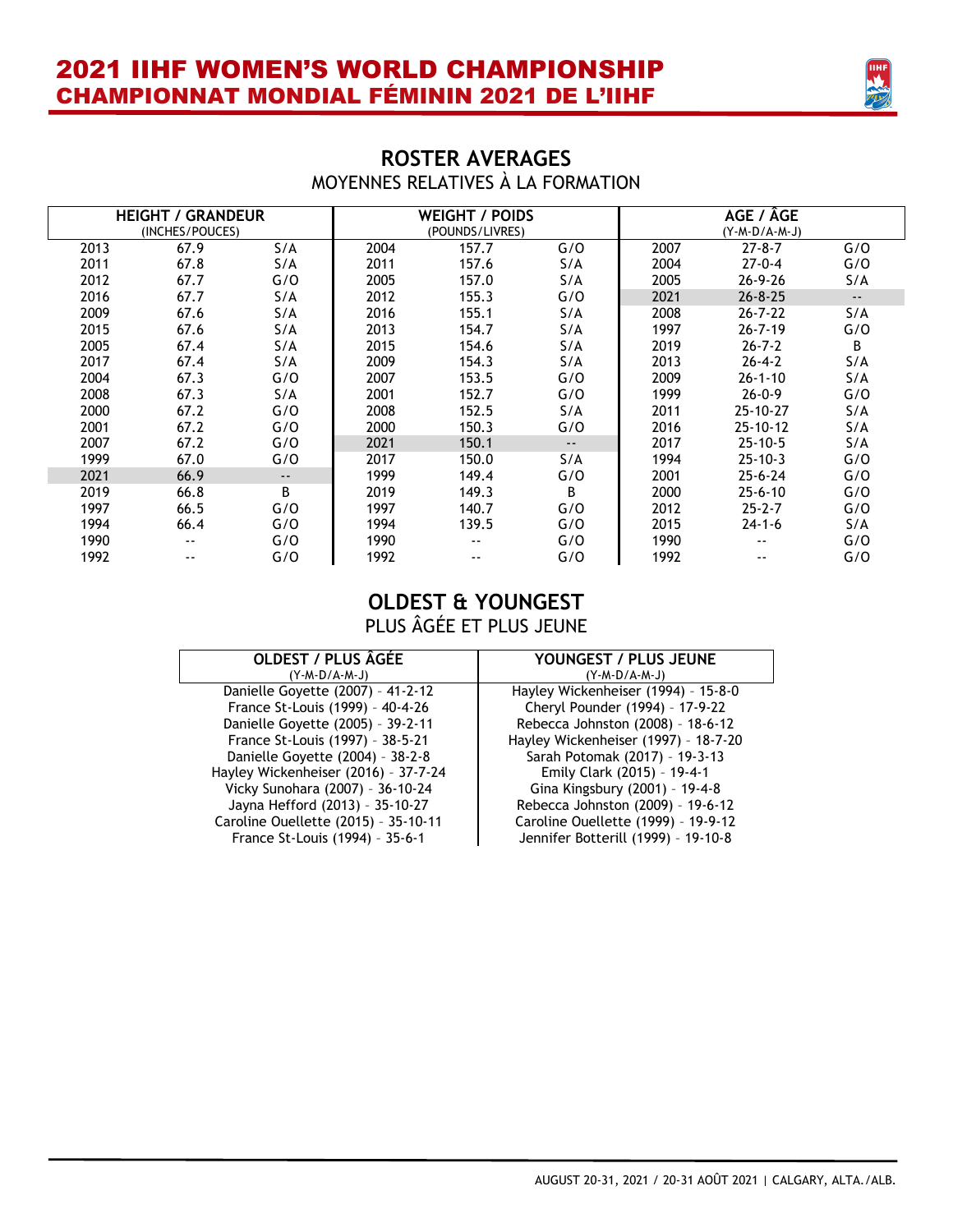

### **FACTS & FIGURES** FAITS ET STATISTIQUES

#### MOST APPEARANCES AS A COACH / PLUS GRAND NOMBRE DE PARTICIPATIONS EN TANT QU'ENTRAÎNEUR

| #<br>N°             | Coach<br><b>Entraîneur</b> | <b>Head Coach</b><br>Entraîneur-chef | <b>Assistant Coach</b><br>Entraîneur adjoint |
|---------------------|----------------------------|--------------------------------------|----------------------------------------------|
| 6<br>$\overline{4}$ | Melody Davidson            | 2000, 2005, 2007, 2009<br>2015       | 1994, 2001<br>2012, 2016, 2021               |
|                     | Doug Derraugh              |                                      |                                              |
| 4                   | Lisa Haley (Jordan)        |                                      | 2008, 2011, 2012, 2013                       |
| 3                   | Danièle Sauvageau          | 1999, 2001                           | 1997                                         |
| 3                   | Dan Church                 | 2012, 2013                           | 2011                                         |
| 3                   | Laura Schuler              | 2016, 2017                           | 2015                                         |
| 3                   | Shannon Miller             | 1997                                 | 1992, 1994                                   |
| 3                   | Karen Hughes               | 2004                                 | 1999, 2000                                   |
| 3                   | Peter Smith                | 2008                                 | 2007, 2009                                   |
| 3                   | <b>Troy Ryan</b>           | 2021                                 | 2017, 2019                                   |
| 3                   | Dwayne Gylywoychuk         |                                      | 2015, 2016, 2017                             |
| 2                   | <b>Rick Polutnik</b>       | 1992                                 | 1990                                         |
| 2                   | Wally Kozak                | --                                   | 2000, 2001                                   |
| 2                   | Ken Dufton                 |                                      | 1999, 2004                                   |
| 2                   | Doug Lidster               |                                      | 2004, 2009                                   |
| $\overline{2}$      | Danielle Govette           |                                      | 2012, 2013                                   |
| 2                   | Tim Bothwell               |                                      | 2005, 2015                                   |
| 2                   | <b>Caroline Ouellette</b>  |                                      | 2017, 2019                                   |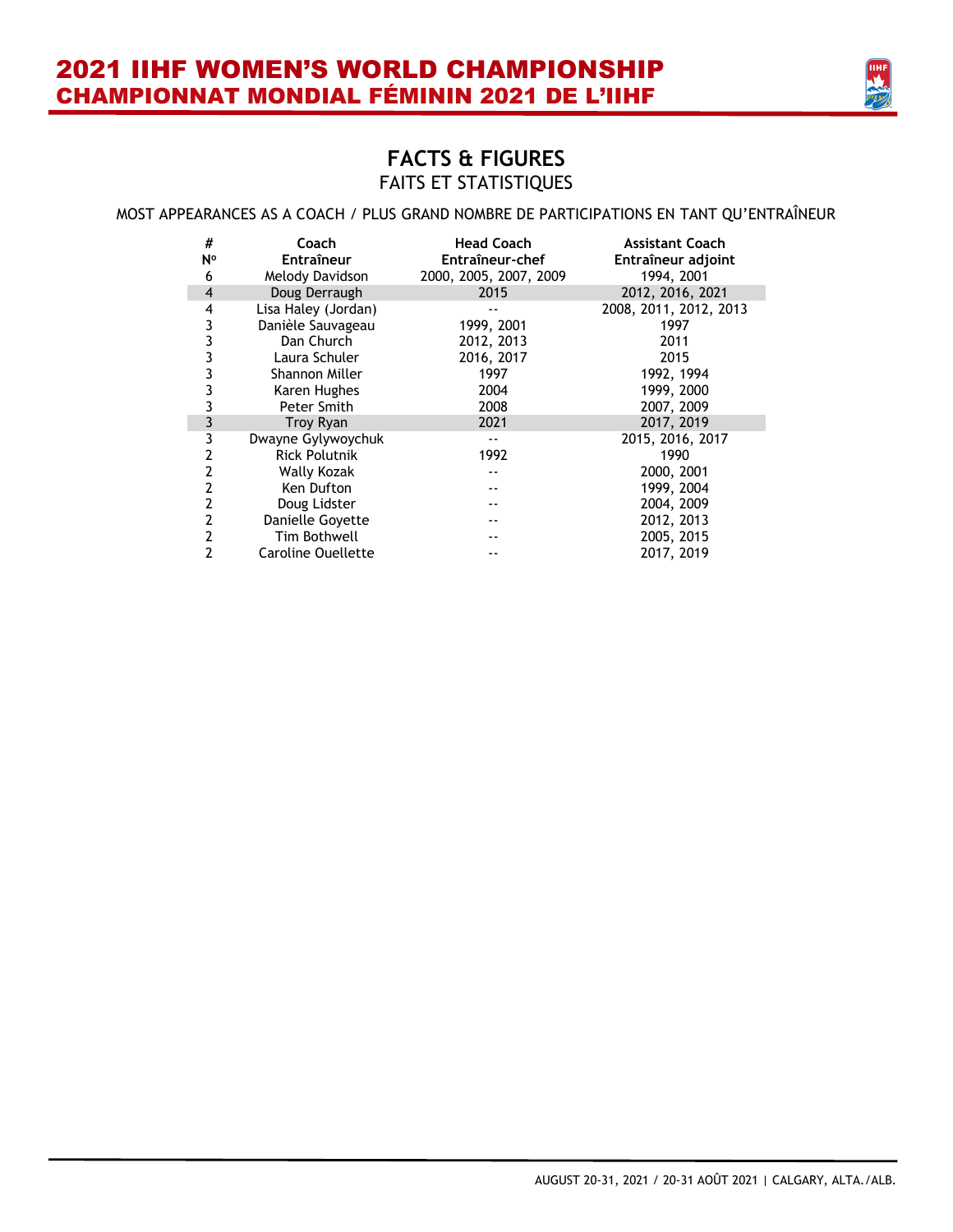

### **HONOURED PLAYERS** JOUEUSES HONORÉES

| MOST VALUABLE PLAYER / JOUEUSE PAR EXCELLENCE |       | ALL-STAR TEAM / ÉQUIPE DES ÉTOILES |       |
|-----------------------------------------------|-------|------------------------------------|-------|
| Player                                        | Year  | <b>Player (Position)</b>           | Year  |
| Joueuse                                       | Année | Joueuse (Position)                 | Année |
| Jennifer Botterill                            | 2001  | Angela James (F/A)                 | 1990  |
| Jennifer Botterill                            | 2004  | Dawn McGuire (D)                   | 1990  |
| Hayley Wickenheiser                           | 2007  | Geraldine Heaney (D)               | 1992  |
| Carla MacLeod                                 | 2009  | Angela James (F/A)                 | 1992  |
| Marie-Philip Poulin                           | 2013  | Manon Rhéaume (G)                  | 1992  |
|                                               |       | Thérèse Brisson (D)                | 1994  |
| BEST FORWARD / MEILLEURE AVANT                |       | Danielle Goyette (F/A)             | 1994  |
| Player                                        | Year  | Manon Rhéaume (G)                  | 1994  |
| Joueuse                                       | Année | Cassie Campbell (D)                | 1997  |
| Jennifer Botterill                            | 2001  | Hayley Wickenheiser (F/A)          | 1997  |
| Jayna Hefford                                 | 2004  | Sami Jo Small (G)                  | 1999  |
| Jayna Hefford                                 | 2005  | Jayna Hefford (F/A)                | 1999  |
| Hayley Wickenheiser                           | 2007  | Hayley Wickenheiser (F/A)          | 1999  |
| Hayley Wickenheiser                           | 2009  | Jennifer Botterill (F/A)           | 2004  |
| Marie-Philip Poulin                           | 2013  | Jayna Hefford (F/A)                | 2004  |
|                                               |       | Cheryl Pounder (D)                 | 2005  |
| BEST DEFENCE / MEILLEURE DÉFENSEURE           |       | Hayley Wickenheiser (F/A)          | 2005  |
| Player                                        | Year  | Delaney Collins (D)                | 2007  |
| Joueuse                                       | Année | Kim St-Pierre (G)                  | 2007  |
| Geraldine Heaney                              | 1992  | Hayley Wickenheiser (F/A)          | 2007  |
| Geraldine Heaney                              | 1994  | Jayna Hefford (F/A)                | 2008  |
| Meaghan Mikkelson                             | 2011  | Hayley Wickenheiser (F/A)          | 2008  |
|                                               |       | Carla MacLeod (D)                  | 2009  |
| BEST GOALTENDER / MEILLEURE GARDIENNE DE BUT  |       | Meaghan Mikkelson (D)              | 2011  |
| Player                                        | Year  | Hayley Wickenheiser (F/A)          | 2011  |
| Joueuse                                       | Année | Laura Fortino (D)                  | 2012  |
| Sami Jo Small                                 | 1999  | Hayley Wickenheiser (F/A)          | 2012  |
| Sami Jo Small                                 | 2000  | Meaghan Mikkelson (D)              | 2013  |
| Kim St-Pierre                                 | 2001  | Marie-Philip Poulin (F/A)          | 2013  |
| Kim St-Pierre                                 | 2004  | Jennifer Wakefield (F/A)           | 2013  |
| Charline Labonté                              | 2009  | Catherine Ward (D)                 | 2013  |
| Emerance Maschmeyer                           | 2016  | Natalie Spooner (F/A)              | 2015  |
|                                               |       | Rebecca Johnston (F/A)             | 2016  |
|                                               |       | Marie-Philip Poulin (F/A)          | 2017  |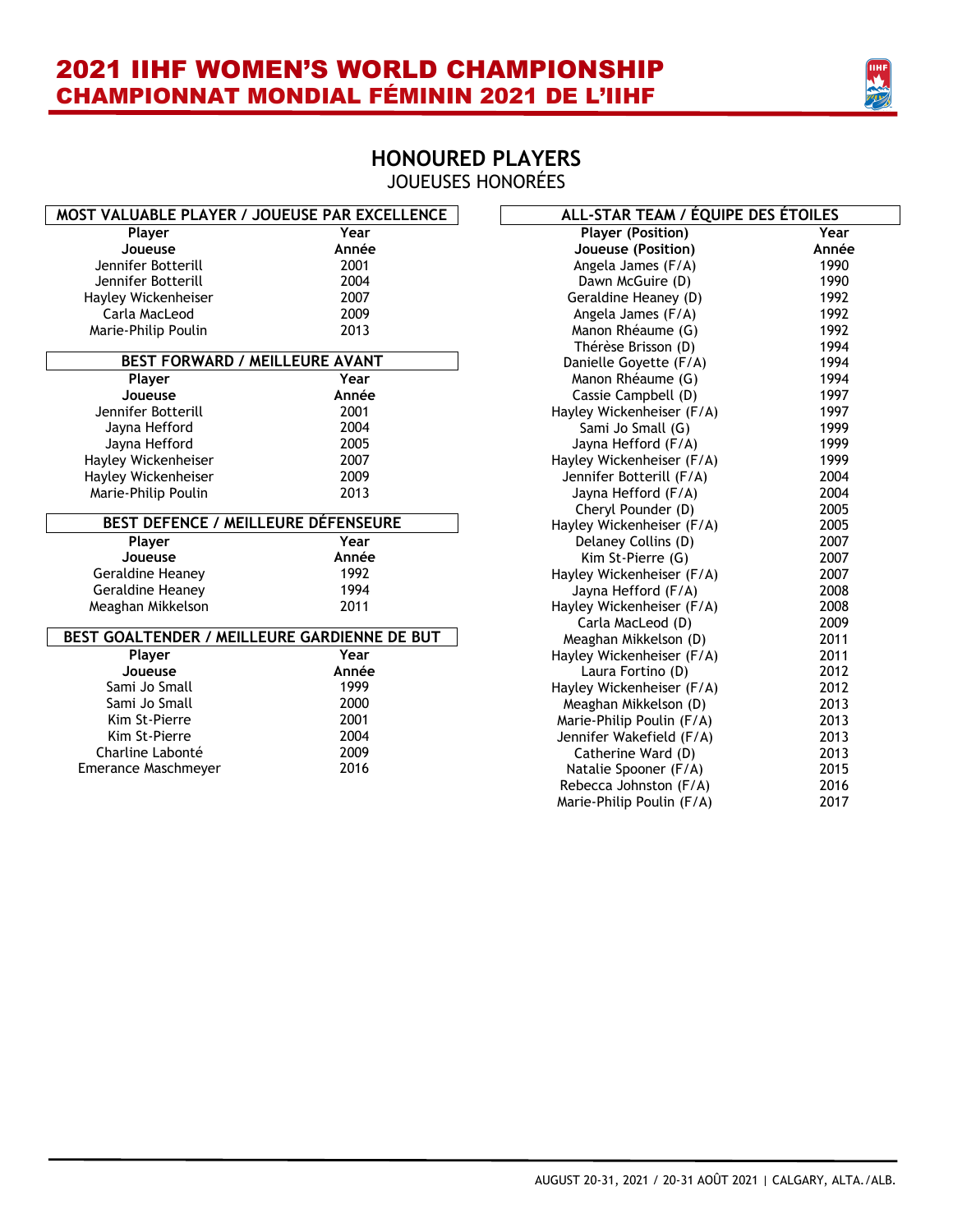

### **UPCOMING MILESTONES** JALONS À VENIR

**1ST NWT GAME / 1ER MATCH AVEC L'ENF** Kristen Campbell

**1ST NWT GOAL / 1ER BUT AVEC L'ENF**

Kristin O'Neill Claire Thompson

**1ST NWT ASSIST / 1RE AIDE AVEC L'ENF** Emma Maltais

**1ST NWT WIN / 1 RE VICTOIRE AVEC L'ENF** Kristen Campbell

**150 NWT POINTS / 150 POINTS AVEC L'ENF** Marie-Philip Poulin (148)

**50 NWT GAMES / 50 MATCHS AVEC L'ENF** Sarah Nurse (47)

Laura Stacey (43)

### **RECENT MILESTONES** JALONS RÉCENTS

**1ST NWT GAME / 1ER MATCH AVEC L'ENF** Ashton Bell (08/18/21 – FIN)

**1ST NWT GOAL / 1ER BUT AVEC L'ENF**

Ashton Bell (08/28/21 – GER) Ella Shelton (08/22/21 – ROC) Emma Maltais (08/18/21 – FIN)

**1ST NWT ASSIST / 1 RE AIDE AVEC L'ENF**

Ashton Bell (08/22/21 – ROC) Ella Shelton (08/18/21 – FIN) Victoria Bach (02/08/20 – USA)

### **1ST NWT POINT / 1ER POINT AVEC L'ENF**

Ashton Bell (08/22/21 – ROC) Emma Maltais (08/18/21 – FIN) Ella Shelton (08/18/21 – FIN)

**100 NWT POINTS / 100 POINTS AVEC L'ENF** Natalie Spooner (08/26/21 - USA)

**50 NWT GAMES / 50 MATCHS AVEC L'ENF** Renata Fast (08/20/21 - FIN)